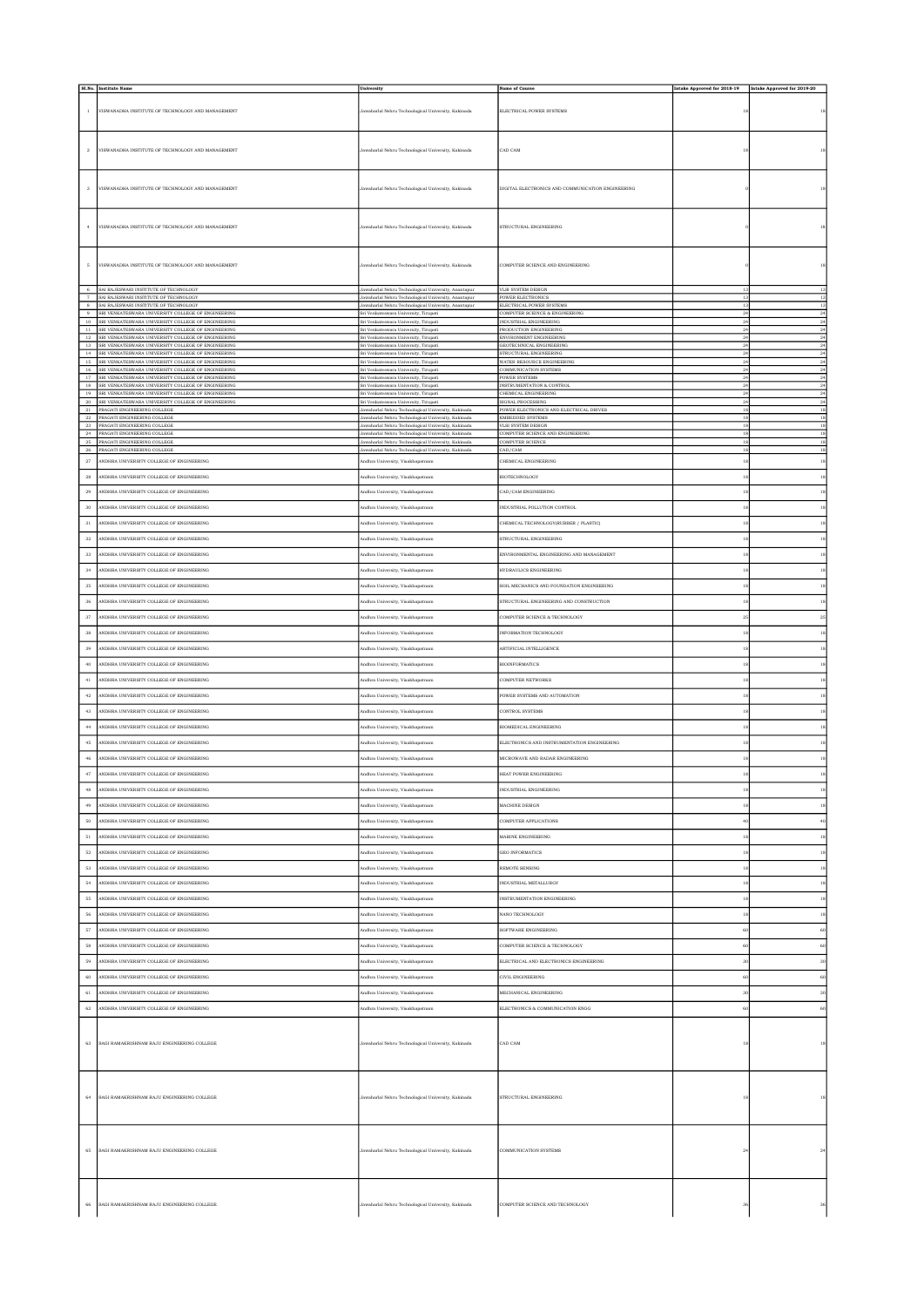| 67                 | SAGI RAMAKRISHNAM RAJU ENGINEERING COLLEGE                                                                             | Jawaharlal Nehru Technological University, Kakinada                                                        | INFORMATION TECHNOLOGY                                               | 3 <sub>l</sub>                 |             |
|--------------------|------------------------------------------------------------------------------------------------------------------------|------------------------------------------------------------------------------------------------------------|----------------------------------------------------------------------|--------------------------------|-------------|
| 68                 | SAGI RAMAKRISHNAM RAJU ENGINEERING COLLEGE                                                                             | Jawaharlal Nehru Technological University, Kakinada                                                        | POWER SYSTEMS AND AUTOMATION                                         | $^{24}$                        | $^{24}$     |
| 69                 | PRAKASAM ENGINEERING COLLEGE                                                                                           | Jawaharlal Nehru Technological University, Kakinada                                                        | COMPUTER SCIENCE AND ENGINEERING                                     | 18                             | 18          |
| $_{\rm 70}$        | PRAKASAM ENGINEERING COLLEGE                                                                                           | Jawaharlal Nehru Technological University, Kakinada                                                        | COMPUTER SCIENCE AND ENGINEERING                                     | $^{\rm 18}$                    | $^{\rm 18}$ |
| 71                 | PRAKASAM ENGINEERING COLLEGE                                                                                           | Jawaharlal Nehru Technological University, Kakinada                                                        | VLSI AND EMBEDDED SYSTEMS                                            | 18                             | 18          |
| $\scriptstyle{72}$ | PRAKASAM ENGINEERING COLLEGE                                                                                           | Jawaharlal Nehru Technological University, Kakinada                                                        | VLSI AND EMBEDDED SYSTEMS                                            | 18                             | 18          |
| $_{\rm 73}$        | PRAKASAM ENGINEERING COLLEGE                                                                                           | Jawaharlal Nehru Technological University, Kakinada                                                        | POWER ELECTRONICS                                                    | 18                             | $^{\rm 18}$ |
| 74                 | PRAKASAM ENGINEERING COLLEGE                                                                                           | Jawaharlal Nehru Technological University, Kakinada                                                        | <b>POWER SYSTEMS</b>                                                 | 18                             | 18          |
| 75                 | SRI VENKATESWARA INSTITUTE OF SCIENCE AND TECHNOLOGY                                                                   | Jawaharlal Nehru Technological University, Anantapur                                                       | COMPUTER SCIENCE & ENGINEERING                                       | 60                             | 18          |
| 76                 | SRI VENKATESWARA INSTITUTE OF SCIENCE AND TECHNOLOGY                                                                   | Jawaharlal Nehru Technological University, Anantapur                                                       | ELECTRONICS AND COMMUNICATIONS ENGINEERING                           | 18                             | 18          |
|                    | 77 SAI TIRUMALA NALABOTHU VENKATA RAO ENGINEERING COLLEGE<br>78 SAI TIRUMALA NALABOTHU VENKATA RAO ENGINEERING COLLEGE | Jawaharlal Nehru Technological University, Kakinada<br>Jawaharlal Nehru Technological University, Kakinada | COMPUTER SCIENCE AND ENGINEERING<br>ELECTRONICS & COMMUNICATION ENGG | 18                             | 18<br>18    |
| 79                 | SAI TIRUMALA NALABOTHU VENKATA RAO ENGINEERING COLLEGE<br>80 SAI TIRUMALA NALABOTHU VENKATA RAO ENGINEERING COLLEGE    | Jawaharlal Nehru Technological University, Kakinada<br>Jawaharial Nehru Technological University, Kakinada | POWER AND INDUSTRIAL DRIVES<br>VLSI DESIGN                           | $^{\rm 18}$<br>$\overline{18}$ | 18<br>18    |
| $^{\rm 81}$        | SRI CHAITANYA - DJR COLLEGE OF ENGINEERING                                                                             | Jawaharlal Nehru Technological University, Kakinada                                                        | COMPUTER SCIENCE AND ENGINEERING                                     | $12$                           | $12\,$      |
| $^{\rm 82}$        | SRI CHAITANYA - DJR COLLEGE OF ENGINEERING                                                                             | Jawaharlal Nehru Technological University, Kakinada                                                        | VLSI AND EMBEDDED SYSTEMS                                            | $^{\rm 12}$                    | $12\,$      |
| $^{\rm 83}$        | SRI CHAITANYA - DJR COLLEGE OF ENGINEERING                                                                             | Jawaharlal Nehru Technological University, Kakinada                                                        | THERMAL ENGINEERING                                                  | 18                             | $^{\rm 18}$ |
| $^{\rm 84}$        | SRI CHAITANYA - DJR COLLEGE OF ENGINEERING                                                                             | Jawaharlal Nehru Technological University, Kakinada                                                        | STRUCTURAL ENGINEERING                                               | 18                             | 18          |
| $^{\rm 85}$        | QIS COLLEGE OF ENGINEERING & TECHNOLOGY                                                                                | Jawaharlal Nehru Technological University, Kakinada                                                        | THERMAL ENGINEERING                                                  | $^{\rm 18}$                    | $^{\rm 18}$ |
| $_{\rm 86}$        | QIS COLLEGE OF ENGINEERING & TECHNOLOGY                                                                                | Jawaharlal Nehru Technological University, Kakinada                                                        | COMPUTER SCIENCE & ENGINEERING                                       | 36                             | 36          |
| $^{\rm 87}$        | OIS COLLEGE OF ENGINEERING & TECHNOLOGY                                                                                | Jawaharlal Nehru Technological University, Kakinada                                                        | COMPUTER SCIENCE                                                     | 18                             | 18          |
| $^{\rm 88}$        | QIS COLLEGE OF ENGINEERING & TECHNOLOGY                                                                                | Jawaharlal Nehru Technological University, Kakinada                                                        | MACHINE DESIGN                                                       | 18                             | 18          |
| $^{\rm 89}$        | QIS COLLEGE OF ENGINEERING & TECHNOLOGY                                                                                | Jawaharlal Nehru Technological University, Kakinada                                                        | DIGITAL ELECTRONICS AND COMMUNICATION SYSTEMS                        |                                | $^{\rm 18}$ |
| $90\,$             | QIS COLLEGE OF ENGINEERING & TECHNOLOGY                                                                                | Jawaharlal Nehru Technological University, Kakinada                                                        | DIGITAL SYSTEMS AND COMPUTER ELECTRONICS                             | 18                             | $^{\rm 18}$ |
| 91                 | QIS COLLEGE OF ENGINEERING & TECHNOLOGY                                                                                | Jawaharlal Nehru Technological University, Kakinada                                                        | POWER SYSTEMS CONTROL AND AUTOMATION ENGINEERING                     | 18                             | 18          |
| $\bf{92}$          | QIS COLLEGE OF ENGINEERING & TECHNOLOGY                                                                                | Jawaharlal Nehru Technological University, Kakinada                                                        | POWER SYSTEMS                                                        | 18                             | $^{\rm 18}$ |
| $\,93$             | QIS COLLEGE OF ENGINEERING & TECHNOLOGY                                                                                | Jawaharlal Nehru Technological University, Kakinada                                                        | VLSI AND EMBEDDED SYSTEMS                                            | 18                             | $^{\rm 18}$ |
| 94                 | QIS COLLEGE OF ENGINEERING & TECHNOLOGY                                                                                | Jawaharlal Nehru Technological University, Kakinada                                                        | POWER ELECTRONICS AND POWER SYSTEMS                                  | 18                             | 18          |
| $95\,$             | QIS COLLEGE OF ENGINEERING & TECHNOLOGY                                                                                | Jawaharlal Nehru Technological University, Kakinada                                                        | TRANSPORTATION ENGINEERING                                           |                                | 18          |
| $\,96$             | UNIVERSAL COLLEGE OF ENGINEERING AND TECHNOLOGY                                                                        | Jawaharlal Nehru Technological University, Kakinada                                                        | POWER ELECTRONICS                                                    | 2 <sup>i</sup>                 | $_{\rm 24}$ |
| $\rm 97$           | UNIVERSAL COLLEGE OF ENGINEERING AND TECHNOLOGY                                                                        | Jawaharlal Nehru Technological University, Kakinada                                                        | COMPUTER SCIENCE AND ENGINEERING                                     | $^{24}$                        | $_{\rm 24}$ |
| $_{\rm 98}$        | UNIVERSAL COLLEGE OF ENGINEERING AND TECHNOLOGY                                                                        | Jawaharlal Nehru Technological University, Kakinada                                                        | VLSI DESIGN                                                          | $_{24}$                        | $_{\rm 24}$ |
|                    |                                                                                                                        |                                                                                                            |                                                                      |                                |             |
| $\,99$             | UNIVERSAL COLLEGE OF ENGINEERING AND TECHNOLOGY                                                                        | Jawaharlal Nehru Technological University, Kakinada                                                        | EMBEDDED SYSTEMS                                                     | $^{24}$                        | $\bf{24}$   |
| $100\,$            | UNIVERSAL COLLEGE OF ENGINEERING AND TECHNOLOGY                                                                        | Jawaharlal Nehru Technological University, Kakinada                                                        | STRUCTURAL ENGINEERING                                               | 2 <sup>i</sup>                 | $_{\rm 24}$ |
| $101\,$            | ADITYA ENGINEERING COLLEGE                                                                                             | Jawaharlal Nehru Technological University, Kakinada                                                        | PETROLEUM ENGINEERING                                                | 18                             | $^{\rm 18}$ |
| $102\,$            | ADITYA ENGINEERING COLLEGE                                                                                             | Jawaharlal Nehru Technological University, Kakinada                                                        | COMPUTER SCIENCE AND ENGINEERING                                     | 36                             | $_{\rm 36}$ |
| 103                | ADITYA ENGINEERING COLLEGE                                                                                             | Jawaharlal Nehru Technological University, Kakinada                                                        | SOFTWARE ENGINEERING                                                 | 18                             |             |
|                    | 104 ADITYA ENGINEERING COLLEGE                                                                                         | Jawaharlal Nehm Technological University Kakinada                                                          | VLSI DESIGN                                                          |                                |             |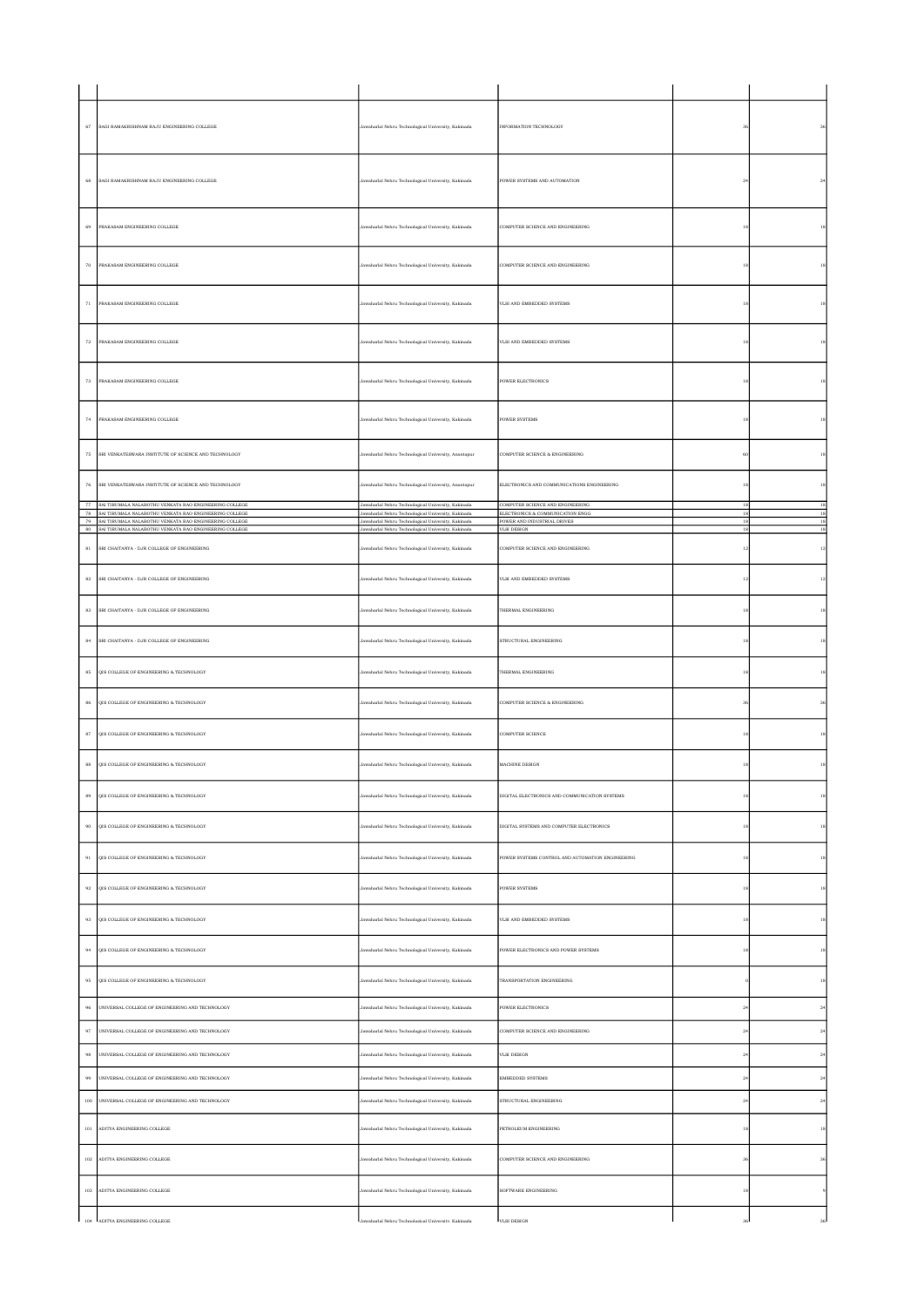|                |                                                                                                           |                                                                                                            | www.ave                                                     |                   |                       |
|----------------|-----------------------------------------------------------------------------------------------------------|------------------------------------------------------------------------------------------------------------|-------------------------------------------------------------|-------------------|-----------------------|
| 105            | ADITYA ENGINEERING COLLEGE                                                                                | Jawaharlal Nehru Technological University, Kakinada                                                        | EMBEDDED SYSTEMS                                            | 18                | 18                    |
| 106            | ADITYA ENGINEERING COLLEGE                                                                                | Jawaharlal Nehru Technological University, Kakinada                                                        | POWER ELECTRONICS AND DRIVES                                | 18                | 18                    |
| 107            | ADITYA ENGINEERING COLLEGE                                                                                | Jawaharlal Nehru Technological University, Kakinada                                                        | THERMAL ENGINEERING                                         | 24                | $\bf{^{24}}$          |
| $108\,$        | ADITYA ENGINEERING COLLEGE                                                                                | Jawaharlal Nehru Technological University, Kakinada                                                        | STRUCTURAL ENGINEERING                                      | 18                | $^{\rm 18}$           |
|                | 109 CHALAPATHI INSTITUTE OF ENGINEERING AND TECHNOLOGY                                                    | Acharya Nagarjuna University, Guntur                                                                       | VLSI AND EMBEDDED SYSTEMS DESIGN                            | $\overline{1}$    | 18                    |
| 110            | CHALAPATHI INSTITUTE OF ENGINEERING AND TECHNOLOGY                                                        | Acharya Nagarjuna University, Guntur                                                                       | COMPUTER SCIENCE AND ENGINEERING                            | 18                | 18                    |
| 111            | AVANTHI S ST.THERESSA INSTITUTE OF ENGINEERING AND TECHNOLOGY.GARIVIDI                                    | Jawaharlal Nehru Technological University, Kakinada                                                        | POWER ELECTRONICS AND ELECTRICAL DRIVES                     | 18                | 18                    |
| 112            | AVANTHI S ST.THERESSA INSTITUTE OF ENGINEERING AND TECHNOLOGY, GARIVIDI                                   | Jawaharlal Nehru Technological University, Kakinada                                                        | VLSI SYSTEM DESIGN                                          | 18                | 18                    |
| 113<br>$114\,$ | AVANTHI S ST.THERESSA INSTITUTE OF ENGINEERING AND TECHNOLOGY, GARIVIDI<br>SRI VASAVI ENGINEERING COLLEGE | Jawaharlal Nehru Technological University, Kakinada<br>Jawaharlal Nehru Technological University, Kakinada | COMPUTER SCIENCE & ENGINEERING<br>VLSI AND EMBEDDED SYSTEMS | 18<br>$^{\rm 18}$ | 18<br>$^{\rm 18}$     |
|                | SRI VASAVI ENGINEERING COLLEGE                                                                            |                                                                                                            | COMPUTER SCIENCE AND ENGINEERING                            | 18                |                       |
| $^{\rm 115}$   |                                                                                                           | lawaharlal Nehru Technological University, Kakinada                                                        |                                                             |                   | $^{\rm 18}$           |
| $116\,$        | SRI VASAVI ENGINEERING COLLEGE                                                                            | Jawaharlal Nehru Technological University, Kakinada                                                        | POWER SYSTEMS CONTROL AND AUTOMATION ENGINEERING            | 18                | 18                    |
| 117            | SRI VASAVI ENGINEERING COLLEGE                                                                            | Jawaharlal Nehru Technological University, Kakinada                                                        | MACHINE DESIGN                                              | 18                | 18                    |
| $^{\rm 118}$   | SRI VASAVI ENGINEERING COLLEGE                                                                            | lawaharlal Nehru Technological University, Kakinada                                                        | STRUCTURAL ENGINEERING                                      | $^{\rm 18}$       | $^{\rm 18}$           |
| 119            | MAHARAJ VIJAYARAM GAJAPATHI RAJ COLLEGE OF ENGINEERING                                                    | Jawaharlal Nehru Technological University, Kakinada                                                        | POWER SYSTEMS                                               | 18                | 18                    |
| 120            | MAHARAJ VIJAYARAM GAJAPATHI RAJ COLLEGE OF ENGINEERING                                                    | Jawaharlal Nehru Technological University, Kakinada                                                        | VLSI                                                        | 18                | 18                    |
| 121            | MAHARAJ VIJAYARAM GAJAPATHI RAJ COLLEGE OF ENGINEERING                                                    | Jawaharlal Nehru Technological University, Kakinada                                                        | COMPUTER NETWORKS AND INFORMATION SECURITY                  | 18                |                       |
| 122            | MAHARAJ VIJAYARAM GAJAPATHI RAJ COLLEGE OF ENGINEERING                                                    | Jawaharlal Nehru Technological University, Kakinada                                                        | STRUCTURAL ENGINEERING                                      | 18                | 18                    |
| 123            | MAHARAJ VIJAYARAM GAJAPATHI RAJ COLLEGE OF ENGINEERING                                                    | Jawaharlal Nehru Technological University, Kakinada                                                        | PRODUCT DESIGN AND MANUFACTURING                            | 18                | 18                    |
| $124\,$        | SRI CHUNDI RANGANAYAKULU ENGINEERING COLLEGE                                                              | Jawaharlal Nehru Technological University, Kakinada                                                        | POWER ELECTRONICS                                           | $^{\rm 18}$       | 18                    |
| 125            | SRI CHUNDI RANGANAYAKULU ENGINEERING COLLEGE                                                              | Jawaharlal Nehru Technological University, Kakinada                                                        | VLSI AND EMBEDDED SYSTEMS                                   | 18                | 18                    |
| 126            | SRI CHUNDI RANGANAYAKULU ENGINEERING COLLEGE                                                              | lawaharlal Nehru Technological University, Kakinada                                                        | COMPUTER SCIENCE AND ENGINEERING                            | 18                | $^{\rm 18}$           |
|                |                                                                                                           |                                                                                                            |                                                             |                   |                       |
| $127\,$        | ST. ANN'S COLLEGE OF ENGINEERING & TECHNOLOGY                                                             | Jawaharlal Nehru Technological University, Kakinada                                                        | THERMAL ENGINEERING                                         | 24                | $\bf{^{24}}$          |
| 128            | ST. ANN'S COLLEGE OF ENGINEERING & TECHNOLOGY                                                             | Jawaharlal Nehru Technological University, Kakinada                                                        | COMPUTER SCIENCE AND ENGINEERING                            | 24                | $^{24}$               |
| $^{\rm 129}$   | ST. ANN'S COLLEGE OF ENGINEERING & TECHNOLOGY                                                             | Jawaharlal Nehru Technological University, Kakinada                                                        | <b>POWER SYSTEMS</b>                                        | 24                | $\bf{24}$             |
| 130            | ST. ANN'S COLLEGE OF ENGINEERING & TECHNOLOGY                                                             | lawaharlal Nehru Technological University, Kakinada                                                        | EMBEDDED SYSTEMS                                            | $^{24}$           | $\bf{^{24}}$          |
| 131            | ST. ANN'S COLLEGE OF ENGINEERING & TECHNOLOGY                                                             | Jawaharlal Nehru Technological University, Kakinada                                                        | TRANSPORTATION ENGINEERING                                  | $^{24}$           | $^{24}$               |
| 132            | V.K.R., V.N.B. A.G.K. COLLEGE OF ENGINEERING                                                              | Jawaharlal Nehru Technological University, Kakinada                                                        | THERMAL ENGINEERING                                         | 18                | 18                    |
| $133\,$        | V.K.R., V.N.B. A.G.K. COLLEGE OF ENGINEERING                                                              | Jawaharlal Nehru Technological University, Kakinada                                                        | COMPUTER SCIENCE AND ENGINEERING                            | 18                | 18                    |
| $134\,$        | V.K.R., V.N.B. A.G.K. COLLEGE OF ENGINEERING                                                              | lawaharlal Nehru Technological University, Kakinada                                                        | VLSI                                                        | 18                | $^{\rm 18}$           |
| 135            | MALINENI LAKSHMAIAH ENGINEERING COLLEGE                                                                   | Jawaharlal Nehru Technological University, Kakinada                                                        | VLSI AND EMBEDDED SYSTEMS DESIGN                            | $18\,$            | 18                    |
| $136\,$        | MALINENI LAKSHMAIAH ENGINEERING COLLEGE                                                                   | Jawaharlal Nehru Technological University, Kakinada                                                        | COMPUTER SCIENCE & ENGINEERING                              | $\sqrt{24}$       | $\bf{24}$             |
| $137\,$        | MALINENI LAKSHMAIAH ENGINEERING COLLEGE<br>138 NIMRA COLLEGE OF ENGINEERING AND TECHNOLOGY                | Jawaharlal Nehru Technological University, Kakinada<br>Jawaharlal Nehru Technological University, Kakinada | POWER ELECTRONICS AND ELECTRICAL DRIVES<br>CAD CAM          | $^{\rm 24}$<br>18 | $\sqrt{24}$<br>18     |
|                | 139 NIMRA COLLEGE OF ENGINEERING AND TECHNOLOGY<br>140 NIMRA COLLEGE OF ENGINEERING AND TECHNOLOGY        | Jawaharlal Nehru Technological University, Kakinada<br>Jawaharlal Nehru Technological University, Kakinada | VLSI SYSTEM DESIGN<br>COMPUTER SCIENCE AND ENGINEERING      | 18<br>18          | $18\,$<br>18          |
|                | 141 NIMRA COLLEGE OF ENGINEERING AND TECHNOLOGY<br>142 NALANDA INSTITUTE OF ENGINEERING & TECHNOLOGY      | Jawaharlal Nehru Technological University, Kakinada<br>Jawaharlal Nehru Technological University, Kakinada | POWER ELECTRONICS<br>HIGHWAY ENGINEERING                    | 18<br>30          | $18\,$<br>$_{\rm 30}$ |
| 143            | NALANDA INSTITUTE OF ENGINEERING & TECHNOLOGY                                                             | Jawaharlal Nehru Technological University, Kakinada                                                        | TRANSPORTATION ENGINEERING                                  | 30                | $_{\rm 30}$           |
| $144\,$        | NALANDA INSTITUTE OF ENGINEERING & TECHNOLOGY                                                             | Jawaharlal Nehru Technological University, Kakinada                                                        | COMPUTER SCIENCE AND ENGINEERING                            | 30                | $_{\rm 30}$           |
| 145            | NALANDA INSTITUTE OF ENGINEERING & TECHNOLOGY                                                             | Jawaharlal Nehru Technological University, Kakinada                                                        | POWER ELECTRONICS                                           | 30                | 30                    |
| $146\,$        | NALANDA INSTITUTE OF ENGINEERING & TECHNOLOGY                                                             | Jawaharlal Nehru Technological University, Kakinada                                                        | POWER SYSTEMS                                               | 36                | 36                    |
| 147            | NALANDA INSTITUTE OF ENGINEERING & TECHNOLOGY                                                             | Jawaharlal Nehru Technological University, Kakinada                                                        | DIGITAL ELECTRONICS AND COMMUNICATION SYSTEMS               | 30                | 30                    |
| $148\,$        | NALANDA INSTITUTE OF ENGINEERING & TECHNOLOGY                                                             | Jawaharlal Nehru Technological University, Kakinada                                                        | EMBEDDED SYSTEMS                                            | 30                | 30                    |
|                | 149 NALANDA INSTITUTE OF ENGINEERING & TECHNOLOGY                                                         | Jawaharlal Nehru Technological University, Kakinada                                                        | CAD/CAM                                                     | 30                | 30                    |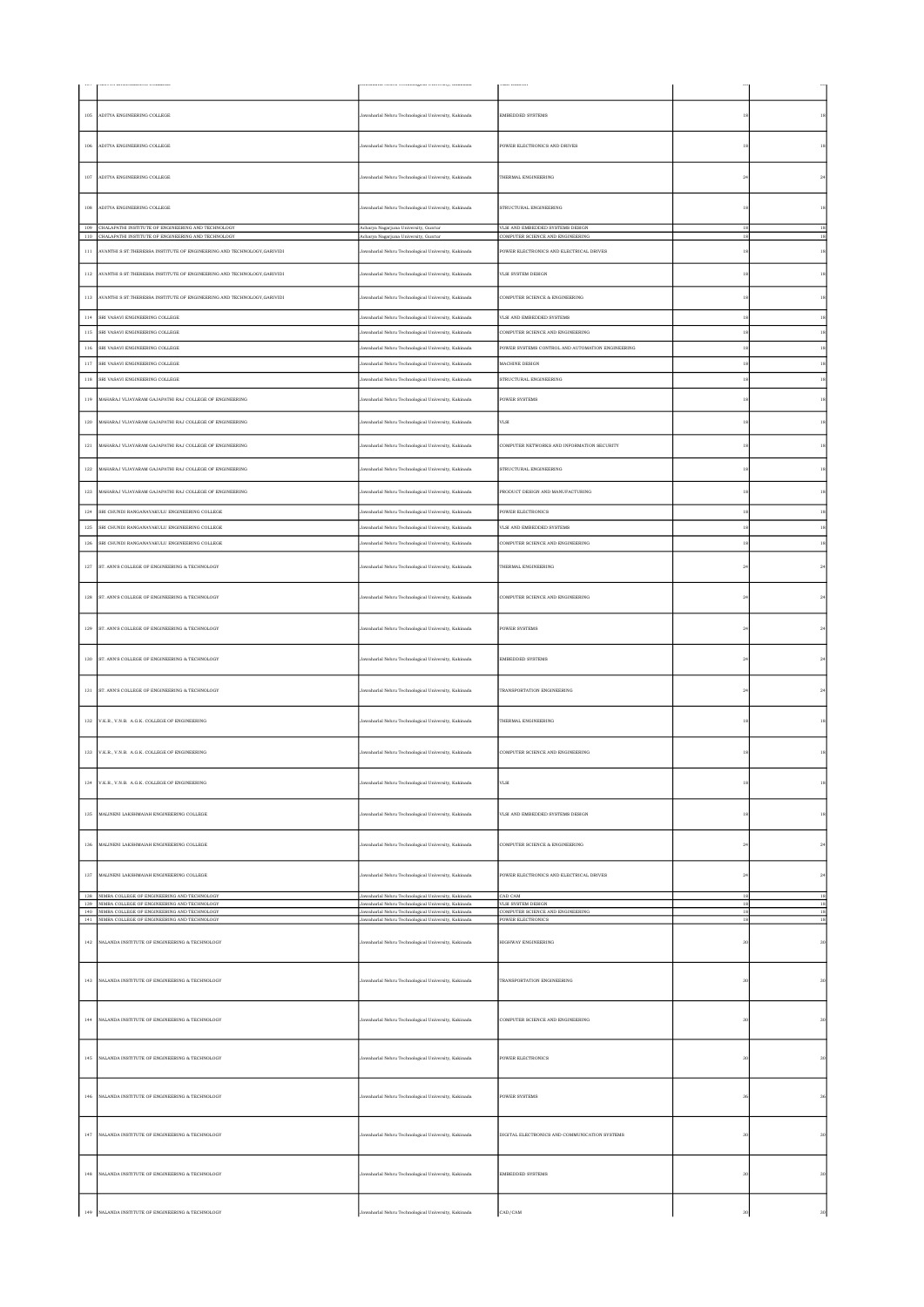| 150                | NALANDA INSTITUTE OF ENGINEERING & TECHNOLOGY                                            | Jawaharlal Nehru Technological University, Kakinada                                                        | $_{\rm VLSI}$                                             | 30            | $_{30}$                 |
|--------------------|------------------------------------------------------------------------------------------|------------------------------------------------------------------------------------------------------------|-----------------------------------------------------------|---------------|-------------------------|
| 151                | NOVA COLLEGE OF ENGINEERING & TECHNOLOGY                                                 | Jawaharlal Nehru Technological University, Kakinada                                                        | THERMAL ENGINEERING                                       | 30            | 30                      |
| 152                | NOVA COLLEGE OF ENGINEERING & TECHNOLOGY                                                 | Jawaharlal Nehru Technological University, Kakinada                                                        | STRUCTURAL ENGINEERING                                    | 30            |                         |
| 153                | NOVA COLLEGE OF ENGINEERING & TECHNOLOGY                                                 | Jawaharlal Nehru Technological University, Kakinada                                                        | VLSI DESIGN                                               | 30            |                         |
| $154\,$            | NOVA COLLEGE OF ENGINEERING & TECHNOLOGY                                                 | Jawaharlal Nehru Technological University, Kakinada                                                        | EMBEDDED SYSTEMS                                          | 30            |                         |
| 155                | NOVA COLLEGE OF ENGINEERING & TECHNOLOGY                                                 | Jawaharlal Nehru Technological University, Kakinada                                                        | POWER ELECTRONICS AND DRIVES                              | 30            | 30                      |
| 156                | NOVA COLLEGE OF ENGINEERING & TECHNOLOGY                                                 | Jawaharlal Nehru Technological University, Kakinada                                                        | COMPUTER AIDED DESIGN AND MANUFACTURE                     | 30            | $\overline{\mathbf{3}}$ |
| $157\,$            | NOVA COLLEGE OF ENGINEERING & TECHNOLOGY                                                 | Jawaharlal Nehru Technological University, Kakinada                                                        | MACHINE DESIGN                                            | 30            | 30                      |
| $^{\rm 158}$       | NOVA COLLEGE OF ENGINEERING & TECHNOLOGY                                                 | Jawaharlal Nehru Technological University, Kakinada                                                        | COMPUTER SCIENCE AND ENGINEERING                          | 36            | 36                      |
| 159                | NOVA COLLEGE OF ENGINEERING & TECHNOLOGY                                                 | Jawaharlal Nehru Technological University, Kakinada                                                        | POWER SYSTEMS AND POWER ELECTRONICS                       | 30            | 30                      |
| $160\,$            | NOVA COLLEGE OF ENGINEERING & TECHNOLOGY                                                 | Jawaharlal Nehru Technological University, Kakinada                                                        | DIGITAL ELECTRONICS AND COMMUNICATION SYSTEMS             | 30            | 30                      |
| 161                | NOVA COLLEGE OF ENGINEERING & TECHNOLOGY                                                 | Jawaharlal Nehru Technological University, Kakinada                                                        | POWER ELECTRONICS AND DRIVES                              | 36            | 36                      |
| $162\,$            | NOVA COLLEGE OF ENGINEERING & TECHNOLOGY                                                 | Jawaharlal Nehru Technological University, Kakinada                                                        | MACHINE DESIGN                                            | 30            | $30\,$                  |
| 163                | NOVA COLLEGE OF ENGINEERING & TECHNOLOGY                                                 | Jawaharlal Nehru Technological University, Kakinada                                                        | COMPUTER SCIENCE AND ENGINEERING                          | 36            | 36                      |
| $164\,$            | BAPATLA ENGINEERING COLLEGE                                                              | Acharya Nagarjuna University, Guntur                                                                       | STRUCTURAL ENGINEERING                                    | 18            | $^{\rm 18}$             |
| $165\,$            | BAPATLA ENGINEERING COLLEGE                                                              | Acharya Nagarjuna University, Guntur                                                                       | COMPUTER SCIENCE AND ENGINEERING                          |               | $^{\rm 18}$             |
| 166                | BAPATLA ENGINEERING COLLEGE                                                              | Acharya Nagarjuna University, Guntur                                                                       | CAD/CAM ENGINEERING                                       | 18            | $^{\rm 18}$             |
| $167\,$            | BAPATLA ENGINEERING COLLEGE                                                              | Acharya Nagarjuna University, Guntur                                                                       | COMMUNICATION ENGINEERING AND SIGNAL PROCESSING           | 18            | $^{\rm 18}$             |
| $168\,$            | BAPATLA ENGINEERING COLLEGE                                                              | Acharya Nagarjuna University, Guntur                                                                       | POWER SYSTEMS                                             | 18            | 18                      |
|                    | 169 YOGANANDA INSTITUTE OF TECHNOLOGY AND SCIENCE                                        | Jawaharlal Nehru Technological University, Anantapur                                                       | ELECTRICAL POWER SYSTEMS                                  | $^{\rm 18}$   | 18                      |
| 170                | YOGANANDA INSTITUTE OF TECHNOLOGY AND SCIENCE                                            | Jawaharlal Nehru Technological University, Anantapur                                                       | VLSI DESIGN                                               | $^{\rm 24}$   | $\,24$                  |
| $171\,$            | NOVA COLLEGE OF ENGINEERING AND TECHNOLOGY                                               | Jawaharlal Nehru Technological University, Kakinada                                                        | THERMAL ENGINEERING                                       | 30            | 30                      |
| $^{\rm 172}$       | NOVA COLLEGE OF ENGINEERING AND TECHNOLOGY                                               | lawaharlal Nehru Technological University, Kakinada                                                        | COMPUTER SCIENCE AND ENGINEERING                          | 30            | $30\,$                  |
| $173\,$<br>$174\,$ | NOVA COLLEGE OF ENGINEERING AND TECHNOLOGY<br>NOVA COLLEGE OF ENGINEERING AND TECHNOLOGY | Jawaharlal Nehru Technological University, Kakinada<br>Jawaharlal Nehru Technological University, Kakinada | POWER ELECTRONICS AND DRIVES<br>VLSI AND EMBEDDED SYSTEMS | $_{30}$<br>30 | $30\,$<br>30            |
| 175                | NOVA COLLEGE OF ENGINEERING AND TECHNOLOGY                                               | Jawaharlal Nehru Technological University, Kakinada                                                        | STRUCTURAL ENGINEERING                                    | 60            | 60                      |
| $176\,$            | NOVA COLLEGE OF ENGINEERING AND TECHNOLOGY                                               | Jawaharlal Nehru Technological University, Kakinada                                                        | MACHINE DESIGN                                            | 30            | $30\,$                  |
| $177\,$            | DEVINENI VENKATA RAMANA & DR.HIMA SEKHAR MIC COLLEGE OF TECHNOLOGY                       | Jawaharlal Nehru Technological University, Kakinada                                                        | MACHINE DESIGN                                            | $^{\rm 18}$   | $18\,$                  |
|                    | 178 DEVINENI VENKATA RAMANA & DR.HIMA SEKHAR MIC COLLEGE OF TECHNOLOGY                   | Jawaharlal Nehru Technological University, Kakinada                                                        | COMPUTER SCIENCE AND ENGINEERING                          | 18            | 18                      |
| 179                | DEVINENI VENKATA RAMANA & DR.HIMA SEKHAR MIC COLLEGE OF TECHNOLOGY                       | Jawaharlal Nehru Technological University, Kakinada                                                        | POWER ELECTRONICS AND DRIVES                              | $^{24}$       | $\sqrt{24}$             |
| $^{\rm 180}$       | DEVINENI VENKATA RAMANA & DR.HIMA SEKHAR MIC COLLEGE OF TECHNOLOGY                       | Jawaharlal Nehru Technological University, Kakinada                                                        | VLSI AND EMBEDDED SYSTEMS                                 | $\sqrt{24}$   | $\bf{24}$               |
| $^{\rm 181}$       | SASI INSTITUTE OF TECHNOLOGY & ENGINEERING                                               | Jawaharlal Nehru Technological University, Kakinada                                                        | COMPUTER SCIENCE AND ENGINEERING                          | $^{\rm 18}$   | $^{\rm 18}$             |
| 182                | SASI INSTITUTE OF TECHNOLOGY & ENGINEERING                                               | Jawaharlal Nehru Technological University, Kakinada                                                        | VLSI AND EMBEDDED SYSTEMS                                 | 18            | $^{\rm 18}$             |
| 183                | SASI INSTITUTE OF TECHNOLOGY & ENGINEERING                                               | Jawaharlal Nehru Technological University, Kakinada                                                        | POWER ELECTRONICS                                         | $^{\rm 18}$   | $18\,$                  |
| $^{\rm 184}$       | SASI INSTITUTE OF TECHNOLOGY & ENGINEERING                                               | Jawaharlal Nehru Technological University, Kakinada                                                        | COMPUTER AIDED DESIGN & COMPUTER ADIDED MANUFACTURE       | $^{\rm 18}$   |                         |
| 185                | SASI INSTITUTE OF TECHNOLOGY & ENGINEERING                                               | Jawaharlal Nehru Technological University, Kakinada                                                        | COMMUNICATION ENGINEERING AND SIGNAL PROCESSING           | 18            |                         |
|                    |                                                                                          |                                                                                                            |                                                           |               |                         |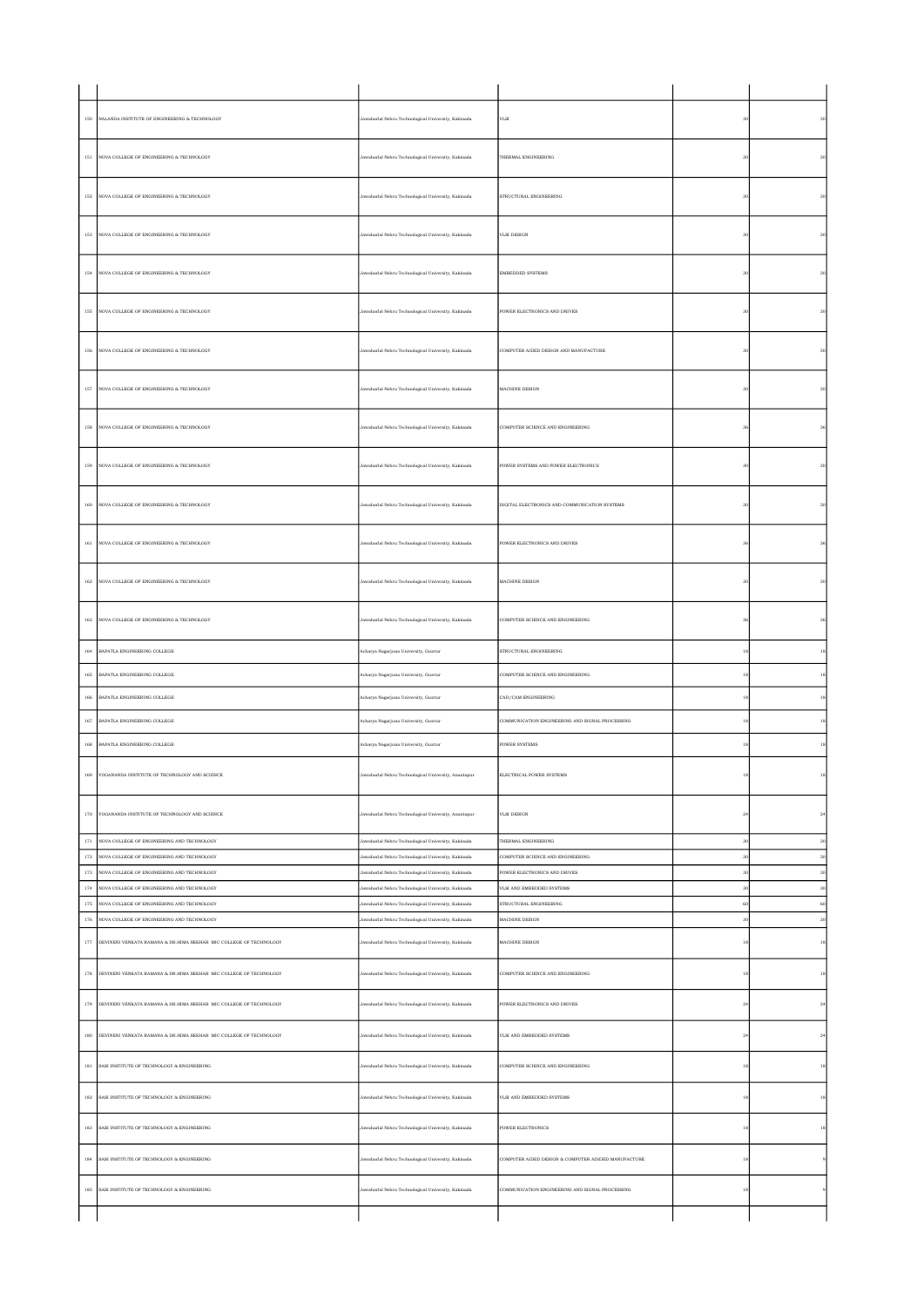|              | 186 PRIYADARSHINI INSTITUTE OF TECHNOLOGY & SCIENCE FOR WOMEN | Jawaharlal Nehru Technological University, Kakinada  | STRUCTURAL ENGINEERING                        |                   | 18          |
|--------------|---------------------------------------------------------------|------------------------------------------------------|-----------------------------------------------|-------------------|-------------|
|              | 187 PRIYADARSHINI INSTITUTE OF TECHNOLOGY & SCIENCE FOR WOMEN | Jawaharlal Nehru Technological University, Kakinada  | TRANSPORTATION ENGINEERING                    |                   |             |
|              | 188 PRIYADARSHINI INSTITUTE OF TECHNOLOGY & SCIENCE FOR WOMEN | Jawaharlal Nehru Technological University, Kakinada  | COMPUTER SCIENCE & ENGINEERING                |                   | 18          |
|              | 189 PRIYADARSHINI INSTITUTE OF TECHNOLOGY & SCIENCE FOR WOMEN | Jawaharlal Nehru Technological University, Kakinada  | VLSI                                          |                   |             |
|              | 190 AVANTHI INSTITUTE OF ENGINEERING & TECHNOLOGY             | Jawaharlal Nehru Technological University, Kakinada  | POWER SYSTEMS                                 | 18                | $^{\rm 18}$ |
|              | 191 AVANTHI INSTITUTE OF ENGINEERING & TECHNOLOGY             | Jawaharlal Nehru Technological University, Kakinada  | DIGITAL ELECTRONICS AND COMMUNICATION SYSTEMS | 18                | 18          |
|              | 192 AVANTHI INSTITUTE OF ENGINEERING & TECHNOLOGY             | Jawaharlal Nehru Technological University, Kakinada  | COMPUTER SCIENCE AND ENGINEERING              | $^{24}$           | 24          |
|              | 193 AVANTHI INSTITUTE OF ENGINEERING & TECHNOLOGY             | Jawaharlal Nehru Technological University, Kakinada  | VLSI DESIGN                                   | 18                | $^{\rm 18}$ |
|              | 194 AVANTHI INSTITUTE OF ENGINEERING & TECHNOLOGY             | Jawaharlal Nehru Technological University, Kakinada  | POWER ELECTRONICS                             | $^{24}$           | $\bf{24}$   |
|              | 195 G.PULLAIAH COLLEGE OF ENGINEERING AND TECHNOLOGY          | Jawaharlal Nehru Technological University, Anantapur | DIGITAL ELECTRONICS AND COMMUNICATION SYSTEMS | 18                | 18          |
|              | 196 G.PULLAIAH COLLEGE OF ENGINEERING AND TECHNOLOGY          | Jawaharlal Nehru Technological University, Anantapur | COMPUTER SCIENCE AND ENGINEERING              | 18                | $^{\rm 18}$ |
|              | 197 G.PULLAIAH COLLEGE OF ENGINEERING AND TECHNOLOGY          | Jawaharlal Nehru Technological University, Anantapur | ELECTRICAL POWER SYSTEMS                      | 18                | 18          |
|              | 198 NARASARAOPETA ENGINEERING COLLEGE                         | Jawaharlal Nehru Technological University, Kakinada  | STRUCTURAL ENGINEERING                        | $^{\rm 24}$       | $\bf{24}$   |
|              | 199 NARASARAOPETA ENGINEERING COLLEGE                         | Jawaharlal Nehru Technological University, Kakinada  | DIGITAL ELECTRONICS AND COMMUNICATION SYSTEMS | 18                | 18          |
|              | 200 NARASARAOPETA ENGINEERING COLLEGE                         | Jawaharlal Nehru Technological University, Kakinada  | DIGITAL SYSTEMS AND COMPUTER ELECTRONICS      | 18                | $^{\rm 18}$ |
|              | 201 NARASARAOPETA ENGINEERING COLLEGE                         | Jawaharlal Nehru Technological University, Kakinada  | POWER AND INDUSTRIAL DRIVES                   | 18                | 18          |
|              | 202 NARASARAOPETA ENGINEERING COLLEGE                         | Jawaharlal Nehru Technological University, Kakinada  | COMPUTER SCIENCE AND ENGINEERING              | 36                | 36          |
|              | 203 NARASARAOPETA ENGINEERING COLLEGE                         | Jawaharlal Nehru Technological University, Kakinada  | THERMAL ENGINEERING                           |                   | 18          |
|              | 204 NARASARAOPETA ENGINEERING COLLEGE                         | Jawaharlal Nehru Technological University, Kakinada  | MACHINE DESIGN                                | 18                | 18          |
|              | 205 LAKIREDDY BALI REDDY COLLEGE OF ENGINEERING               | Jawaharlal Nehru Technological University, Kakinada  | COMPUTER SCIENCE AND ENGINEERING              |                   | 18          |
|              | 206 LAKIREDDY BALI REDDY COLLEGE OF ENGINEERING               | Jawaharlal Nehru Technological University, Kakinada  | THERMAL ENGINEERING                           |                   | 18          |
|              | 207 LAKIREDDY BALI REDDY COLLEGE OF ENGINEERING               | Jawaharlal Nehru Technological University, Kakinada  | POWER ELECTRONICS AND DRIVES                  | 18                | $^{\rm 18}$ |
| $208\,$      | LAKIREDDY BALI REDDY COLLEGE OF ENGINEERING                   | Jawaharlal Nehru Technological University, Kakinada  | VLSI AND EMBEDDED SYSTEMS                     | 30                | $^{\rm 18}$ |
|              | 209 VISVODAYA ENGINEERING COLLEGE                             | Jawaharlal Nehru Technological University, Anantapur | COMPUTER SCEINCE & ENGINEERING                |                   | 18          |
|              | 210 VISVODAYA ENGINEERING COLLEGE                             | Jawaharlal Nehru Technological University, Anantapur | STRUCTURAL ENGINEERING                        | 30                | 30          |
|              | 211 VISVODAYA ENGINEERING COLLEGE                             | Jawaharlal Nehru Technological University, Anantapur | HIGHWAY ENGINEERING                           | $^{24}$           | 24          |
| $\sqrt{212}$ | ANDHRA ENGINEERING COLLEGE                                    | Jawaharlal Nehru Technological University, Anantapur | COMPUTER SCIENCE AND ENGINEERING              | 18                | $18\,$      |
|              | 213 SESHACHALA INSTITUTE OF TECHNOLOGY                        | Jawaharlal Nehru Technological University, Anantapur | POWER ELECTRONICS                             | $12 \vphantom{a}$ | $^{\rm 12}$ |
|              | 214 SESHACHALA INSTITUTE OF TECHNOLOGY                        | Jawaharlal Nehru Technological University, Anantapur | EMBEDDED SYSTEMS                              | $^{\rm 12}$       | $12\,$      |
|              | 215 SESHACHALA INSTITUTE OF TECHNOLOGY                        | Jawaharlal Nehru Technological University, Anantapur | COMPUTER SCIENCE AND ENGINEERING              | 12                | 12          |
|              | 216 SESHACHALA INSTITUTE OF TECHNOLOGY                        | Jawaharlal Nehru Technological University, Anantapur | DIGITAL ELECTRONICS AND COMMUNICATION SYSTEMS | $12$              | $12\,$      |
|              | 217 K M M INSTITUTE OF TECHNOLOGY & SCIENCE                   | Jawaharlal Nehru Technological University, Anantapur | STRUCTURAL ENGINEERING                        | $\sqrt{24}$       | 24          |
|              | 218 K M M INSTITUTE OF TECHNOLOGY & SCIENCE                   | Jawaharlal Nehru Technological University, Anantapur | COMPUTER SCIENCE & ENGINEERING                | $^{24}$           | 24          |
|              | 219 K M M INSTITUTE OF TECHNOLOGY & SCIENCE                   | Jawaharlal Nehru Technological University, Anantapur | DIGITAL SYSTEMS AND COMPUTER ELECTRONICS      | $^{24}$           | $\bf{24}$   |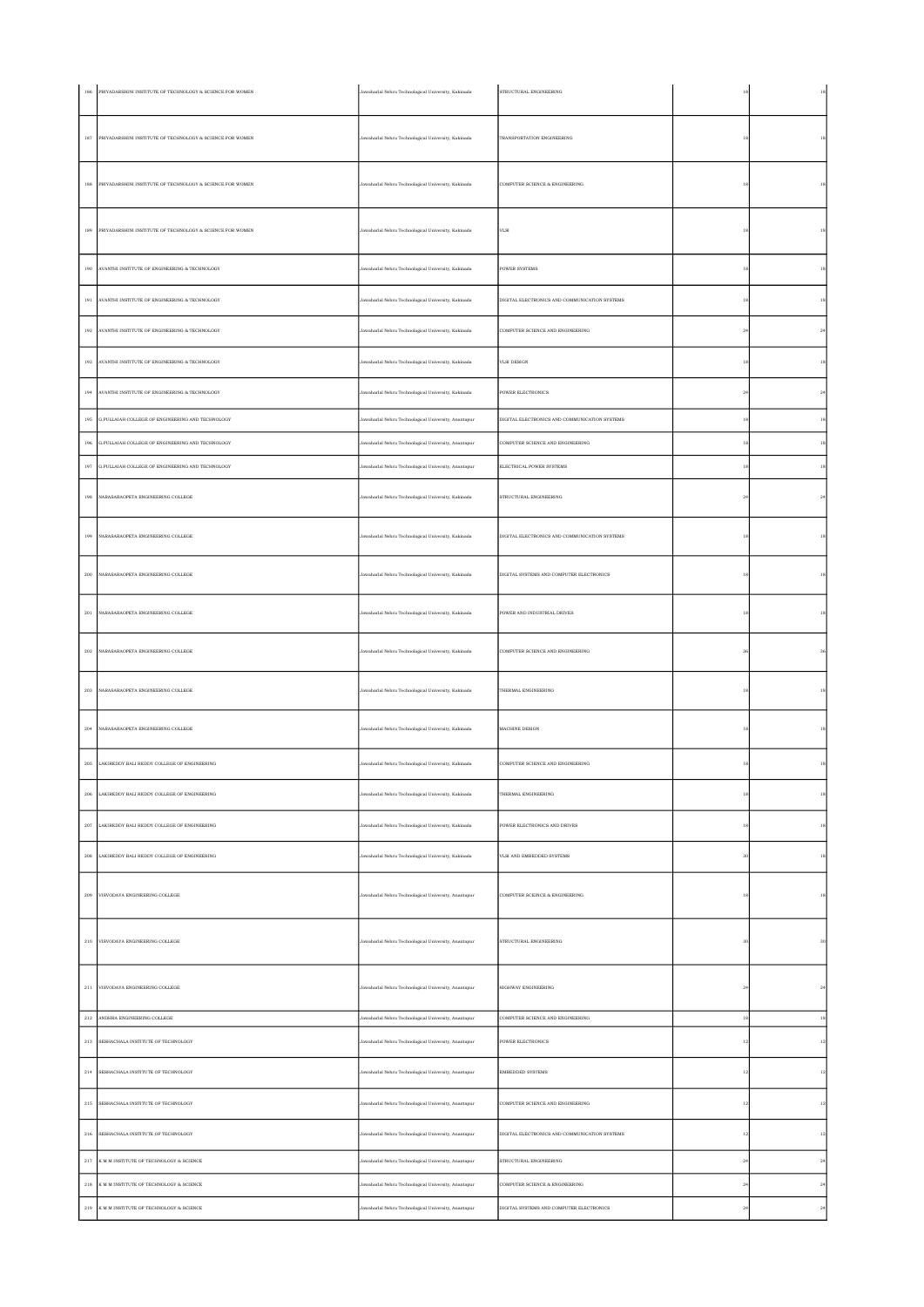| 220                | PYDAH COLLEGE OF ENGINEERING & TECHNOLOGY                                                                                                                                    | lawaharlal Nehru Technological University, Kakinada                                                          | COMPUTER SCIENCE & ENGINEERING                                                  |                      | $^{\rm 18}$                                                                                                                        |
|--------------------|------------------------------------------------------------------------------------------------------------------------------------------------------------------------------|--------------------------------------------------------------------------------------------------------------|---------------------------------------------------------------------------------|----------------------|------------------------------------------------------------------------------------------------------------------------------------|
| 221                | PYDAH COLLEGE OF ENGINEERING & TECHNOLOGY                                                                                                                                    | Jawaharlal Nehru Technological University, Kakinada                                                          | VLSI                                                                            | 18                   | 18                                                                                                                                 |
| $222\,$            | PYDAH COLLEGE OF ENGINEERING & TECHNOLOGY                                                                                                                                    | lawaharlal Nehru Technological University, Kakinada                                                          | STRUCTURAL ENGINEERING                                                          |                      | 18                                                                                                                                 |
| $223\,$            | PYDAH COLLEGE OF ENGINEERING & TECHNOLOGY                                                                                                                                    | lawaharlal Nehru Technological University, Kakinada                                                          | POWER SYSTEMS                                                                   | 18                   | $^{\rm 18}$                                                                                                                        |
|                    |                                                                                                                                                                              |                                                                                                              |                                                                                 |                      |                                                                                                                                    |
| $224\,$            | KUPPAM ENGINEERING COLLEGE                                                                                                                                                   | Jawaharlal Nehru Technological University, Anantapur                                                         | $_{\rm VLSI}$                                                                   | 24                   | $\bf{24}$                                                                                                                          |
|                    |                                                                                                                                                                              |                                                                                                              |                                                                                 |                      |                                                                                                                                    |
| $225\,$            | KUPPAM ENGINEERING COLLEGE                                                                                                                                                   | Jawaharlal Nehru Technological University, Anantapur                                                         | MACHINE DESIGN                                                                  | $^{24}$              | $\bf{24}$                                                                                                                          |
|                    |                                                                                                                                                                              |                                                                                                              |                                                                                 |                      |                                                                                                                                    |
| 226                | KUPPAM ENGINEERING COLLEGE                                                                                                                                                   | Jawaharlal Nehru Technological University, Anantapur                                                         | <b>POWER ELECTRONICS</b>                                                        | 18                   | 18                                                                                                                                 |
|                    |                                                                                                                                                                              |                                                                                                              |                                                                                 |                      |                                                                                                                                    |
| $227\,$            | KUPPAM ENGINEERING COLLEGE                                                                                                                                                   | Jawaharlal Nehru Technological University, Anantapur                                                         | <b>EMBEDDED SYSTEMS</b>                                                         | 18                   | 18                                                                                                                                 |
|                    |                                                                                                                                                                              |                                                                                                              |                                                                                 |                      |                                                                                                                                    |
| $228\,$            | KUPPAM ENGINEERING COLLEGE                                                                                                                                                   | Jawaharlal Nehru Technological University, Anantapur                                                         | COMPUTER SCIENCE AND ENGINEERING                                                |                      | $^{\rm 18}$                                                                                                                        |
|                    |                                                                                                                                                                              |                                                                                                              |                                                                                 |                      |                                                                                                                                    |
| 229                | KANDULA LAKSHUMMA MEMORIAL COLLEGE OF ENGINEERING FOR WOMEN                                                                                                                  | Jawaharlal Nehru Technological University, Anantapur                                                         | ELECTRONICS AND COMMUNICATIONS ENGINEERING                                      | 13                   |                                                                                                                                    |
|                    |                                                                                                                                                                              |                                                                                                              |                                                                                 |                      |                                                                                                                                    |
| $\,230$            | SRI VENKATESWARA ENGINEERING COLLEGE FOR WOMEN                                                                                                                               | Jawaharlal Nehru Technological University, Anantapur                                                         | <b>POWER SYSTEMS</b>                                                            | $^{24}$              | $\bf{24}$                                                                                                                          |
| 231                | SRI VENKATESWARA ENGINEERING COLLEGE FOR WOMEN                                                                                                                               | lawaharlal Nehru Technological University, Anantapur                                                         | COMPUTER SCIENCE AND ENGINEERING                                                | 18                   | 18                                                                                                                                 |
| 232                | SRI VENKATESWARA ENGINEERING COLLEGE FOR WOMEN                                                                                                                               | Jawaharlal Nehru Technological University, Anantapur                                                         | EMBEDDED SYSTEMS                                                                | $^{24}$              | $\sqrt{24}$                                                                                                                        |
|                    |                                                                                                                                                                              |                                                                                                              |                                                                                 |                      |                                                                                                                                    |
|                    | 233 VELAGAPUDI RAMAKRISHNA SIDDHARTHA ENGINEERING COLLEGE                                                                                                                    | Jawaharlal Nehru Technological University, Kakinada                                                          | STRUCTURAL ENGINEERING                                                          | 18                   | 18                                                                                                                                 |
|                    |                                                                                                                                                                              |                                                                                                              |                                                                                 |                      |                                                                                                                                    |
| 234                | VELAGAPUDI RAMAKRISHNA SIDDHARTHA ENGINEERING COLLEGE                                                                                                                        | Jawaharlal Nehru Technological University, Kakinada                                                          | COMPUTER SCIENCE AND ENGINEERING                                                | 36                   | 36                                                                                                                                 |
|                    |                                                                                                                                                                              |                                                                                                              |                                                                                 |                      |                                                                                                                                    |
|                    | 235 VELAGAPUDI RAMAKRISHNA SIDDHARTHA ENGINEERING COLLEGE                                                                                                                    | Jawaharlal Nehru Technological University, Kakinada                                                          | COMMUNICATION ENGINEERING AND SIGNAL PROCESSING                                 |                      | 18                                                                                                                                 |
|                    |                                                                                                                                                                              |                                                                                                              |                                                                                 |                      |                                                                                                                                    |
|                    | 236 VELAGAPUDI RAMAKRISHNA SIDDHARTHA ENGINEERING COLLEGE                                                                                                                    | Jawaharlal Nehru Technological University, Kakinada                                                          | POWER SYSTEMS ENGINEERING                                                       | 18                   | 18                                                                                                                                 |
|                    |                                                                                                                                                                              |                                                                                                              |                                                                                 |                      |                                                                                                                                    |
|                    | 237 VELAGAPUDI RAMAKRISHNA SIDDHARTHA ENGINEERING COLLEGE                                                                                                                    | Jawaharlal Nehru Technological University, Kakinada                                                          | CAD CAM                                                                         |                      | 18                                                                                                                                 |
|                    |                                                                                                                                                                              |                                                                                                              |                                                                                 |                      |                                                                                                                                    |
| $\boldsymbol{238}$ | VELAGAPUDI RAMAKRISHNA SIDDHARTHA ENGINEERING COLLEGE                                                                                                                        | Jawaharlal Nehru Technological University, Kakinada                                                          | THERMAL ENGINEERING                                                             | 18                   | $^{\rm 18}$                                                                                                                        |
|                    |                                                                                                                                                                              |                                                                                                              |                                                                                 |                      |                                                                                                                                    |
| $\!239$            | VELAGAPUDI RAMAKRISHNA SIDDHARTHA ENGINEERING COLLEGE                                                                                                                        | Jawaharlal Nehru Technological University, Kakinada                                                          | VLSI DESIGN AND EMBEDDED SYSTEMS                                                |                      | 18                                                                                                                                 |
|                    |                                                                                                                                                                              |                                                                                                              |                                                                                 | 18                   |                                                                                                                                    |
|                    |                                                                                                                                                                              |                                                                                                              |                                                                                 |                      |                                                                                                                                    |
| 240                | VELAGAPUDI RAMAKRISHNA SIDDHARTHA ENGINEERING COLLEGE                                                                                                                        | Jawaharlal Nehru Technological University, Kakinada                                                          | GEOTECHNICAL ENGINEERING                                                        | 18                   | 18                                                                                                                                 |
|                    |                                                                                                                                                                              |                                                                                                              |                                                                                 |                      |                                                                                                                                    |
|                    | 241 VELAGAPUDI RAMAKRISHNA SIDDHARTHA ENGINEERING COLLEGE                                                                                                                    | Jawaharlal Nehru Technological University, Kakinada                                                          | DATA SCIENCE                                                                    |                      | 18                                                                                                                                 |
|                    |                                                                                                                                                                              |                                                                                                              |                                                                                 |                      |                                                                                                                                    |
|                    | 242 ST. MARY'S GROUP OF INSTITUTIONS GUNTUR                                                                                                                                  | Jawaharlal Nehru Technological University, Kakinada                                                          | STRUCTURAL ENGINEERING                                                          |                      | 30                                                                                                                                 |
|                    | 243 ST. MARY'S GROUP OF INSTITUTIONS GUNTUR                                                                                                                                  | Jawaharlal Nehru Technological University, Kakinada                                                          | THERMAL ENGINEERING                                                             | 30<br>30             | 30<br>30                                                                                                                           |
|                    | 244 ST. MARY'S GROUP OF INSTITUTIONS GUNTUR<br>245 ST. MARY'S GROUP OF INSTITUTIONS GUNTUR                                                                                   | Jawaharlal Nehru Technological University, Kakinada<br>Jawaharlal Nehru Technological University, Kakinada   | COMPUTER SCIENCE AND ENGINEERING<br><b>COMPUTER SCIENCE</b>                     | 30                   |                                                                                                                                    |
|                    | 246 ST. MARY'S GROUP OF INSTITUTIONS GUNTUR<br>247 ST. MARY'S GROUP OF INSTITUTIONS GUNTUR                                                                                   | Jawaharlal Nehru Technological University, Kakinada<br>Jawaharlal Nehru Technological University, Kakinada   | EMBEDDED SYSTEMS<br>POWER ELECTRONICS                                           | 30<br>30             |                                                                                                                                    |
|                    | 248 ST. MARY'S GROUP OF INSTITUTIONS GUNTUR                                                                                                                                  | Jawaharlal Nehru Technological University, Kakinada                                                          | CAD/CAM                                                                         | 30                   |                                                                                                                                    |
|                    | 249 BONAM VENKATA CHALAMAYYA ENGINEERING COLLEGE                                                                                                                             | Jawaharlal Nehru Technological University, Kakinada                                                          | POWER ELECTRONICS                                                               | 18                   |                                                                                                                                    |
|                    |                                                                                                                                                                              |                                                                                                              |                                                                                 |                      |                                                                                                                                    |
|                    | 250 BONAM VENKATA CHALAMAYYA ENGINEERING COLLEGE                                                                                                                             | Jawaharlal Nehru Technological University, Kakinada                                                          | THERMAL ENGINEERING                                                             | 18                   |                                                                                                                                    |
|                    |                                                                                                                                                                              |                                                                                                              |                                                                                 |                      |                                                                                                                                    |
| 251                | BONAM VENKATA CHALAMAYYA ENGINEERING COLLEGE                                                                                                                                 | Jawaharlal Nehru Technological University, Kakinada                                                          | COMPUTER SCIENCE AND ENGINEERING                                                |                      | 18                                                                                                                                 |
|                    |                                                                                                                                                                              |                                                                                                              |                                                                                 |                      |                                                                                                                                    |
|                    | 252 BONAM VENKATA CHALAMAYYA ENGINEERING COLLEGE                                                                                                                             | Jawaharlal Nehru Technological University, Kakinada                                                          | EMBEDDED SYSTEMS                                                                |                      |                                                                                                                                    |
|                    |                                                                                                                                                                              |                                                                                                              |                                                                                 |                      |                                                                                                                                    |
|                    |                                                                                                                                                                              |                                                                                                              |                                                                                 |                      |                                                                                                                                    |
|                    | 253 BONAM VENKATA CHALAMAYYA ENGINEERING COLLEGE                                                                                                                             | Jawaharlal Nehru Technological University, Kakinada                                                          | SOIL MECHANICS AND FOUNDATION ENGINEERING                                       | 18                   |                                                                                                                                    |
|                    |                                                                                                                                                                              |                                                                                                              |                                                                                 |                      |                                                                                                                                    |
|                    | 254 BONAM VENKATA CHALAMAYYA ENGINEERING COLLEGE                                                                                                                             | Jawaharlal Nehru Technological University, Kakinada                                                          | ADVANCED MANUFACTURING SYSTEMS                                                  | 18                   |                                                                                                                                    |
|                    |                                                                                                                                                                              |                                                                                                              |                                                                                 |                      |                                                                                                                                    |
|                    | 255 BONAM VENKATA CHALAMAYYA ENGINEERING COLLEGE                                                                                                                             | Jawaharlal Nehru Technological University, Kakinada                                                          | STRUCTURAL ENGINEERING                                                          | 18                   |                                                                                                                                    |
|                    | 256 ST.MARK EDUCATIONAL INSTITUTION SOCIETY GROUP OF INSTITUTION (INTEGRATED CAMPUS)                                                                                         | Jawaharlal Nehru Technological University, Anantapur                                                         | STRUCTURAL ENGINEERING                                                          | 24                   | 24                                                                                                                                 |
|                    | 257 ST.MARK EDUCATIONAL INSTITUTION SOCIETY GROUP OF INSTITUTION (INTEGRATED CAMPUS)<br>258 ST.MARK EDUCATIONAL INSTITUTION SOCIETY GROUP OF INSTITUTION (INTEGRATED CAMPUS) | Jawaharlal Nehru Technological University, Anantapur<br>Jawaharlal Nehru Technological University, Anantapur | DIGITAL ELECTRONICS AND COMMUNICATION SYSTEMS<br>COMPUTER SCIENCE & ENGINEERING | $\bf{24}$<br>$^{24}$ | $^{24}$                                                                                                                            |
|                    | 259 ST.MARK EDUCATIONAL INSTITUTION SOCIETY GROUP OF INSTITUTION (INTEGRATED CAMPUS)                                                                                         | Jawaharlal Nehru Technological University, Anantapur                                                         | ELECTRICAL POWER SYSTEMS                                                        | 24                   | 24                                                                                                                                 |
|                    | 260 ST.MARK EDUCATIONAL INSTITUTION SOCIETY GROUP OF INSTITUTION (INTEGRATED CAMPUS)                                                                                         | Jawaharlal Nehru Technological University, Anantapur                                                         | POWER ELECTRONICS AND DRIVES                                                    | $\sqrt{24}$          |                                                                                                                                    |
|                    | 261 NARASARAOPETA INSTITUTE OF TECHNOLOGY                                                                                                                                    | Jawaharlal Nehru Technological University, Kakinada                                                          | COMPUTER SCIENCE & ENGINEERING                                                  | 18                   |                                                                                                                                    |
|                    |                                                                                                                                                                              |                                                                                                              |                                                                                 |                      |                                                                                                                                    |
|                    |                                                                                                                                                                              |                                                                                                              |                                                                                 |                      | 30<br>30<br>30<br>$30\,$<br>$^{\rm 18}$<br>18<br>$^{\rm 18}$<br>$^{\rm 18}$<br>18<br>$^{\rm 18}$<br>24<br>$\bf{24}$<br>$^{\rm 18}$ |
|                    | 262 NARASARAOPETA INSTITUTE OF TECHNOLOGY                                                                                                                                    | Jawaharlal Nehru Technological University, Kakinada                                                          | VLSI AND EMBEDDED SYSTEMS                                                       | 18                   |                                                                                                                                    |
|                    |                                                                                                                                                                              |                                                                                                              |                                                                                 |                      |                                                                                                                                    |
|                    | 263 RAJEEV GANDHI MEMORIAL COLLEGE OF ENGINEERING & TECHNOLOGY                                                                                                               | Jawaharlal Nehru Technological University, Anantapur                                                         | STRUCTURAL ENGINEERING                                                          | 18                   |                                                                                                                                    |
|                    |                                                                                                                                                                              |                                                                                                              |                                                                                 |                      |                                                                                                                                    |
|                    | 264 RAJEEV GANDHI MEMORIAL COLLEGE OF ENGINEERING & TECHNOLOGY                                                                                                               | Jawaharlal Nehru Technological University, Anantapur                                                         | POWER ELECTRONICS                                                               | 18                   |                                                                                                                                    |
|                    |                                                                                                                                                                              |                                                                                                              |                                                                                 |                      |                                                                                                                                    |
| 265                | RAJEEV GANDHI MEMORIAL COLLEGE OF ENGINEERING & TECHNOLOGY                                                                                                                   | Jawaharlal Nehru Technological University, Anantapur                                                         | MACHINE DESIGN                                                                  | 18                   |                                                                                                                                    |
|                    |                                                                                                                                                                              |                                                                                                              |                                                                                 |                      |                                                                                                                                    |
| $266\,$            | RAJEEV GANDHI MEMORIAL COLLEGE OF ENGINEERING & TECHNOLOGY                                                                                                                   | Jawaharlal Nehru Technological University, Anantapur                                                         | EMBEDDED SYSTEMS                                                                | 18                   |                                                                                                                                    |
|                    |                                                                                                                                                                              |                                                                                                              |                                                                                 |                      |                                                                                                                                    |
|                    |                                                                                                                                                                              |                                                                                                              | <b>COMPUTER SCIENCE</b>                                                         |                      |                                                                                                                                    |
| 267                | RAJEEV GANDHI MEMORIAL COLLEGE OF ENGINEERING & TECHNOLOGY                                                                                                                   | Jawaharlal Nehru Technological University, Anantapur                                                         |                                                                                 | 18                   |                                                                                                                                    |
| 268                | INTERNATIONAL SCHOOL OF TECHNOLOGY AND SCIENCES FOR WOMEN                                                                                                                    | Jawaharlal Nehru Technological University, Kakinada                                                          | VLSI                                                                            | 30                   | 18<br>18<br>18<br>18<br>18<br>$_{\rm 30}$                                                                                          |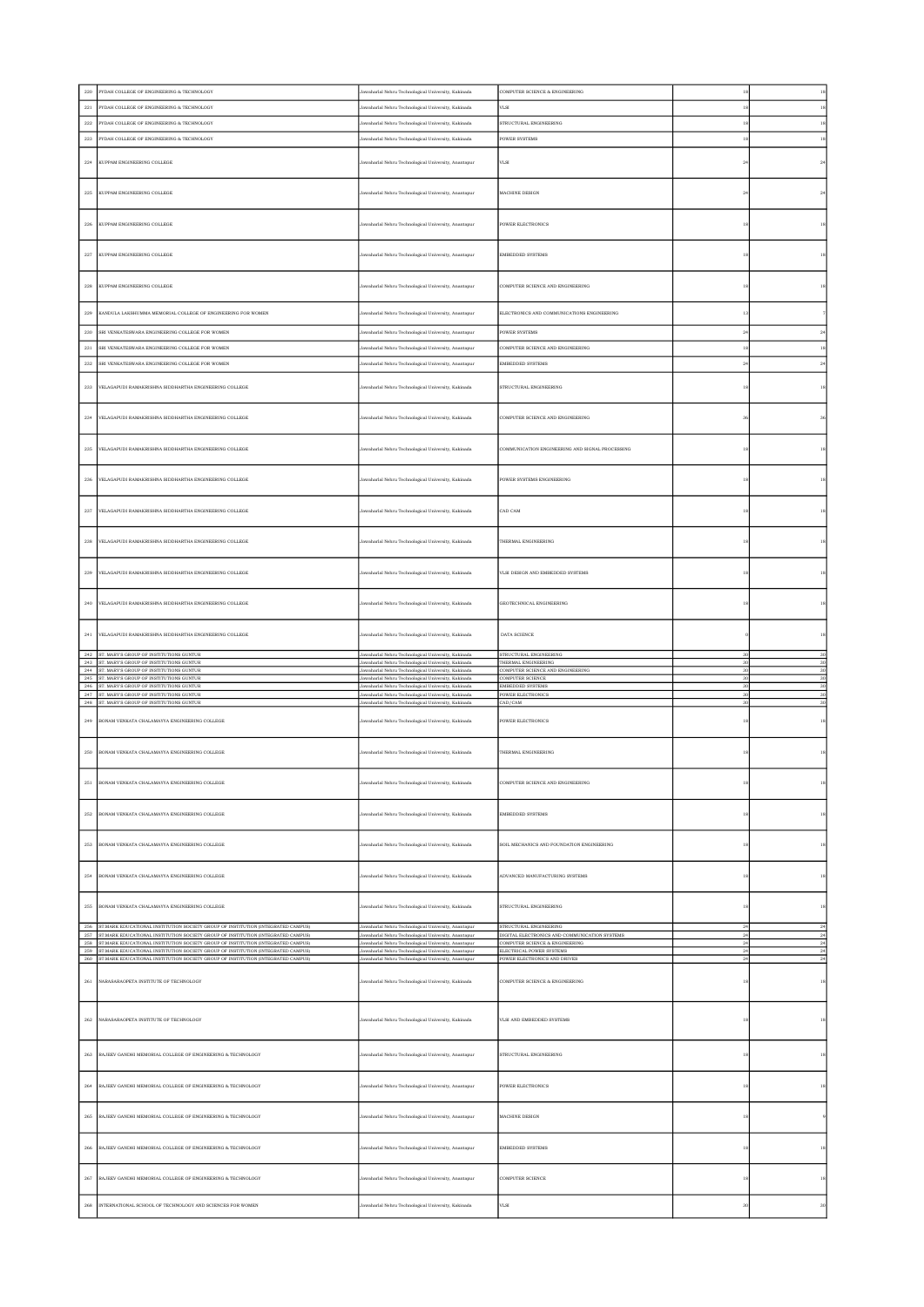| 269                | INTERNATIONAL SCHOOL OF TECHNOLOGY AND SCIENCES FOR WOMEN     | Jawaharlal Nehru Technological University, Kakinada | COMPUTER SCIENCE AND ENGINEERING                |                | 30          |
|--------------------|---------------------------------------------------------------|-----------------------------------------------------|-------------------------------------------------|----------------|-------------|
|                    | 270 INTERNATIONAL SCHOOL OF TECHNOLOGY AND SCIENCES FOR WOMEN | Jawaharlal Nehru Technological University, Kakinada | POWER ELECTRONICS                               |                | $30\,$      |
| $\sqrt{271}$       | INTERNATIONAL SCHOOL OF TECHNOLOGY AND SCIENCES FOR WOMEN     | Jawaharlal Nehru Technological University, Kakinada | EMBEDDED SYSTEMS                                |                | $30\,$      |
|                    | 272 INTERNATIONAL SCHOOL OF TECHNOLOGY AND SCIENCES FOR WOMEN | Jawaharlal Nehru Technological University, Kakinada | SOFTWARE ENGINEERING                            |                | 30          |
|                    | 273 GAYATRI VIDYA PARISHAD COLLEGE OF ENGINEERING             | Jawaharlal Nehru Technological University, Kakinada | COMPUTER SCIENCE AND ENGINEERING                | $\overline{3}$ | $30\,$      |
|                    | 274 GAYATRI VIDYA PARISHAD COLLEGE OF ENGINEERING             | Jawaharlal Nehru Technological University, Kakinada | INFRASTRUCTURE ENGINEERING AND MANAGEMENT       | 18             | $^{\rm 18}$ |
|                    | 275 GAYATRI VIDYA PARISHAD COLLEGE OF ENGINEERING             | Jawaharlal Nehru Technological University, Kakinada | STRUCTURAL ENGINEERING                          | 18             | 18          |
|                    | 276 GAYATRI VIDYA PARISHAD COLLEGE OF ENGINEERING             | Jawaharlal Nehru Technological University, Kakinada | CAD CAM                                         | 18             | 18          |
| $277\,$            | GAYATRI VIDYA PARISHAD COLLEGE OF ENGINEERING                 | Jawaharlal Nehru Technological University, Kakinada | POWER SYSTEM AND CONTROL AUTOMATION             | 3 <sup>0</sup> | 30          |
|                    | 278 GAYATRI VIDYA PARISHAD COLLEGE OF ENGINEERING             | Jawaharlal Nehru Technological University, Kakinada | VLSI DESIGN AND EMBEDDED SYSTEMS                | 18             | $^{\rm 18}$ |
|                    | 279 GAYATRI VIDYA PARISHAD COLLEGE OF ENGINEERING             | Jawaharlal Nehru Technological University, Kakinada | COMMUNICATION ENGINEERING AND SIGNAL PROCESSING | 18             | $^{\rm 18}$ |
|                    | 280 GAYATRI VIDYA PARISHAD COLLEGE OF ENGINEERING             | Jawaharlal Nehru Technological University, Kakinada | POWER ELECTRONICS AND DRIVES                    | 18             | 18          |
| 281                | GAYATRI VIDYA PARISHAD COLLEGE OF ENGINEERING                 | Jawaharlal Nehru Technological University, Kakinada | THERMAL ENGINEERING                             | 18             | 18          |
|                    | 282 RAGHU ENGINEERING COLLEGE                                 | Jawaharlal Nehru Technological University, Kakinada | EMBEDDED SYSTEMS                                | 18             | $^{\rm 18}$ |
| $\bf 283$          | RAGHU ENGINEERING COLLEGE                                     | Jawaharlal Nehru Technological University, Kakinada | CAD CAM                                         | 18             | $^{\rm 18}$ |
|                    | 284 RAGHU ENGINEERING COLLEGE                                 | Jawaharlal Nehru Technological University, Kakinada | COMPUTER SCIENCE AND ENGINEERING                | 18             | 18          |
|                    | 285 RAGHU ENGINEERING COLLEGE                                 | Jawaharlal Nehru Technological University, Kakinada | POWER ELECTRONICS                               | 18             | $^{\rm 18}$ |
|                    | 286 SANKETIKA INSTITUTE OF TECHNOLOGY AND MANAGEMENT          | Jawaharlal Nehru Technological University, Kakinada | <b>CONTROL SYSTEMS</b>                          | 12             | 12          |
|                    |                                                               |                                                     |                                                 |                |             |
|                    |                                                               |                                                     |                                                 |                |             |
|                    | 287 SANKETIKA INSTITUTE OF TECHNOLOGY AND MANAGEMENT          | Jawaharlal Nehru Technological University, Kakinada | VLSI AND EMBEDDED SYSTEMS                       | 12             | $12 \,$     |
|                    |                                                               |                                                     |                                                 |                |             |
| 288                | SANKETIKA INSTITUTE OF TECHNOLOGY AND MANAGEMENT              | Jawaharlal Nehru Technological University, Kakinada | THERMAL ENGINEERING                             | 12             | 12          |
|                    |                                                               |                                                     |                                                 |                |             |
|                    |                                                               |                                                     |                                                 |                |             |
|                    | 289 SANKETIKA INSTITUTE OF TECHNOLOGY AND MANAGEMENT          | Jawaharlal Nehru Technological University, Kakinada | TRANSPORTATION ENGINEERING                      | 12             | 12          |
|                    |                                                               |                                                     |                                                 |                |             |
| 290                | ADITYA COLLEGE OF ENGINEERING & TECHNOLOGY                    | Jawaharlal Nehru Technological University, Kakinada | STRUCTURAL ENGINEERING                          | 18             | 18          |
|                    |                                                               |                                                     |                                                 |                |             |
|                    | 291 ADITYA COLLEGE OF ENGINEERING & TECHNOLOGY                | Jawaharlal Nehru Technological University, Kakinada | THERMAL ENGINEERING                             | 18             | $^{\rm 18}$ |
|                    |                                                               |                                                     |                                                 |                |             |
|                    | 292 ADITYA COLLEGE OF ENGINEERING & TECHNOLOGY                | Jawaharlal Nehru Technological University, Kakinada | COMPUTER SCIENCE AND ENGINEERING                | $_{\rm 24}$    | $\bf{24}$   |
|                    |                                                               |                                                     |                                                 |                |             |
|                    |                                                               |                                                     |                                                 |                |             |
|                    | 293 ADITYA COLLEGE OF ENGINEERING & TECHNOLOGY                | Jawaharlal Nehru Technological University, Kakinada | POWER ELECTRONICS                               | 18             | $^{\rm 18}$ |
|                    |                                                               |                                                     |                                                 |                |             |
| $\,294$            | ADITYA COLLEGE OF ENGINEERING & TECHNOLOGY                    | Jawaharlal Nehru Technological University, Kakinada | EMBEDDED SYSTEMS                                | 18             | 18          |
|                    |                                                               |                                                     |                                                 |                |             |
|                    | 295 ADITYA COLLEGE OF ENGINEERING & TECHNOLOGY                | Jawaharlal Nehru Technological University, Kakinada | CAD/CAM                                         | 18             | 18          |
|                    |                                                               |                                                     |                                                 |                |             |
| $\,296$            | PRASAD V POTLURI SIDDHARTHA INSTITUE OF TECHNOLOGY            | Jawaharlal Nehru Technological University, Kakinada | COMPUTER SCIENCE AND ENGINEERING                | 36             | $^{\rm 18}$ |
| $\boldsymbol{297}$ | PRASAD V POTLURI SIDDHARTHA INSTITUE OF TECHNOLOGY            | Jawaharlal Nehru Technological University, Kakinada | MACHINE DESIGN                                  | 18             | $^{\rm 18}$ |
| $\boldsymbol{298}$ | PRASAD V POTLURI SIDDHARTHA INSTITUE OF TECHNOLOGY            | Jawaharlal Nehru Technological University, Kakinada | POWER SYSTEM AND CONTROL                        | 18             | $^{\rm 18}$ |
|                    | 299 PRASAD V POTLURI SIDDHARTHA INSTITUE OF TECHNOLOGY        | Jawaharlal Nehru Technological University, Kakinada | MICROWAVE AND COMMUNICATION ENGINEERING         | 18             | $^{\rm 18}$ |
|                    | 300 CHAITANYA INSTITUTE OF SCIENCE AND TECHNOLOGY             | Jawaharlal Nehru Technological University, Kakinada | COMPUTER SCIENCE AND ENGINEERING                | 18             | $^{\rm 18}$ |
|                    | 301 CHAITANYA INSTITUTE OF SCIENCE AND TECHNOLOGY             | vaharlal Nehm Technological University Kakinada     | DIGITAL ELECTRONICS AND COMMUNICATION SYSTEMS   |                | 18          |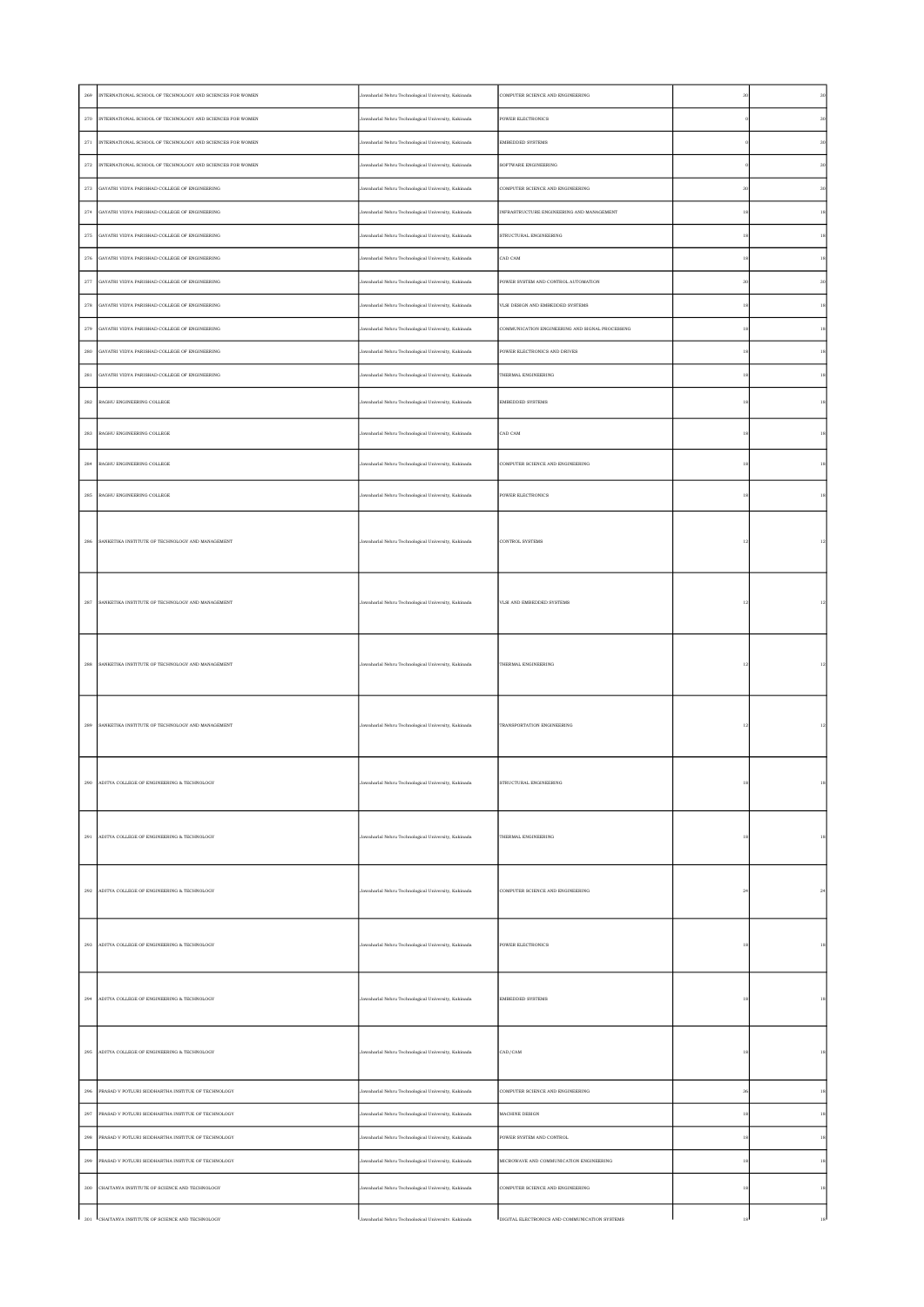| 302          | CHAITANYA INSTITUTE OF SCIENCE AND TECHNOLOGY                                                                  | Jawaharlal Nehru Technological University, Kakinada                                                        | POWER ELECTRONICS                            | 18       | 18           |
|--------------|----------------------------------------------------------------------------------------------------------------|------------------------------------------------------------------------------------------------------------|----------------------------------------------|----------|--------------|
|              | 303 SWARNANDHRA INSTITUTE OF ENGINEERING & TECHNOLOGY<br>304 SWARNANDHRA INSTITUTE OF ENGINEERING & TECHNOLOGY | Jawaharlal Nehru Technological University, Kakinada<br>Jawaharlal Nehru Technological University, Kakinada | COMMUNICATION SYSTEMS<br>THERMAL ENGINEERING | 18<br>18 | 18<br>18     |
| 305          | SWARNANDHRA INSTITUTE OF ENGINEERING & TECHNOLOGY                                                              | Jawaharlal Nehru Technological University, Kakinada                                                        | COMPUTER SCIENCE & ENGINEERING               | 18       | $^{\rm 18}$  |
| 306          | KAKINADA INSTITUTE OF ENGINEERING & TECHNOLOGY FOR WOMEN                                                       | Jawaharlal Nehru Technological University, Kakinada                                                        | VLSI AND EMBEDDED SYSTEMS                    | 36       | 36           |
| 307          | KAKINADA INSTITUTE OF ENGINEERING & TECHNOLOGY FOR WOMEN                                                       | Jawaharlal Nehru Technological University, Kakinada                                                        | COMPUTER SCIENCE AND ENGINEERING             | 36       | 36           |
| 308          | KAKINADA INSTITUTE OF ENGINEERING & TECHNOLOGY FOR WOMEN                                                       | Jawaharlal Nehru Technological University, Kakinada                                                        | DIGITAL IMAGE PROCESSING                     | 18       |              |
| 309          | KAKINADA INSTITUTE OF ENGINEERING & TECHNOLOGY FOR WOMEN                                                       | Jawaharlal Nehru Technological University, Kakinada                                                        | SOFTWARE ENGINEERING                         | 18       | 18           |
| 310          | SRI SATYA NARAYANA ENGINEERING COLLEGE                                                                         | Jawaharlal Nehru Technological University, Kakinada                                                        | <b>POWER SYSTEMS</b>                         | 18       | 18           |
| 311          | SRI SATYA NARAYANA ENGINEERING COLLEGE                                                                         | Jawaharlal Nehru Technological University, Kakinada                                                        | VLSI AND EMBEDDED SYSTEMS                    | 18       | 18           |
| $_{\rm 312}$ | CHIRANJEEVI REDDY INSTITUTE OF ENGINEERING AND TECHNOLOGY                                                      | Jawaharlal Nehru Technological University, Anantapur                                                       | MACHINE DESIGN                               | $^{24}$  | $\bf{^{24}}$ |
|              | 313 CHIRANJEEVI REDDY INSTITUTE OF ENGINEERING AND TECHNOLOGY                                                  | Jawaharlal Nehru Technological University, Anantapur                                                       | ELECTRICAL POWER SYSTEMS                     | 24       | 24           |
| $_{\rm 314}$ | CHIRANJEEVI REDDY INSTITUTE OF ENGINEERING AND TECHNOLOGY                                                      | Jawaharlal Nehru Technological University, Anantapur                                                       | COMPUTER SCIENCE & ENGINEERING               | $^{24}$  | $\bf{^{24}}$ |
| $_{\rm 315}$ | CHIRANJEEVI REDDY INSTITUTE OF ENGINEERING AND TECHNOLOGY                                                      | Jawaharlal Nehru Technological University, Anantapur                                                       | DIGITAL SYSTEMS AND COMPUTER ELECTRONICS     | $^{24}$  | $^{24}$      |
| 316          | CHIRANJEEVI REDDY INSTITUTE OF ENGINEERING AND TECHNOLOGY                                                      | Jawaharlal Nehru Technological University, Anantapur                                                       | STRUCTURAL ENGINEERING                       | 24       | 24           |
| 317          | KAKINADA INSTITUTE OF ENGINEERING & TECHNOLOGY                                                                 | Jawaharlal Nehru Technological University, Kakinada                                                        | MACHINE DESIGN                               | 18       | 18           |
| 318          | KAKINADA INSTITUTE OF ENGINEERING & TECHNOLOGY                                                                 | Jawaharlal Nehru Technological University, Kakinada                                                        | CAD CAM                                      | 18       | 18           |
| 319          | KAKINADA INSTITUTE OF ENGINEERING & TECHNOLOGY                                                                 | Jawaharlal Nehru Technological University, Kakinada                                                        | POWER ELECTRONICS                            | 18       | 18           |
| 320          | KAKINADA INSTITUTE OF ENGINEERING & TECHNOLOGY                                                                 | Jawaharlal Nehru Technological University, Kakinada                                                        | VLSI DESIGN                                  | 36       | 36           |
| 321          | KAKINADA INSTITUTE OF ENGINEERING & TECHNOLOGY                                                                 | Jawaharlal Nehru Technological University, Kakinada                                                        | COMPUTER SCIENCE                             | 36       | 36           |
| 322          | KAKINADA INSTITUTE OF ENGINEERING & TECHNOLOGY                                                                 | Jawaharlal Nehru Technological University, Kakinada                                                        | COMPUTER SCIENCE AND ENGINEERING             | 24       | $^{24}$      |
| 323          | KAKINADA INSTITUTE OF ENGINEERING & TECHNOLOGY                                                                 | Jawaharlal Nehru Technological University, Kakinada                                                        | SOFTWARE ENGINEERING                         | 18       | 18           |
|              |                                                                                                                |                                                                                                            |                                              |          |              |
| 324          | DADI INSTITUTE OF ENGINEERING & TECHNOLOGY (DIET)                                                              | Jawaharlal Nehru Technological University, Kakinada                                                        | POWER AND INDUSTRIAL DRIVES                  | 36       | 36           |
| 325          | DADI INSTITUTE OF ENGINEERING & TECHNOLOGY (DIET)                                                              | Jawaharlal Nehru Technological University, Kakinada                                                        | SYSTEMS AND SIGNAL PROCESSING                | 36       | 36           |
| $326\,$      | DADI INSTITUTE OF ENGINEERING & TECHNOLOGY (DIET)                                                              | Jawaharlal Nehru Technological University, Kakinada                                                        | COMPUTER SCIENCE AND ENGINEERING             | 24       | $^{24}$      |
| $327\,$      | ANNAMACHARYA INSTITUTE OF TECHNOLOGY & SCIENCES                                                                | Jawaharlal Nehru Technological University, Anantapur                                                       | STRUCTURAL ENGINEERING                       |          | 18           |
| 328          | ANNAMACHARYA INSTITUTE OF TECHNOLOGY & SCIENCES                                                                | Jawaharlal Nehru Technological University, Anantapur                                                       | MACHINE DESIGN                               | 18       | 18           |
| 329          | ANNAMACHARYA INSTITUTE OF TECHNOLOGY & SCIENCES                                                                | Jawaharlal Nehru Technological University, Anantapur                                                       | ELECTRICAL POWER SYSTEMS                     | 18       | 18           |
| $_{\rm 330}$ | ANNAMACHARYA INSTITUTE OF TECHNOLOGY & SCIENCES                                                                | Jawaharlal Nehru Technological University, Anantapur                                                       | EMBEDDED SYSTEMS                             | 18       | $^{\rm 18}$  |
| 331          | ANNAMACHARYA INSTITUTE OF TECHNOLOGY & SCIENCES                                                                | Jawaharlal Nehru Technological University, Anantapur                                                       | COMPUTER SCIENCE AND ENGINEERING             | 18       | $^{\rm 18}$  |
| $_{\rm 332}$ | AVANTHI INSTITUTE OF ENGINERRING AND TECHNOLOGY                                                                | Jawaharlal Nehru Technological University, Kakinada                                                        | COMPUTER SCIENCE & ENGINEERING               | 18       | $^{\rm 18}$  |
| 333          | AVANTHI INSTITUTE OF ENGINERRING AND TECHNOLOGY                                                                | lawaharlal Nehru Technological University, Kakinada                                                        | VLSI DESIGN                                  | 18       | $^{\rm 18}$  |
| 334          | AVANTHI INSTITUTE OF ENGINERRING AND TECHNOLOGY                                                                | Jawaharlal Nehru Technological University, Kakinada                                                        | COMPUTER SCIENCE & ENGINEERING               |          | $^{\rm 18}$  |
| 335          | AVANTHI INSTITUTE OF ENGINERRING AND TECHNOLOGY                                                                | lawaharlal Nehru Technological University, Kakinada                                                        | CAD/CAM ENGINEERING                          | 18       | $^{\rm 18}$  |
| 336          | AVANTHI INSTITUTE OF ENGINERRING AND TECHNOLOGY                                                                | Jawaharlal Nehru Technological University, Kakinada                                                        | POWER ELECTRONICS                            | 18       | 18           |
| 337          | AVANTHI INSTITUTE OF ENGINERRING AND TECHNOLOGY                                                                | Jawaharlal Nehru Technological University, Kakinada                                                        | <b>POWER SYSTEMS</b>                         | 18       | 18           |
| 338          | PARVATHAREDDY BABULREDDY VISVODAYA INSTITUTE OF TECHNOLOGY AND SCIENCE                                         | Jawaharlal Nehru Technological University, Anantapur                                                       | VLSI DESIGN                                  | 30       | 30           |
| 339          | PARVATHAREDDY BABULREDDY VISVODAYA INSTITUTE OF TECHNOLOGY AND SCIENCE                                         | Jawaharlal Nehru Technological University, Anantapur                                                       | POWER ELECTRONICS                            | 18       | 18           |
| 340          | PARVATHAREDDY BABULREDDY VISVODAYA INSTITUTE OF TECHNOLOGY AND SCIENCE                                         | Jawaharlal Nehru Technological University, Anantapur                                                       | MACHINE DESIGN                               | 24       | $\bf{24}$    |
| 341          | SRINIVASA INSTITUTE OF TECHNOLOGY & SCIENCE                                                                    | Jawaharlal Nehru Technological University, Anantapur                                                       | ELECTRICAL POWER SYSTEMS                     | 24       | $^{24}$      |
| 342          | SRINIVASA INSTITUTE OF TECHNOLOGY & SCIENCE                                                                    | Jawaharlal Nehru Technological University, Anantapur                                                       | COMPUTER SCIENCE & ENGINEERING               | 24       | 24           |
| 343          | SRINIVASA INSTITUTE OF TECHNOLOGY & SCIENCE                                                                    | Jawaharlal Nehru Technological University, Anantapur                                                       | VLSI SYSTEM DESIGN                           | 24       | 24           |
|              |                                                                                                                |                                                                                                            |                                              |          |              |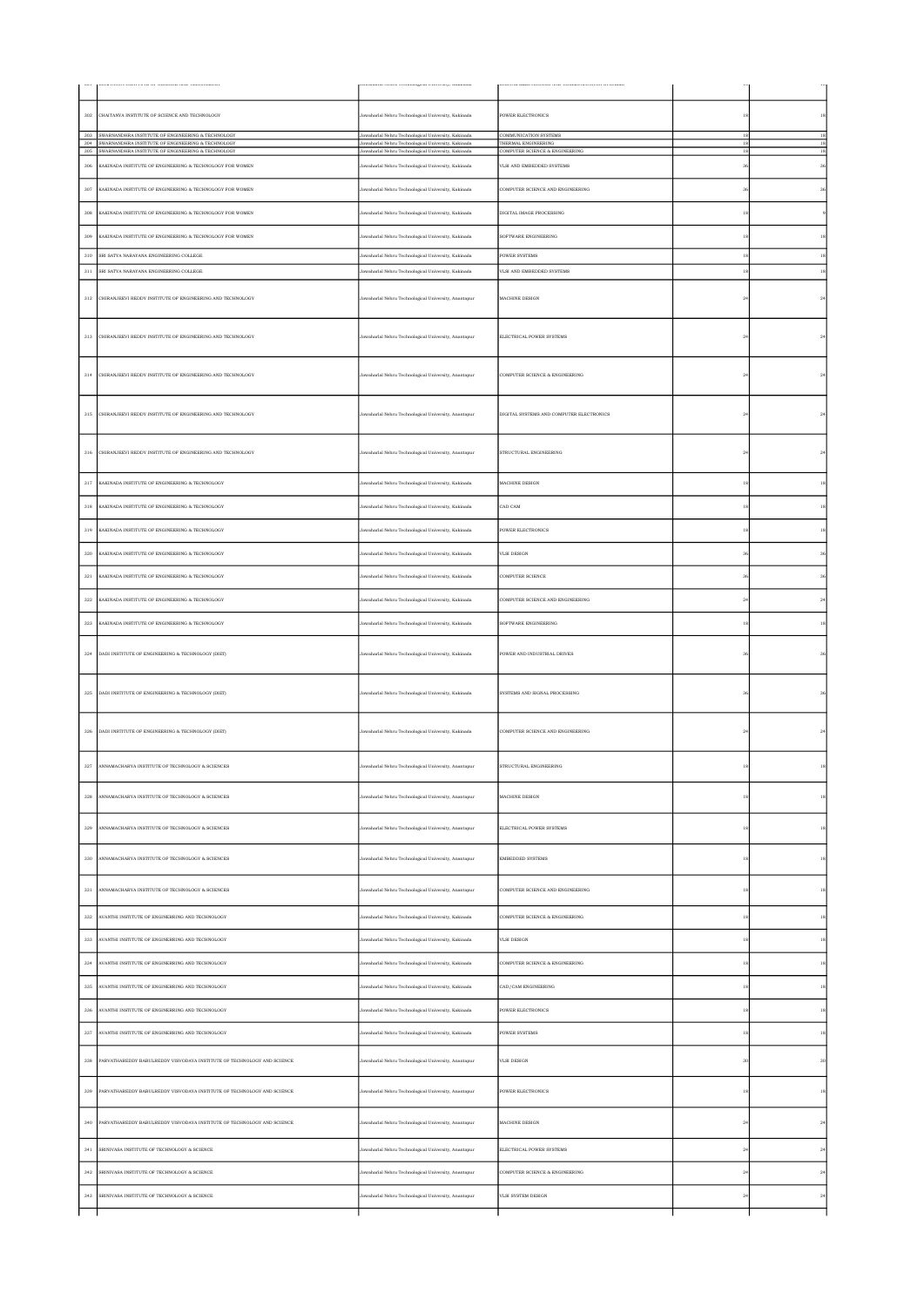|         | 344 SRINIVASA INSTITUTE OF TECHNOLOGY & SCIENCE                                                                                                                                           | Jawaharlal Nehru Technological University, Anantapur                                                       | ELECTRICAL POWER SYSTEMS                                                    | $^{24}$     | $\sqrt{24}$  |
|---------|-------------------------------------------------------------------------------------------------------------------------------------------------------------------------------------------|------------------------------------------------------------------------------------------------------------|-----------------------------------------------------------------------------|-------------|--------------|
| 345     | SRINIVASA INSTITUTE OF TECHNOLOGY & SCIENCE                                                                                                                                               | Jawaharlal Nehru Technological University, Anantapur                                                       | VLSI SYSTEM DESIGN                                                          | 18          | 18           |
|         | 346 QIS INSTITUTE OF TECHNOLOGY<br>347 QIS INSTITUTE OF TECHNOLOGY                                                                                                                        | Jawaharlal Nehru Technological University, Kakinada<br>Jawaharlal Nehru Technological University, Kakinada | ADVANCED MANUFACTURING SYSTEMS<br>STRUCTURAL ENGINEERING                    | 18<br>18    | 18<br>$18\,$ |
|         | 348 QIS INSTITUTE OF TECHNOLOGY                                                                                                                                                           | Jawaharlal Nehru Technological University, Kakinada<br>Jawaharlal Nehru Technological University, Kakinada | VLSI AND EMBEDDED SYSTEMS                                                   | 18<br>18    | 18<br>18     |
|         | 349 QIS INSTITUTE OF TECHNOLOGY                                                                                                                                                           |                                                                                                            | COMPUTER SCIENCE & ENGINEERING                                              |             |              |
|         | 350 GUDLAVALLERU ENGINEERING COLLEGE                                                                                                                                                      | Jawaharlal Nehru Technological University, Kakinada                                                        | STRUCTURAL ENGINEERING                                                      | $^{24}$     | $\bf{24}$    |
|         | 351 GUDLAVALLERU ENGINEERING COLLEGE                                                                                                                                                      | Jawaharlal Nehru Technological University, Kakinada                                                        | MACHINE DESIGN                                                              | $^{24}$     | $_{\rm 24}$  |
|         | 352 GUDLAVALLERU ENGINEERING COLLEGE                                                                                                                                                      | Jawaharlal Nehru Technological University, Kakinada                                                        | VLSI DESIGN AND EMBEDDED SYSTEMS                                            | $^{24}$     | 24           |
|         | 353 GUDLAVALLERU ENGINEERING COLLEGE                                                                                                                                                      | Jawaharlal Nehru Technological University, Kakinada                                                        | COMPUTER SCIENCE AND ENGINEERING                                            | $^{24}$     | $\bf{24}$    |
|         | 354 GUDLAVALLERU ENGINEERING COLLEGE                                                                                                                                                      | Jawaharlal Nehru Technological University, Kakinada                                                        | POWER ELECTRONICS AND ELECTRICAL DRIVES                                     | $^{24}$     | $_{\rm 24}$  |
| $355\,$ | SRI VENKATESWARA COLLEGE OF ENGINEERING AND TECHNOLOGY                                                                                                                                    | Jawaharlal Nehru Technological University, Anantapur                                                       | POWER ELECTRONICS AND ELECTRICAL DRIVES                                     | 18          | $18\,$       |
| 356     | SRI VENKATESWARA COLLEGE OF ENGINEERING AND TECHNOLOGY                                                                                                                                    | awaharlal Nehru Technological University, Anantapur                                                        | COMPUTER SCIENCE AND ENGINEERING                                            | 18          | $^{\rm 18}$  |
| 357     | SRI VENKATESWARA COLLEGE OF ENGINEERING AND TECHNOLOGY                                                                                                                                    | Jawaharlal Nehru Technological University, Anantapur                                                       | CAD CAM                                                                     | 18          | 18           |
| 358     | SRI VENKATESWARA COLLEGE OF ENGINEERING AND TECHNOLOGY                                                                                                                                    | Jawaharlal Nehru Technological University, Anantapur                                                       | VLSI DESIGN                                                                 | 18          | $^{\rm 18}$  |
| 359     | SRI VENKATESWARA COLLEGE OF ENGINEERING AND TECHNOLOGY                                                                                                                                    | lawaharlal Nehru Technological University, Anantapur                                                       | STRUCTURAL ENGINEERING                                                      | $18\,$      | $^{\rm 18}$  |
|         | 360 ADITYA COLLEGE OF ENGINEERING                                                                                                                                                         | Jawaharlal Nehru Technological University, Kakinada                                                        | VLSI DESIGN                                                                 |             | $^{\rm 18}$  |
| $361\,$ | ADITYA COLLEGE OF ENGINEERING                                                                                                                                                             | Jawaharlal Nehru Technological University, Kakinada                                                        | COMPUTER SCIENCE AND ENGINEERING                                            | 18          | $^{\rm 18}$  |
|         | 362 ADITYA COLLEGE OF ENGINEERING                                                                                                                                                         | Jawaharlal Nehru Technological University, Kakinada                                                        | POWER ELECTRONICS AND DRIVES                                                | 18          | 18           |
|         | 363 ADITYA COLLEGE OF ENGINEERING                                                                                                                                                         | Jawaharlal Nehru Technological University, Kakinada                                                        | <b>EMBEDDED SYSTEMS</b>                                                     | 18          | $^{\rm 18}$  |
| 364     | VIKAS GROUP OF INSTITUTIONS                                                                                                                                                               | Jawaharlal Nehru Technological University, Kakinada                                                        | THERMAL ENGINEERING                                                         | $^{24}$     | 24           |
|         | 365 VIKAS GROUP OF INSTITUTIONS                                                                                                                                                           | Jawaharlal Nehru Technological University, Kakinada                                                        | STRUCTURAL ENGINEERING                                                      | 24          | 24           |
| 366     | VIKAS GROUP OF INSTITUTIONS                                                                                                                                                               | Jawaharlal Nehru Technological University, Kakinada                                                        | COMPUTER SCIENCE AND ENGINEERING                                            | 18          | 18           |
|         | 367 VIKAS GROUP OF INSTITUTIONS                                                                                                                                                           | Jawaharlal Nehru Technological University, Kakinada                                                        | VLSI DESIGN                                                                 | $^{24}$     | 24           |
| $368\,$ | VIKAS GROUP OF INSTITUTIONS                                                                                                                                                               | Jawaharlal Nehru Technological University, Kakinada                                                        | ELECTRICAL POWER SYSTEMS                                                    | 24          | 24           |
|         | 369 VIKAS GROUP OF INSTITUTIONS                                                                                                                                                           | Jawaharlal Nehru Technological University, Kakinada                                                        | DIGITAL ELECTRONICS AND COMMUNICATION SYSTEMS                               | 24          | 24           |
|         |                                                                                                                                                                                           |                                                                                                            |                                                                             |             |              |
|         | 370 VIKAS GROUP OF INSTITUTIONS                                                                                                                                                           | Jawaharlal Nehru Technological University, Kakinada                                                        | COMPUTER SCIENCE                                                            | $^{24}$     | $\sqrt{24}$  |
|         | 371 ADITYA INSTITUTE OF TECHNOLOGY AND MANAGEMENT                                                                                                                                         | Jawaharlal Nehru Technological University, Kakinada                                                        | VLSI SYSTEM DESIGN                                                          | 18          | 18           |
|         | 372 ADITYA INSTITUTE OF TECHNOLOGY AND MANAGEMENT                                                                                                                                         | Jawaharlal Nehru Technological University, Kakinada                                                        | COMPUTER SCIENCE AND ENGINEERING                                            |             |              |
|         | 373 ADITYA INSTITUTE OF TECHNOLOGY AND MANAGEMENT                                                                                                                                         | Jawaharlal Nehru Technological University, Kakinada                                                        | POWER ELECTRONICS AND DRIVES                                                |             | $18\,$       |
|         | 374 ADITYA INSTITUTE OF TECHNOLOGY AND MANAGEMENT                                                                                                                                         | Jawaharlal Nehru Technological University, Kakinada                                                        | THERMAL ENGINEERING                                                         | 18          | 18           |
|         | 375 ADITYA INSTITUTE OF TECHNOLOGY AND MANAGEMENT                                                                                                                                         | Jawaharlal Nehru Technological University, Kakinada                                                        | STRUCTURAL ENGINEERING                                                      | 18          | $^{\rm 18}$  |
|         | $\begin{tabular}{c c} 376 & \textbf{SRI MIT} \textbf{JAPALLI COLEGE OF ENGINEERING} \\ \hline 377 & \textbf{SRI MIT} \textbf{JATTAPALLI COLLEGE OF ENGINEERING} \end{tabular}$            | Jawaharlal Nehru Technological University, Kakinada<br>Jawaharlal Nehru Technological University, Kakinada | THERMAL ENGINEERING<br>VLSI AND EMBEDDED SYSTEMS                            | 18<br>18    | 18<br>18     |
|         | $\begin{tabular}{c c} 378 & \textbf{SRI MIT} \textbf{APALL} \textbf{COLEGE OF ENGINEERING} \\ \hline 379 & \textbf{SRI MIT} \textbf{APALL} \textbf{COLLEGE OF ENGINEERING} \end{tabular}$ | Jawaharlal Nehru Technological University, Kakinada<br>Jawaharlal Nehru Technological University, Kakinada | COMPUTER SCIENCE AND ENGINEERING<br>POWER ELECTRONICS AND ELECTRICAL DRIVES | 18<br>18    | 18<br>$18\,$ |
|         | 380 GDMM COLLEGE OF ENGINEERING & TECHNOLOGY                                                                                                                                              | Jawaharlal Nehru Technological University, Kakinada                                                        | STRUCTURAL ENGINEERING                                                      | $^{24}$     | $\bf{24}$    |
|         |                                                                                                                                                                                           |                                                                                                            |                                                                             |             |              |
|         | 381 GDMM COLLEGE OF ENGINEERING & TECHNOLOGY                                                                                                                                              | Jawaharlal Nehru Technological University, Kakinada                                                        | THERMAL ENGINEERING                                                         | $^{\rm 24}$ | $\bf{24}$    |
|         |                                                                                                                                                                                           |                                                                                                            |                                                                             |             |              |
|         | 382 GDMM COLLEGE OF ENGINEERING & TECHNOLOGY                                                                                                                                              | Jawaharlal Nehru Technological University, Kakinada                                                        | VLSI DESIGN                                                                 | $^{24}$     | 24           |
|         | 383 GDMM COLLEGE OF ENGINEERING & TECHNOLOGY                                                                                                                                              | Jawaharlal Nehru Technological University, Kakinada                                                        | COMPUTER SCIENCE AND ENGINEERING                                            | 24          | 24           |
|         | 384 GDMM COLLEGE OF ENGINEERING & TECHNOLOGY                                                                                                                                              | Jawaharlal Nehru Technological University, Kakinada                                                        | <b>POWER ELECTRONICS</b>                                                    | 24          | $^{24}$      |
|         |                                                                                                                                                                                           |                                                                                                            |                                                                             |             |              |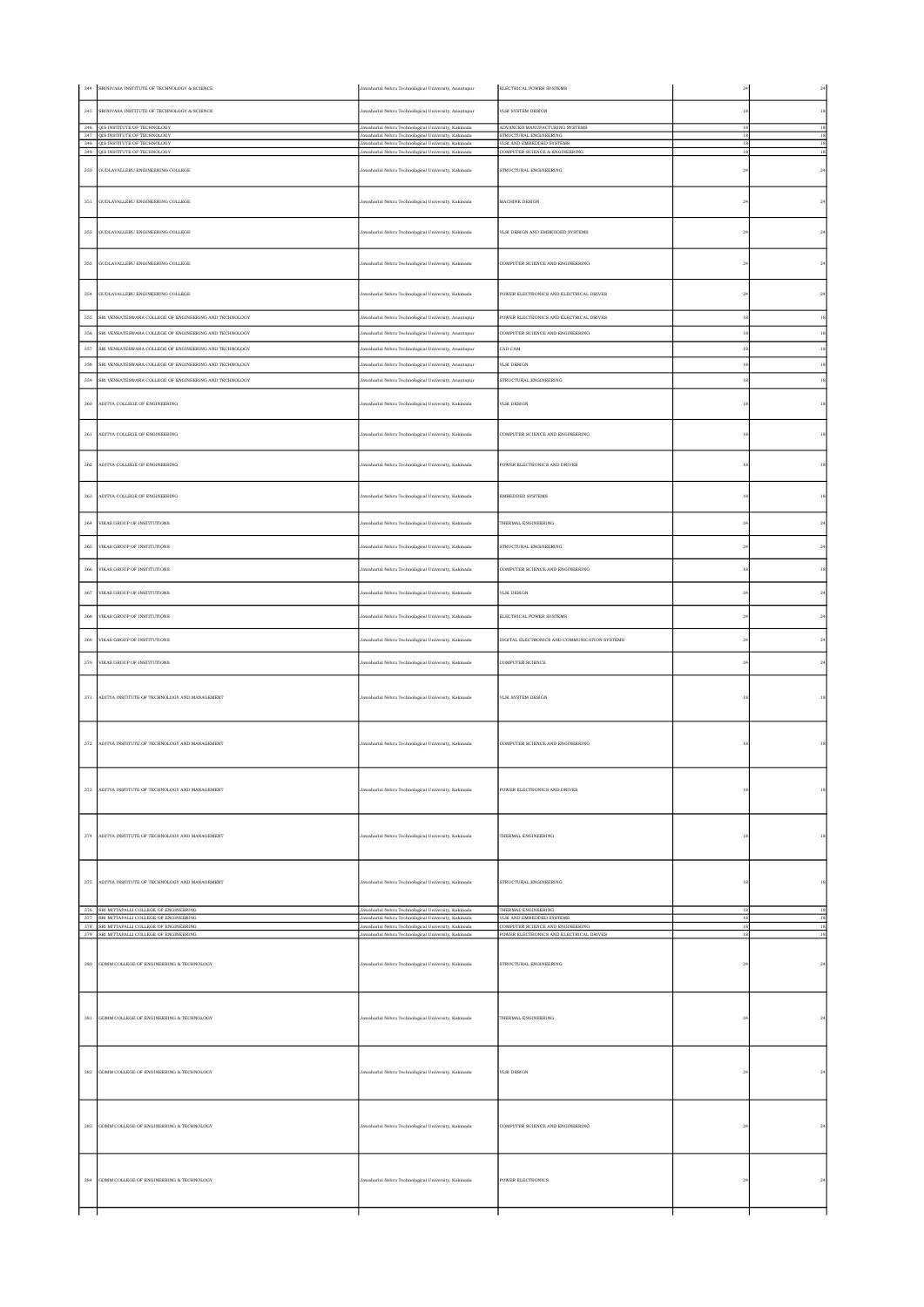| 385          | GDMM COLLEGE OF ENGINEERING & TECHNOLOGY                                                              | Jawaharlal Nehru Technological University, Kakinada                                                                                                               | EMBEDDED SYSTEMS                                                 |                | $^{24}$            |
|--------------|-------------------------------------------------------------------------------------------------------|-------------------------------------------------------------------------------------------------------------------------------------------------------------------|------------------------------------------------------------------|----------------|--------------------|
| 386          | AVANTHI'S RESEARCH & TECHNOLOGICAL ACADEMY                                                            | Jawaharlal Nehru Technological University, Kakinada                                                                                                               | POWER ELECTRONICS                                                | 18             | 18                 |
| $387\,$      | AVANTHI'S RESEARCH & TECHNOLOGICAL ACADEMY                                                            | Jawaharlal Nehru Technological University, Kakinada                                                                                                               | CAD/CAM                                                          | 18             | $^{\rm 18}$        |
| 388          | SIR C R REDDY COLLEGE OF ENGINEERING                                                                  | Jawaharlal Nehru Technological University, Kakinada                                                                                                               | COMPUTER SCIENCE AND TECHNOLOGY                                  | 18             | 18                 |
| 389          | SIR C R REDDY COLLEGE OF ENGINEERING                                                                  | Jawaharlal Nehru Technological University, Kakinada                                                                                                               | COMMUNICATION SYSTEMS                                            | 18             | 18                 |
| 390          | SIR C R REDDY COLLEGE OF ENGINEERING                                                                  | Jawaharlal Nehru Technological University, Kakinada                                                                                                               | POWER SYSTEMS AND AUTOMATION                                     | 18             | 18                 |
| 391          | SIR C R REDDY COLLEGE OF ENGINEERING                                                                  | Jawaharlal Nehru Technological University, Kakinada                                                                                                               | MACHINE DESIGN                                                   | 18             | 18                 |
| 392          | SIR C R REDDY COLLEGE OF ENGINEERING                                                                  | Jawaharlal Nehru Technological University, Kakinada                                                                                                               | VLSI                                                             | 18             | 18                 |
| 393          | KAKINADA INSTITUTE OF TECHNOLOGY AND SCIENCE                                                          | Jawaharlal Nehru Technological University, Kakinada                                                                                                               | EMBEDDED SYSTEM AND VLSI                                         | $^{24}$        | 24                 |
| 394          | KAKINADA INSTITUTE OF TECHNOLOGY AND SCIENCE                                                          | Jawaharlal Nehru Technological University, Kakinada                                                                                                               | CAD/CAM                                                          | 18             | 30                 |
| 395          | KAKINADA INSTITUTE OF TECHNOLOGY AND SCIENCE                                                          | Jawaharlal Nehru Technological University, Kakinada                                                                                                               | COMPUTER SCIENCE AND ENGINEERING                                 | $18$           | $^{\rm 18}$        |
| 396          | KAKINADA INSTITUTE OF TECHNOLOGY AND SCIENCE                                                          | Jawaharlal Nehru Technological University, Kakinada                                                                                                               | POWER ELECTRONICS                                                | 18             | 18                 |
| 397          | KAKINADA INSTITUTE OF TECHNOLOGY AND SCIENCE                                                          | Jawaharlal Nehru Technological University, Kakinada                                                                                                               | THERMAL ENGINEERING                                              | 36             | 36                 |
| 398          | KAKINADA INSTITUTE OF TECHNOLOGY AND SCIENCE                                                          | Jawaharlal Nehru Technological University, Kakinada                                                                                                               | STRUCTURAL ENGINEERING                                           | $^{24}$        | 24                 |
| 399          | K.S.R.M. COLLEGE OF ENGINEERING                                                                       | Jawaharlal Nehru Technological University, Anantapur                                                                                                              | GEOTECHNICAL ENGINEERING                                         | 18             | 18                 |
| $400\,$      | K.S.R.M. COLLEGE OF ENGINEERING                                                                       | Jawaharlal Nehru Technological University, Anantapur                                                                                                              | COMPUTER AIDED DESIGN AND MANUFACTURE                            | 18             | $^{\rm 18}$        |
| $401\,$      | K.S.R.M. COLLEGE OF ENGINEERING                                                                       | Jawaharlal Nehru Technological University, Anantapur                                                                                                              | POWER SYSTEMS                                                    | 18             | $^{\rm 18}$        |
| 402          | K.S.R.M. COLLEGE OF ENGINEERING                                                                       | Jawaharlal Nehru Technological University, Anantapur                                                                                                              | COMPUTER SCIENCE AND ENGINEERING                                 | 18             | 18                 |
| 403          | K.S.R.M. COLLEGE OF ENGINEERING                                                                       | Jawaharlal Nehru Technological University, Anantapur                                                                                                              | DIGITAL ELECTRONICS AND COMMUNICATION SYSTEMS                    | 18             | 18                 |
| $404\,$      | KANDULA OBULA REDDY MEMORIAL COLLEGE OF ENGINEERING                                                   | Jawaharlal Nehru Technological University, Anantapur                                                                                                              | COMPUTER SCIENCE AND ENGINEERING                                 | 18             | $^{\rm 18}$        |
| $40\%$       | KANDULA OBULA REDDY MEMORIAL COLLEGE OF ENGINEERING                                                   | Jawaharlal Nehru Technological University, Anantapur                                                                                                              | POWER ELECTRONICS AND ELECTRICAL DRIVES                          |                | $^{\rm 18}$        |
| 406          | KANDULA OBULA REDDY MEMORIAL COLLEGE OF ENGINEERING                                                   | Jawaharlal Nehru Technological University, Anantapur                                                                                                              | VLSI                                                             | 18             | 18                 |
|              | 407 VISAKHA TECHNICAL CAMPUS<br>$408$ $\,$ VISAKHA TECHNICAL CAMPUS<br>409 VISAKHA TECHNICAL CAMPUS   | Jawaharlal Nehru Technological University, Kakinada<br>Jawaharlal Nehru Technological University, Kakinada<br>Jawaharlal Nehru Technological University, Kakinada | THERMAL ENGINEERING<br>STRUCTURAL ENGINEERING<br>CAD CAM         |                | 18<br>36<br>18     |
| $410\,$      | NOVA'S INSTITUTE OF TECHNOLOGY                                                                        | Jawaharlal Nehru Technological University, Kakinada                                                                                                               | STRUCTURAL ENGINEERING                                           | 30             | 30                 |
|              | 411 NOVA'S INSTITUTE OF TECHNOLOGY                                                                    | Jawaharlal Nehru Technological University, Kakinada                                                                                                               | THERMAL ENGINEERING                                              | 30             | 30                 |
|              |                                                                                                       |                                                                                                                                                                   |                                                                  |                |                    |
| 412          | NOVA'S INSTITUTE OF TECHNOLOGY                                                                        | Jawaharlal Nehru Technological University, Kakinada                                                                                                               | COMPUTER SCIENCE AND ENGINEERING                                 | 30             | 30                 |
|              |                                                                                                       |                                                                                                                                                                   |                                                                  |                |                    |
|              | 413 NOVA'S INSTITUTE OF TECHNOLOGY                                                                    | Jawaharlal Nehru Technological University, Kakinada                                                                                                               | VLSI AND EMBEDDED SYSTEMS DESIGN                                 | 3 <sub>0</sub> | 30                 |
| $414\,$      | VIKAS COLLEGE OF ENGINEERING & TECHNOLOGY                                                             | Jawaharlal Nehru Technological University, Kakinada                                                                                                               | STRUCTURAL ENGINEERING                                           | $^{\rm 24}$    | $\bf{24}$          |
| $\rm 415$    | VIKAS COLLEGE OF ENGINEERING & TECHNOLOGY                                                             | Jawaharlal Nehru Technological University, Kakinada                                                                                                               | SYSTEMS AND SIGNAL PROCESSING                                    | $^{24}$        | $\bf{24}$          |
| $416\,$      | VIKAS COLLEGE OF ENGINEERING & TECHNOLOGY                                                             | Jawaharlal Nehru Technological University, Kakinada                                                                                                               | COMPUTER SCIENCE AND ENGINEERING                                 | 18             | $18\,$             |
| $417\,$      | VIKAS COLLEGE OF ENGINEERING & TECHNOLOGY                                                             | Jawaharlal Nehru Technological University, Kakinada                                                                                                               | EMBEDDED SYSTEMS                                                 | $^{24}$        | $\bf{24}$          |
| $_{\rm 418}$ | VIKAS COLLEGE OF ENGINEERING & TECHNOLOGY                                                             | Jawaharlal Nehru Technological University, Kakinada                                                                                                               | MACHINE DESIGN                                                   | $^{\rm 24}$    | $_{\rm 24}$        |
| $419\,$      | VIKAS COLLEGE OF ENGINEERING & TECHNOLOGY                                                             | Jawaharlal Nehru Technological University, Kakinada                                                                                                               | THERMAL ENGINEERING                                              | $^{24}$        | $_{\rm 24}$        |
| $420\,$      | VIKAS COLLEGE OF ENGINEERING & TECHNOLOGY                                                             | Jawaharlal Nehru Technological University, Kakinada                                                                                                               | POWER ELECTRONICS AND ELECTRICAL DRIVES                          | $^{24}$        | $\bf{24}$          |
|              |                                                                                                       |                                                                                                                                                                   |                                                                  |                |                    |
|              | 421 GOKUL GROUP OF INSTITUTIONS<br>422 GOKUL GROUP OF INSTITUTIONS<br>423 GOKUL GROUP OF INSTITUTIONS | Jawaharlal Nehru Technological University, Kakinada<br>Jawaharlal Nehru Technological University, Kakinada<br>Jawaharlal Nehru Technological University, Kakinada | POWER SYSTEMS<br>THERMAL ENGINEERING<br>GEOTECHNICAL ENGINEERING | 18<br>18<br>18 | 18<br>18<br>$18\,$ |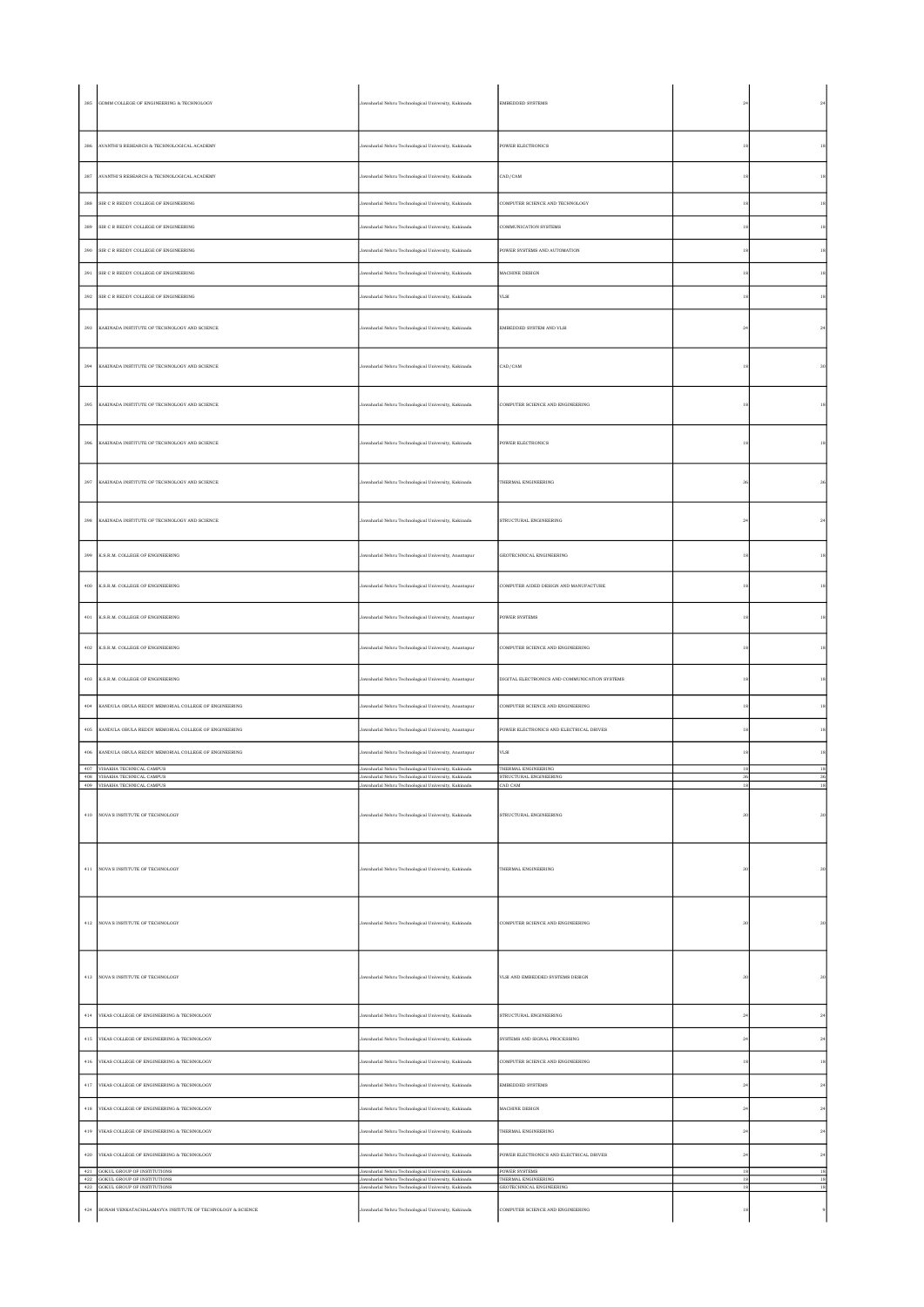|              | 425 BONAM VENKATACHALAMAYYA INSTITUTE OF TECHNOLOGY & SCIENCE                               | Jawaharlal Nehru Technological University, Kakinada                                                        | VLSI                                                                                     | 18             | $^{\rm 18}$       |
|--------------|---------------------------------------------------------------------------------------------|------------------------------------------------------------------------------------------------------------|------------------------------------------------------------------------------------------|----------------|-------------------|
|              | 426 MADANAPALLE INSTITUTE OF TECHNOLOGY & SCIENCE                                           | Jawaharlal Nehru Technological University, Anantapur                                                       | DIGITAL ELECTRONICS AND COMMUNICATION SYSTEMS                                            | $^{\rm 24}$    | $\bf{24}$         |
|              | 427 MADANAPALLE INSTITUTE OF TECHNOLOGY & SCIENCE                                           | Jawaharlal Nehru Technological University, Anantapur                                                       | ELECTRICAL POWER SYSTEM                                                                  | $^{\rm 24}$    | $\bf{24}$         |
| $_{\rm 428}$ | MADANAPALLE INSTITUTE OF TECHNOLOGY & SCIENCE                                               | Jawaharlal Nehru Technological University, Anantapur                                                       | COMPUTER SCIENCE & ENGINEERING                                                           | $^{\rm 24}$    | $\bf{24}$         |
| 429          | MADANAPALLE INSTITUTE OF TECHNOLOGY & SCIENCE                                               | Jawaharlal Nehru Technological University, Anantapur                                                       | ADVANCED MANUFACTURING SYSTEMS                                                           | $2\epsilon$    | $\bf{24}$         |
| 430          | MADANAPALLE INSTITUTE OF TECHNOLOGY & SCIENCE                                               | Jawaharlal Nehru Technological University, Anantapur                                                       | STRUCTURAL ENGINEERING                                                                   | $\sqrt{24}$    | $\bf{24}$         |
| $431\,$      | KAKINADA INSTITUTE OF ENGINEERING & TECHNOLOGY-II                                           | Jawaharlal Nehru Technological University, Kakinada                                                        | SOIL MECHANICS AND FOUNDATION ENGINEERING                                                | 18             | $^{\rm 18}$       |
| 432          | KAKINADA INSTITUTE OF ENGINEERING & TECHNOLOGY-II                                           | Jawaharlal Nehru Technological University, Kakinada                                                        | MACHINE DESIGN                                                                           | 18             | $^{\rm 18}$       |
| $433\,$      | KAKINADA INSTITUTE OF ENGINEERING & TECHNOLOGY-II                                           | Jawaharlal Nehru Technological University, Kakinada                                                        | POWER ELECTRONICS AND DRIVES                                                             | 18             | $^{\rm 18}$       |
|              |                                                                                             |                                                                                                            |                                                                                          |                |                   |
| $434\,$      | KAKINADA INSTITUTE OF ENGINEERING & TECHNOLOGY-II                                           | Jawaharlal Nehru Technological University, Kakinada                                                        | EMBEDDED SYSTEMS                                                                         | 18             | $^{\rm 18}$       |
|              | 435 KAKINADA INSTITUTE OF ENGINEERING & TECHNOLOGY-II                                       | Jawaharlal Nehru Technological University, Kakinada                                                        | STRUCTURAL ENGINEERING                                                                   | 18             | $^{\rm 18}$       |
| $\bf 436$    | KAKINADA INSTITUTE OF ENGINEERING & TECHNOLOGY-II                                           | Jawaharlal Nehru Technological University, Kakinada                                                        | POWER SYSTEMS                                                                            | 18             | $^{\rm 18}$       |
|              | 437 VIGNAN'S INSTITUTE OF ENGINEERING FOR WOME                                              | Jawaharlal Nehru Technological University, Kakinada                                                        | POWER AND INDUSTRIAL DRIVES                                                              |                | $^{\rm 18}$       |
|              | 438 VIGNAN'S INSTITUTE OF ENGINEERING FOR WOME                                              | Jawaharlal Nehru Technological University, Kakinada                                                        | CAD/CAM                                                                                  |                |                   |
|              | 439 VIGNAN'S INSTITUTE OF ENGINEERING FOR WOME                                              | Jawaharlal Nehru Technological University, Kakinada                                                        | COMPUTER SCIENCE AND ENGINEERING                                                         | 18             | 18                |
|              | 440 VIGNAN'S INSTITUTE OF ENGINEERING FOR WOME                                              | Jawaharlal Nehru Technological University, Kakinada                                                        | DIGITAL ELECTRONICS AND COMMUNICATION SYSTEMS                                            | 18             |                   |
|              | 441 VIGNAN'S INSTITUTE OF ENGINEERING FOR WOME                                              | Jawaharlal Nehru Technological University, Kakinada                                                        | VLSI AND EMBEDDED SYSTEMS                                                                | 18             | 18                |
|              | 442 BRAHMAIAH COLLEGE OF ENGINEERING                                                        | Jawaharlal Nehru Technological University, Anantapur                                                       | MACHINE DESIGN                                                                           | 2 <sup>i</sup> |                   |
|              | 443 BRAHMAIAH COLLEGE OF ENGINEERING                                                        | Jawaharlal Nehru Technological University, Anantapur                                                       | COMPUTER SCEINCE & ENGINEERING                                                           |                | $^{24}$           |
|              | 444 BRAHMAIAH COLLEGE OF ENGINEERING                                                        | Jawaharlal Nehru Technological University, Anantapur                                                       | POWER ELECTRONICS                                                                        | 18             |                   |
|              | 445 VASIREDDY VENKATADRI INSTITUTE OF TECHNOLOGY                                            | Jawaharlal Nehru Technological University, Kakinada                                                        | STRUCTURAL ENGINEERING                                                                   |                | $^{\rm 18}$       |
|              | 446 VASIREDDY VENKATADRI INSTITUTE OF TECHNOLOGY                                            | Jawaharlal Nehru Technological University, Kakinada                                                        | MACHINE DESIGN                                                                           | 18             | 18                |
| $447\,$      | VASIREDDY VENKATADRI INSTITUTE OF TECHNOLOGY                                                | Jawaharlal Nehru Technological University, Kakinada                                                        | COMPUTER SCIENCE AND ENGINEERING                                                         | 18             | $^{\rm 18}$       |
| 448          | VASIREDDY VENKATADRI INSTITUTE OF TECHNOLOGY                                                | Jawaharlal Nehru Technological University, Kakinada                                                        | VLSI AND EMBEDDED SYSTEMS DESIGN                                                         | 18             | 18                |
| 449          | VASIREDDY VENKATADRI INSTITUTE OF TECHNOLOGY                                                | Jawaharlal Nehru Technological University, Kakinada                                                        | COMPUTER SCEINCE & ENGINEERING                                                           | $1\,$          | $^{\rm 18}$       |
| 450<br>451   | ASIREDDY VENKATADRI INSTITUTE OF TECHNOLOGY<br>VASIREDDY VENKATADRI INSTITUTE OF TECHNOLOGY | Jawaharlal Nehru Technological University, Kakinada                                                        | YOWER ELECTRONICS AND ELECTRICAL DRIVES<br>DIGITAL ELECTRONICS AND COMMUNICATION SYSTEMS | $1\,$<br>18    | $^{\rm 18}$<br>18 |
|              | 452 SAIGANAPATHI ENGINEERING COLLEGE                                                        | Jawaharlal Nehru Technological University, Kakinada<br>Jawaharlal Nehru Technological University, Kakinada | COMMUNICATION ENGINEERING AND SIGNAL PROCESSING                                          | 18             | $18\,$            |
| 453          | SAIGANAPATHI ENGINEERING COLLEGE                                                            | Jawaharlal Nehru Technological University, Kakinada                                                        | ADVANCED MANUFACTURING SYSTEMS                                                           | 18             | $^{\rm 18}$       |
|              | 454 SIR C.V.RAMAN INSTITUTE OF TECHNOLOGY & SCIENCES                                        | Jawaharlal Nehru Technological University, Anantapur                                                       | DIGITAL ELECTRONICS AND COMMUNICATION SYSTEMS                                            | $^{24}$        | 24                |
| 455          | SIR C.V.RAMAN INSTITUTE OF TECHNOLOGY & SCIENCES                                            | Jawaharlal Nehru Technological University, Anantapur                                                       | VLSI                                                                                     | 18             | 18                |
|              | 456 SIR C.V.RAMAN INSTITUTE OF TECHNOLOGY & SCIENCES                                        | Jawaharlal Nehru Technological University, Anantapur                                                       | COMPUTER SCIENCE & ENGINEERING                                                           | $^{24}$        | 24                |
| 457          | SIR C.V.RAMAN INSTITUTE OF TECHNOLOGY & SCIENCES                                            | Jawaharlal Nehru Technological University, Anantapur                                                       | <b>POWER ELECTRONICS</b>                                                                 | 2 <sup>i</sup> | 24                |
| $_{458}\,$   | SHRI VISHNU ENGINEERING COLLEGE FOR WOMEN                                                   | Jawaharlal Nehru Technological University, Kakinada                                                        | VLSI DESIGN                                                                              | 18             | $^{\rm 18}$       |
| 459          | SHRI VISHNU ENGINEERING COLLEGE FOR WOMEN                                                   | Jawaharlal Nehru Technological University, Kakinada                                                        | <b>POWER ELECTRONICS</b>                                                                 | 18             | 18                |
| 460          | SHRI VISHNU ENGINEERING COLLEGE FOR WOMEN                                                   | Jawaharlal Nehru Technological University, Kakinada                                                        | SOFTWARE ENGINEERING                                                                     | 18             | 18                |
| 461          | SHRI VISHNU ENGINEERING COLLEGE FOR WOMEN                                                   | Jawaharlal Nehru Technological University, Kakinada                                                        | COMPUTER SCIENCE & ENGINEERING                                                           | 18             | $^{\rm 18}$       |
| 462          | SHRI VISHNU ENGINEERING COLLEGE FOR WOMEN                                                   | Jawaharlal Nehru Technological University, Kakinada                                                        | <b>GEO INFORMATICS</b>                                                                   | 18             | 18                |
| 463          | ST. MARY'S WOMEN'S ENGINEERING COLLEGE                                                      | Jawaharlal Nehru Technological University, Kakinada                                                        | COMPUTER SCIENCE & ENGINEERING                                                           | 3 <sup>0</sup> | $30\,$            |
| $464\,$      | ST. MARY'S WOMEN'S ENGINEERING COLLEGE                                                      | Jawaharlal Nehru Technological University, Kakinada                                                        | VLSI                                                                                     | 3 <sup>0</sup> | $30\,$            |
|              | 465 AMALAPURAM INSTITUTE OF MANAGEMENT SCIENCES & COLLEGE OF ENGINEERING.                   | Jawaharlal Nehru Technological University, Kakinada                                                        | CAD/CAM                                                                                  | 2 <sup>i</sup> | 24                |
| 466          | AMALAPURAM INSTITUTE OF MANAGEMENT SCIENCES & COLLEGE OF ENGINEERING.                       | Jawaharlal Nehru Technological University, Kakinada                                                        | $_{\rm VLSI}$                                                                            | $2\epsilon$    | $_{\rm 24}$       |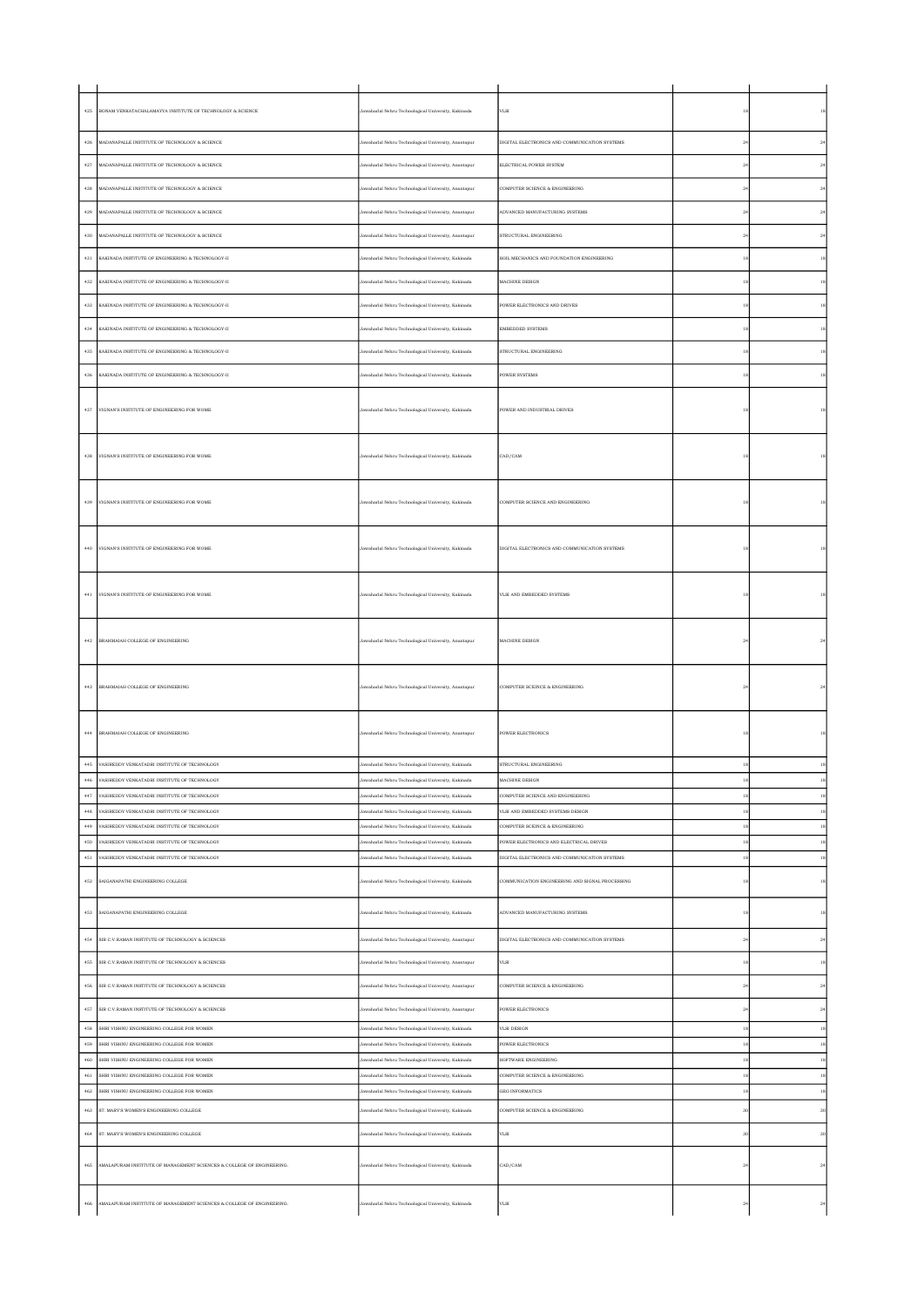| $467\,$      | AMALAPURAM INSTITUTE OF MANAGEMENT SCIENCES & COLLEGE OF ENGINEERING.                                            | Jawaharlal Nehru Technological University, Kakinada                                                        | POWER ELECTRONICS                                                               | 18          | 18          |
|--------------|------------------------------------------------------------------------------------------------------------------|------------------------------------------------------------------------------------------------------------|---------------------------------------------------------------------------------|-------------|-------------|
| 468          | AMALAPURAM INSTITUTE OF MANAGEMENT SCIENCES & COLLEGE OF ENGINEERING.                                            | Jawaharlal Nehru Technological University, Kakinada                                                        | COMPUTER SCIENCE AND ENGINEERING                                                | 18          | 18          |
| 469          | TIRUMALA ENGINEERING COLLEGE                                                                                     | Jawaharlal Nehru Technological University, Kakinada                                                        | COMPUTER SCIENCE AND ENGINEERING                                                |             | $_{\rm 30}$ |
| $_{\rm 470}$ | INTELL ENGINEERING COLLEGE                                                                                       | lawaharlal Nehru Technological University, Anantapur                                                       | CAD CAM                                                                         | 18          |             |
| $471\,$      | INTELL ENGINEERING COLLEGE                                                                                       | Jawaharlal Nehru Technological University, Anantapur                                                       | VLSI SYSTEM DESIGN                                                              | 18          |             |
| $472\,$      | INTELL ENGINEERING COLLEGE                                                                                       | Jawaharlal Nehru Technological University, Anantapur                                                       | COMPUTER SCIENCE AND ENGINEERING                                                | 36          | 36          |
| $_{\rm 473}$ | INTELL ENGINEERING COLLEGE                                                                                       | Jawaharlal Nehru Technological University, Anantapur                                                       | ELECTRICAL POWER SYSTEM                                                         | $18\,$      |             |
|              |                                                                                                                  |                                                                                                            |                                                                                 |             |             |
| $474\,$      | QUBA COLLEGE OF ENGINEERING & TECHNOLOGY                                                                         | Jawaharlal Nehru Technological University, Anantapur                                                       | COMPUTER SCIENCE AND ENGINEERING                                                | 18          | 18          |
| $475\,$      | QUBA COLLEGE OF ENGINEERING & TECHNOLOGY                                                                         | Jawaharlal Nehru Technological University, Anantapur                                                       | COMPUTER NETWORKS                                                               | 18          | $^{\rm 18}$ |
| $476\,$      | QUBA COLLEGE OF ENGINEERING & TECHNOLOGY                                                                         | Jawaharlal Nehru Technological University, Anantapur                                                       | DIGITAL SYSTEMS AND COMPUTER ELECTRONICS                                        | 18          | 18          |
| $477\,$      | QUBA COLLEGE OF ENGINEERING & TECHNOLOGY                                                                         | Jawaharlal Nehru Technological University, Anantapur                                                       | ELECTRICAL POWER SYSTEMS                                                        | 18          | 18          |
| 478          | QUBA COLLEGE OF ENGINEERING & TECHNOLOGY                                                                         | Jawaharlal Nehru Technological University, Anantapur                                                       | VLSI SYSTEM DESIGN                                                              | 18          | 18          |
| $479\,$      | SARADA INSTITUTE OF SCIENCE TECHNOLOGY AND MANAGEMENT                                                            | Jawaharlal Nehru Technological University, Kakinada                                                        | DIGITAL SYSTEMS AND COMPUTER ELECTRONICS                                        | 18          | $^{\rm 18}$ |
| $480\,$      | SARADA INSTITUTE OF SCIENCE TECHNOLOGY AND MANAGEMENT                                                            | Jawaharlal Nehru Technological University, Kakinada                                                        | COMPUTER SCIENCE & ENGINEERING                                                  | 18          | 18          |
| 481          | SARADA INSTITUTE OF SCIENCE TECHNOLOGY AND MANAGEMENT                                                            | Jawaharlal Nehru Technological University, Kakinada                                                        | <b>MACHINE DESIGN</b>                                                           | 18          | 18          |
| $\bf 482$    | SARADA INSTITUTE OF SCIENCE TECHNOLOGY AND MANAGEMENT                                                            | Jawaharlal Nehru Technological University, Kakinada                                                        | POWER ELECTRONICS                                                               | 18          | $^{\rm 18}$ |
| $\bf 483$    | SHRI SHIRDI SAI INSTITUTE OF SCIENCE AND ENGINEERING                                                             | Jawaharlal Nehru Technological University, Anantapur                                                       | CONSTRUCTION PLANNING AND MANAGEMENT                                            | 19          | $^{\rm 19}$ |
| 484          | SHRI SHIRDI SAI INSTITUTE OF SCIENCE AND ENGINEERING                                                             | Jawaharlal Nehru Technological University, Anantapur                                                       | POWER ELECTRONICS                                                               | 19          | 19          |
| 485          | SHRI SHIRDI SAI INSTITUTE OF SCIENCE AND ENGINEERING                                                             | Jawaharlal Nehru Technological University, Anantapur                                                       | DIGITAL ELECTRONICS AND COMMUNICATION SYSTEMS                                   | 14          | 14          |
| $\bf 486$    | SHRI SHIRDI SAI INSTITUTE OF SCIENCE AND ENGINEERING                                                             | Jawaharlal Nehru Technological University, Anantapur                                                       | COMPUTER SCIENCE & ENGINEERING                                                  | 14          | $^{\rm 14}$ |
| $\bf 487$    | SHRI SHIRDI SAI INSTITUTE OF SCIENCE AND ENGINEERING                                                             | Jawaharlal Nehru Technological University, Anantapur                                                       | STRUCTURAL ENGINEERING                                                          | $^{14}$     | $^{\rm 14}$ |
| 488          | SHRI SHIRDI SAI INSTITUTE OF SCIENCE AND ENGINEERING                                                             | Jawaharlal Nehru Technological University, Anantapur                                                       | COMPUTER SCIENCE                                                                | 48          | 48          |
| 489          | SIDDARTHA INSTITUTE OF SCIENCE AND TECHNOLOGY                                                                    | Jawaharial Nehru Technological University, Anantapur                                                       | DIGITAL ELECTRONICS AND COMMUNICATION SYSTEMS                                   | 18          | 18          |
| $490\,$      | SIDDARTHA INSTITUTE OF SCIENCE AND TECHNOLOGY                                                                    | Jawaharlal Nehru Technological University, Anantapur                                                       | COMPUTER SCIENCE AND ENGINEERING                                                | $^{\rm 18}$ | 18          |
| 491          | SIDDARTHA INSTITUTE OF SCIENCE AND TECHNOLOGY                                                                    | Jawaharlal Nehru Technological University, Anantapur                                                       | <b>POWER ELECTRONICS</b>                                                        | 18          | 18          |
| $492\,$      | SIDDARTHA INSTITUTE OF SCIENCE AND TECHNOLOGY                                                                    | Jawaharlal Nehru Technological University, Anantapur                                                       | SOFTWARE ENGINEERING                                                            | 18          | $^{\rm 18}$ |
| 493          | CHADALAWADA VENKATA SUBBAIAH COLLEGE OF ENGINEERING                                                              | Jawaharlal Nehru Technological University, Anantapur                                                       | DIGITAL ELECTRONICS AND COMMUNICATION SYSTEMS                                   | 18          | $^{\rm 18}$ |
| 494          | CHADALAWADA VENKATA SUBBAIAH COLLEGE OF ENGINEERING                                                              | Jawaharlal Nehru Technological University, Anantapur                                                       | STRUCTURAL ENGINEERING                                                          | 18          | 18          |
| $495\,$      | INDIRA INSTITUTE OF TECHNOLOGY AND SCIENCES                                                                      | Jawaharlal Nehru Technological University, Kakinada                                                        | CAD/CAM                                                                         | $^{24}$     | $\bf{24}$   |
| 496          | INDIRA INSTITUTE OF TECHNOLOGY AND SCIENCES                                                                      | Jawaharlal Nehru Technological University, Kakinada                                                        | STRUCTURAL ENGINEERING                                                          | $^{24}$     | 24          |
|              | 497 INDIRA INSTITUTE OF TECHNOLOGY AND SCIENCES                                                                  | Jawaharlal Nehru Technological University, Kakinada                                                        | <b>EMBEDDED SYSTEMS</b>                                                         | $^{24}$     | $^{24}$     |
| 498          | INDIRA INSTITUTE OF TECHNOLOGY AND SCIENCES                                                                      | Jawaharlal Nehru Technological University, Kakinada                                                        | COMPUTER SCIENCE AND ENGINEERING                                                | $^{24}$     | 24          |
| $500\,$      | 499 BUCHEPALLI VENKAYAMMA SUBBAREDDY ENGINEERING COLLEGE<br>BUCHEPALLI VENKAYAMMA SUBBAREDDY ENGINEERING COLLEGE | Jawaharlal Nehru Technological University, Kakinada<br>Jawaharlal Nehru Technological University, Kakinada | COMPUTER SCIENCE & ENGINEERING<br>DIGITAL ELECTRONICS AND COMMUNICATION SYSTEMS | 18<br>18    | 18<br>18    |
| $501\,$      | VISHNU INSTITUTE OF TECHNOLOGY                                                                                   | Jawaharlal Nehru Technological University, Kakinada                                                        | DIGITAL ELECTRONICS AND COMMUNICATION SYSTEMS                                   | 18          | $^{\rm 18}$ |
| $502\,$      | VISHNU INSTITUTE OF TECHNOLOGY                                                                                   | Jawaharlal Nehru Technological University, Kakinada                                                        | ADVANCED MANUFACTURING SYSTEMS                                                  |             | $^{\rm 18}$ |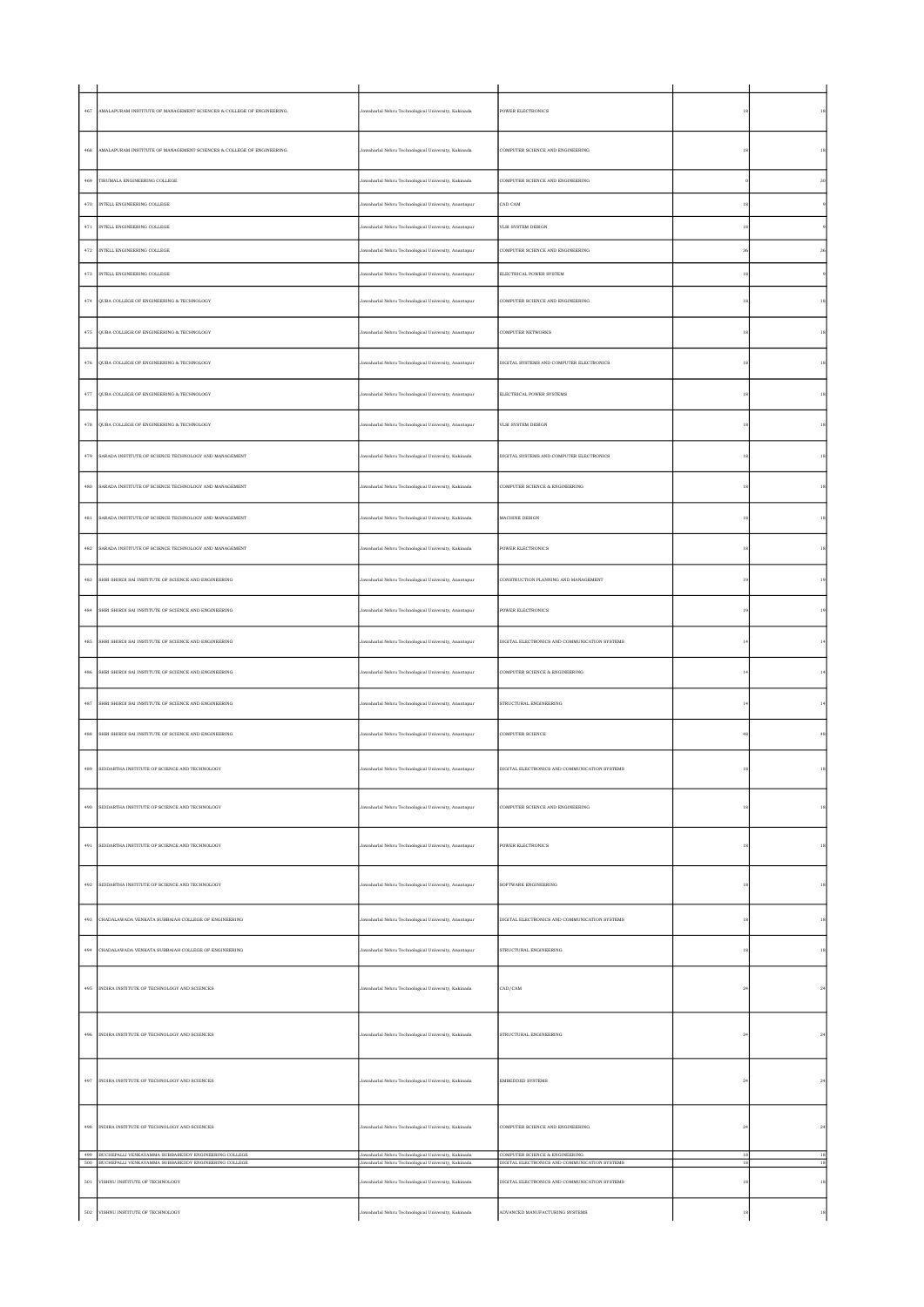| 503          | VISHNU INSTITUTE OF TECHNOLOGY                               | Jawaharlal Nehru Technological University, Kakinada  | COMPUTER SCIENCE & ENGINEERING                | 18          | $^{\rm 18}$ |
|--------------|--------------------------------------------------------------|------------------------------------------------------|-----------------------------------------------|-------------|-------------|
| $504\,$      | VISHNU INSTITUTE OF TECHNOLOGY                               | Jawaharlal Nehru Technological University, Kakinada  | ELECTRICAL AND POWER ENGINEERING              | $18\,$      | $^{\rm 18}$ |
| $505\,$      | PACE INSTITUTE OF TECHNOLOGY AND SCIENCES                    | Jawaharlal Nehru Technological University, Kakinada  | STRUCTURAL ENGINEERING                        | 18          | $^{\rm 18}$ |
| $506\,$      | PACE INSTITUTE OF TECHNOLOGY AND SCIENCES                    | Jawaharlal Nehru Technological University, Kakinada  | MACHINE DESIGN                                | 18          | $^{\rm 18}$ |
| 507          | PACE INSTITUTE OF TECHNOLOGY AND SCIENCES                    | Jawaharlal Nehru Technological University, Kakinada  | COMPUTER SCIENCE & ENGINEERING                | 18          | $^{\rm 18}$ |
| $_{\rm 508}$ | PACE INSTITUTE OF TECHNOLOGY AND SCIENCES                    | Jawaharlal Nehru Technological University, Kakinada  | POWER ELECTRONICS AND CONTROL                 | 18          | $^{\rm 18}$ |
| 509          | PACE INSTITUTE OF TECHNOLOGY AND SCIENCES                    | Jawaharlal Nehru Technological University, Kakinada  | VLSI AND EMBEDDED SYSTEMS DESIGN              | 18          | $^{\rm 18}$ |
|              |                                                              |                                                      |                                               |             |             |
| $_{510}$     | LENORA COLLEGE OF ENGINEERING                                | Jawaharlal Nehru Technological University, Kakinada  | SOIL MECHANICS AND FOUNDATION ENGINEERING     | $^{24}$     | $\bf{24}$   |
| $_{\rm 511}$ | LENORA COLLEGE OF ENGINEERING                                | Jawaharlal Nehru Technological University, Kakinada  | STRUCTURAL ENGINEERING                        | $^{\rm 24}$ | $\bf{24}$   |
|              |                                                              |                                                      |                                               |             |             |
| $512\,$      | LENORA COLLEGE OF ENGINEERING                                | Jawaharlal Nehru Technological University, Kakinada  | COMPUTER SCIENCE AND ENGINEERING              | 18          | $^{\rm 18}$ |
| $513\,$      | LENORA COLLEGE OF ENGINEERING                                | Jawaharlal Nehru Technological University, Kakinada  | EMBEDDED SYSTEMS                              | 18          | $^{\rm 18}$ |
| $514\,$      | LENORA COLLEGE OF ENGINEERING                                | Jawaharlal Nehru Technological University, Kakinada  | VLSI SYSTEM DESIGN                            | $^{24}$     | $\bf{24}$   |
|              |                                                              |                                                      |                                               |             |             |
| $_{515}$     | LENORA COLLEGE OF ENGINEERING                                | Jawaharlal Nehru Technological University, Kakinada  | POWER ELECTRONICS                             | $^{24}$     | $\bf{24}$   |
|              |                                                              |                                                      |                                               |             |             |
| 516          | VIGNAN'S INSTITUTE OF INFORMATION TECHNOLOGY                 | Jawaharlal Nehru Technological University, Kakinada  | POWER AND INDUSTRIAL DRIVES                   | 18          | 18          |
|              |                                                              |                                                      |                                               |             |             |
| $517\,$      | VIGNAN'S INSTITUTE OF INFORMATION TECHNOLOGY                 | Jawaharlal Nehru Technological University, Kakinada  | ELECTRONICS & COMMUNICATION ENGG              | 18          | $^{\rm 18}$ |
|              |                                                              |                                                      |                                               |             |             |
|              |                                                              |                                                      |                                               |             |             |
| $_{518}$     | VIGNAN'S INSTITUTE OF INFORMATION TECHNOLOGY                 | Jawaharlal Nehru Technological University, Kakinada  | COMPUTER SCIENCE AND ENGINEERING              | 18          | 18          |
|              |                                                              |                                                      |                                               |             |             |
| $519\,$      | VIGNAN'S INSTITUTE OF INFORMATION TECHNOLOGY                 | Jawaharlal Nehru Technological University, Kakinada  | SOFTWARE ENGINEERING                          | 18          | 18          |
|              |                                                              |                                                      |                                               |             |             |
|              |                                                              |                                                      |                                               |             |             |
| 520          | VIGNAN'S INSTITUTE OF INFORMATION TECHNOLOGY                 | Jawaharlal Nehru Technological University, Kakinada  | DIGITAL ELECTRONICS AND COMMUNICATION SYSTEMS | 18          | 18          |
|              |                                                              |                                                      |                                               |             |             |
|              |                                                              |                                                      |                                               |             |             |
| $521\,$      | VIGNAN'S INSTITUTE OF INFORMATION TECHNOLOGY                 | Jawaharlal Nehru Technological University, Kakinada  | INFORMATION TECHNOLOGY                        | 18          | 18          |
|              |                                                              |                                                      |                                               |             |             |
| $522\,$      | VIGNAN'S INSTITUTE OF INFORMATION TECHNOLOGY                 | Jawaharlal Nehru Technological University, Kakinada  | MACHINE DESIGN                                | 18          | $^{\rm 18}$ |
|              |                                                              |                                                      |                                               |             |             |
|              |                                                              |                                                      |                                               |             |             |
| 523          | VIGNAN'S INSTITUTE OF INFORMATION TECHNOLOGY                 | Jawaharlal Nehru Technological University, Kakinada  | TRANSPORTATION ENGINEERING                    |             | 18          |
|              |                                                              |                                                      |                                               |             |             |
|              |                                                              |                                                      |                                               |             |             |
| $524\,$      | SREE VIDYANIKETHAN ENGINEERING COLLEGE                       | Jawaharlal Nehru Technological University, Anantapur | ELECTRICAL POWER SYSTEMS                      |             | 36          |
|              |                                                              |                                                      |                                               |             |             |
|              |                                                              |                                                      |                                               |             |             |
| 525          | SREE VIDYANIKETHAN ENGINEERING COLLEGE                       | Jawaharlal Nehru Technological University, Anantapur | DIGITAL ELECTRONICS AND COMMUNICATION SYSTEMS |             | 18          |
|              |                                                              |                                                      |                                               |             |             |
|              |                                                              |                                                      |                                               |             |             |
|              |                                                              |                                                      |                                               |             |             |
| 526          | SREE VIDYANIKETHAN ENGINEERING COLLEGE                       | Jawaharlal Nehru Technological University, Anantapur | $_{\rm VLSI}$                                 | $^{24}$     | 24          |
|              |                                                              |                                                      |                                               |             |             |
|              |                                                              |                                                      |                                               |             |             |
| 527          | SREE VIDYANIKETHAN ENGINEERING COLLEGE                       | Jawaharlal Nehru Technological University, Anantapur | SOFTWARE ENGINEERING                          | 18          | $^{\rm 18}$ |
|              |                                                              |                                                      |                                               |             |             |
|              |                                                              |                                                      |                                               |             |             |
|              |                                                              |                                                      |                                               |             |             |
| 528          | SREE VIDYANIKETHAN ENGINEERING COLLEGE                       | Jawaharlal Nehru Technological University, Anantapur | COMPUTER NETWORKS AND INFORMATION SECURITY    | 18          | 18          |
|              |                                                              |                                                      |                                               |             |             |
|              |                                                              |                                                      |                                               |             |             |
| $529\,$      | SREE VIDYANIKETHAN ENGINEERING COLLEGE                       | Jawaharlal Nehru Technological University, Anantapur | COMMUNICATION SYSTEMS                         | $\sqrt{24}$ | $\sqrt{24}$ |
|              |                                                              |                                                      |                                               |             |             |
|              |                                                              |                                                      |                                               |             |             |
| $_{530}$     |                                                              |                                                      | COMPUTER SCIENCE                              | 36          |             |
|              | SREE VIDYANIKETHAN ENGINEERING COLLEGE                       | Jawaharlal Nehru Technological University, Anantapur |                                               |             |             |
|              |                                                              |                                                      |                                               |             |             |
|              |                                                              |                                                      |                                               |             |             |
| $531\,$      | SREE VIDYANIKETHAN ENGINEERING COLLEGE                       | Jawaharlal Nehru Technological University, Anantapur | POWER ELECTRONICS AND DRIVES                  | 18          | $^{\rm 18}$ |
|              |                                                              |                                                      |                                               |             |             |
|              |                                                              |                                                      |                                               |             |             |
| $532\,$      | PALADUGU PARVATHI DEVI COLLEGE OF ENGINEERING AND TECHNOLOGY | Jawaharlal Nehru Technological University, Kakinada  | THERMAL ENGINEERING                           | $_{\rm 24}$ | $\bf{24}$   |
|              |                                                              |                                                      |                                               |             |             |
| 533          | PALADUGU PARVATHI DEVI COLLEGE OF ENGINEERING AND TECHNOLOGY |                                                      | SYSTEMS AND SIGNAL PROCESSING                 | $^{24}$     | 24          |
|              |                                                              | Jawaharlal Nehru Technological University, Kakinada  |                                               |             |             |
| 534          | PYDAH COLLEGE OF ENGINEERING                                 | Jawaharlal Nehru Technological University, Kakinada  | ADVANCED MANUFACTURING SYSTEMS                | $\sqrt{24}$ | $30\,$      |
| $535\,$      | PYDAH COLLEGE OF ENGINEERING                                 | Jawaharlal Nehru Technological University, Kakinada  | TRANSPORTATION ENGINEERING                    | $\sqrt{24}$ | 30          |
|              |                                                              |                                                      |                                               |             |             |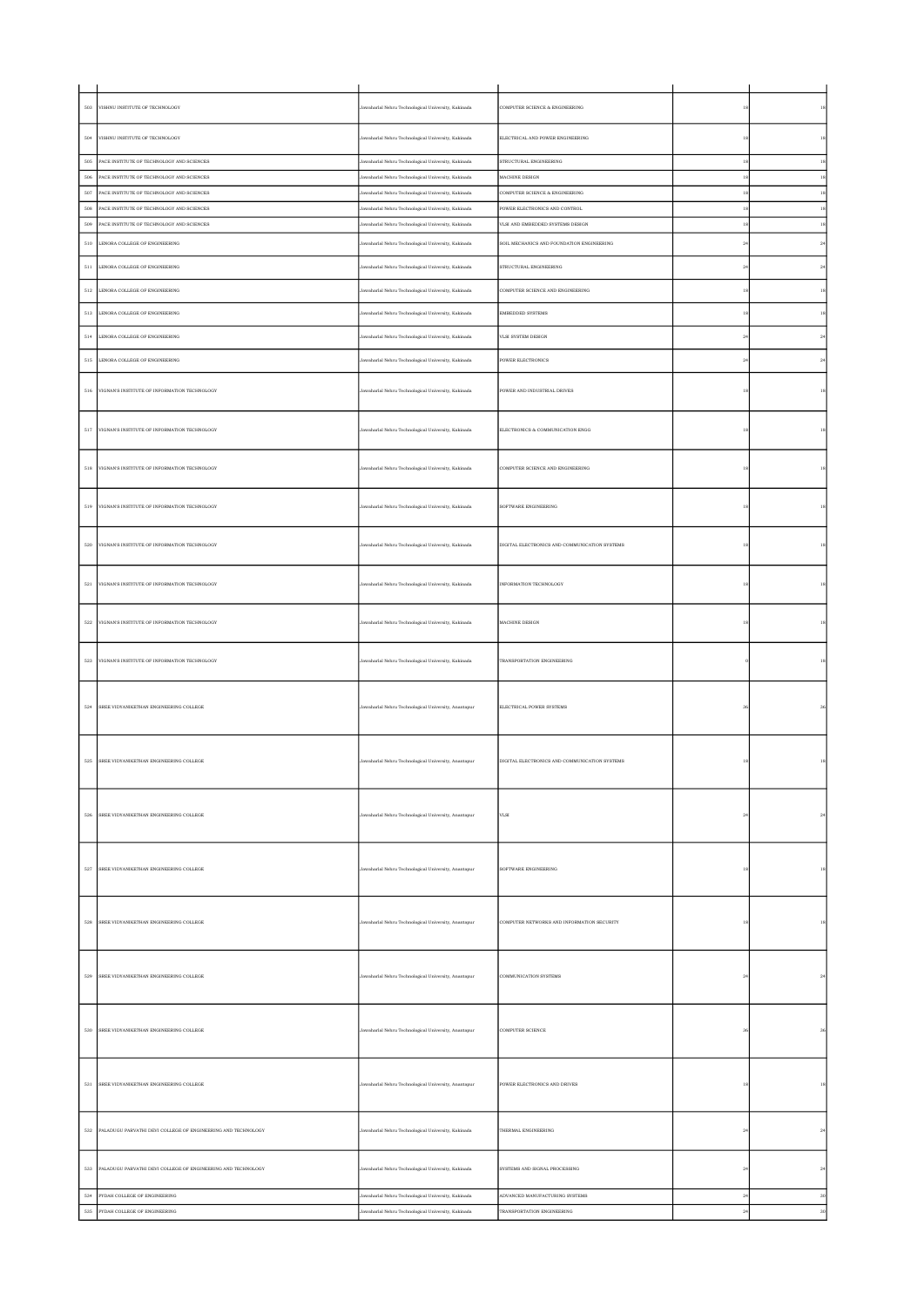| 536          | PYDAH COLLEGE OF ENGINEERING                                                                               | Jawaharlal Nehru Technological University, Kakinada                                                        | COMPUTER SCIENCE & ENGINEERING                                 | 18             | 30           |
|--------------|------------------------------------------------------------------------------------------------------------|------------------------------------------------------------------------------------------------------------|----------------------------------------------------------------|----------------|--------------|
| 537          | PYDAH COLLEGE OF ENGINEERING                                                                               | Jawaharlal Nehru Technological University, Kakinada                                                        | THERMAL ENGINEERING                                            | 18             | 30           |
| 538          | PYDAH COLLEGE OF ENGINEERING                                                                               | Jawaharlal Nehru Technological University, Kakinada                                                        | OWER ELECTRONICS                                               |                | $_{\rm 30}$  |
| 539          | PYDAH COLLEGE OF ENGINEERING                                                                               | Jawaharlal Nehru Technological University, Kakinada                                                        | STRUCTURAL ENGINEERING                                         | 18             | 30           |
| 540          | BIT INSTITUTE OF TECHNOLOGY                                                                                | Jawaharlal Nehru Technological University, Anantapur                                                       | DIGITAL SYSTEMS AND COMPUTER ELECTRONICS                       |                | $^{\rm 18}$  |
| 541          | BIT INSTITUTE OF TECHNOLOGY                                                                                | Jawaharlal Nehru Technological University, Anantapur                                                       | COMPUTER SCEINCE & ENGINEERING                                 |                | $^{\rm 18}$  |
| $542\,$      | BIT INSTITUTE OF TECHNOLOGY                                                                                | Jawaharlal Nehru Technological University, Anantapur                                                       | ELECTRICAL POWER SYSTEMS                                       | 18             | $^{\rm 18}$  |
|              | 543 PNC&VIJAI INSTITUTE OF ENGINEERING & TECHNOLGOY                                                        | Jawaharlal Nehru Technological University, Kakinada                                                        | MACHINE DESIGN                                                 | $^{24}$        | 12           |
|              | 544 PNC&VLJAI INSTITUTE OF ENGINEERING & TECHNOLGOY<br>545 PNC&VIJAI INSTITUTE OF ENGINEERING & TECHNOLGOY | Jawaharlal Nehru Technological University, Kakinada<br>Jawaharlal Nehru Technological University, Kakinada | <b>POWER SYSTEMS</b><br>COMPUTER SCIENCE AND ENGINEERING       | 24<br>24       | 12<br>12     |
|              | 546 PNC&VLJAI INSTITUTE OF ENGINEERING & TECHNOLGOY                                                        | Jawaharlal Nehru Technological University, Kakinada                                                        | COMMUNICATION & SIGNAL PROCESS                                 | $^{24}$        | 12           |
| 547          | SREENIVASA INSTITUTE OF TECHNOLOGY AND MANAGEMENT STUDIES                                                  | Jawaharlal Nehru Technological University, Anantapur                                                       | VLSI SYSTEM DESIGN                                             | 18             | 18           |
| 548          | SREENIVASA INSTITUTE OF TECHNOLOGY AND MANAGEMENT STUDIES                                                  | Jawaharlal Nehru Technological University, Anantapur                                                       | COMMUNICATION SYSTEMS                                          |                | 18           |
| 549          | SREENIVASA INSTITUTE OF TECHNOLOGY AND MANAGEMENT STUDIES                                                  | Jawaharlal Nehru Technological University, Anantapur                                                       | ELECTRICAL POWER ENGINEERING                                   |                | 18           |
| 550          | SREENIVASA INSTITUTE OF TECHNOLOGY AND MANAGEMENT STUDIES                                                  | Jawaharlal Nehru Technological University, Anantapur                                                       | <b>POWER ELECTRONICS</b>                                       |                | 18           |
| 551          | SREENIVASA INSTITUTE OF TECHNOLOGY AND MANAGEMENT STUDIES                                                  | Jawaharlal Nehru Technological University, Anantapur                                                       | COMPUTER SCIENCE AND ENGINEERING                               |                | 18           |
| 552          | SREENIVASA INSTITUTE OF TECHNOLOGY AND MANAGEMENT STUDIES                                                  | Jawaharlal Nehru Technological University, Anantapur                                                       | SOFTWARE ENGINEERING                                           |                |              |
| 553          | G.PULLA REDDY ENGINEERING COLLEGE                                                                          | Jawaharlal Nehru Technological University, Anantapur                                                       | COMPUTER SCIENCE AND ENGINEERING                               |                | 18           |
| 554          | G.PULLA REDDY ENGINEERING COLLEGE                                                                          | Jawaharlal Nehru Technological University, Anantapur                                                       | VLSI AND EMBEDDED SYSTEMS                                      |                | 18           |
| 555          | G.PULLA REDDY ENGINEERING COLLEGE                                                                          | Jawaharlal Nehru Technological University, Anantapur                                                       | STRUCTURAL ENGINEERING                                         |                | 18           |
| 556          | SRI VASAVI INSTITUTE OF ENGINEERING & TECHNOLOGY                                                           | Jawaharlal Nehru Technological University, Kakinada                                                        | VLSI SYSTEM DESIGN                                             |                | 18           |
|              |                                                                                                            |                                                                                                            |                                                                | 18             |              |
| 557          | SRI VASAVI INSTITUTE OF ENGINEERING & TECHNOLOGY                                                           | Jawaharlal Nehru Technological University, Kakinada                                                        | COMPUTER SCIENCE AND ENGINEERING                               | 18             | 18           |
|              | 558 R.K. COLLEGE OF ENGINEERING<br>559 R.K. COLLEGE OF ENGINEERING                                         | Jawaharlal Nehru Technological University, Kakinada<br>Jawaharlal Nehru Technological University, Kakinada | MACHINE DESIGN<br>VLSI AND EMBEDDED SYSTEMS DESIGN             | $^{24}$<br>18  | 24<br>18     |
|              | 560 R.K. COLLEGE OF ENGINEERING<br>561 R.K. COLLEGE OF ENGINEERING                                         | Jawaharlal Nehru Technological University, Kakinada<br>Jawaharlal Nehru Technological University, Kakinada | COMPUTER SCIENCE & ENGINEERING<br>POWER ELECTRONICS AND DRIVES | 36<br>18       | 36<br>$18\,$ |
|              |                                                                                                            |                                                                                                            |                                                                |                |              |
|              | 562 DR.K.V.SUBBA REDDY COLLEGE OF ENGINEERING FOR WOMEN                                                    | Jawaharlal Nehru Technological University, Anantapur                                                       | COMPUTER SCIENCE AND ENGINEERING                               |                | 36           |
| $563\,$      | DR.K.V.SUBBA REDDY COLLEGE OF ENGINEERING FOR WOMEN                                                        | Jawaharlal Nehru Technological University, Anantapur                                                       | ELECTRICAL POWER SYSTEMS                                       |                |              |
| 564          | DR.K.V.SUBBA REDDY COLLEGE OF ENGINEERING FOR WOMEN                                                        | Jawaharlal Nehru Technological University, Anantapur                                                       | DIGITAL ELECTRONICS AND COMMUNICATION SYSTEMS                  |                | 36           |
| 565          | A.K.R.G. COLLEGE OF ENGINEERING & TECHNOLOGY                                                               | Jawaharlal Nehru Technological University, Kakinada                                                        | COMPUTER SCIENCE AND ENGINEERING                               |                | 18           |
| 566          | A.K.R.G. COLLEGE OF ENGINEERING & TECHNOLOGY                                                               | Jawaharlal Nehru Technological University, Kakinada                                                        | THERMAL ENGINEERING                                            |                | 18           |
| 567          | A.K.R.G. COLLEGE OF ENGINEERING & TECHNOLOGY                                                               | Jawaharlal Nehru Technological University, Kakinada                                                        | ELECTRONICS AND COMMUNICATIONS ENGINEERING                     |                | 18           |
| 568          | SREE VAHINI INSTITUTE OF SCIENCE AND TECHNOLOGY                                                            | Jawaharlal Nehru Technological University, Kakinada                                                        | MACHINE DESIGN                                                 | 18             | $18\,$       |
| 569          | SREE VAHINI INSTITUTE OF SCIENCE AND TECHNOLOGY                                                            | Jawaharlal Nehru Technological University, Kakinada                                                        | VLSI AND EMBEDDED SYSTEMS                                      | 18             | 18           |
| $_{\rm 570}$ | SREE VAHINI INSTITUTE OF SCIENCE AND TECHNOLOGY                                                            | Jawaharlal Nehru Technological University, Kakinada                                                        | COMPUTER SCIENCE AND ENGINEERING                               |                | 36           |
| $_{\rm 571}$ | SREE VAHINI INSTITUTE OF SCIENCE AND TECHNOLOGY                                                            | Jawaharlal Nehru Technological University, Kakinada                                                        | $_{\rm VLSI}$                                                  |                | 18           |
| $572\,$      | SREE VAHINI INSTITUTE OF SCIENCE AND TECHNOLOGY                                                            | Jawaharlal Nehru Technological University, Kakinada                                                        | POWER SYSTEMS                                                  |                | 18           |
| $573\,$      | A1 GLOBAL INSTITUTE OF ENGINEERING & TECHNOLOGY                                                            | Jawaharlal Nehru Technological University, Kakinada                                                        | COMPUTER AIDED STRUCTURAL ANALYSIS AND DESIGN                  | $^{24}$        | $\bf{24}$    |
| $574\,$      | A1 GLOBAL INSTITUTE OF ENGINEERING & TECHNOLOGY                                                            | Jawaharlal Nehru Technological University, Kakinada                                                        | CAD/CAM                                                        | 2 <sup>i</sup> | $\bf{24}$    |
| $575\,$      | A1 GLOBAL INSTITUTE OF ENGINEERING & TECHNOLOGY                                                            | lawaharlal Nehru Technological University, Kakinada                                                        | EMBEDDED SYSTEM AND VLSI                                       | $^{24}$        | $\bf{24}$    |
| 576          | A1 GLOBAL INSTITUTE OF ENGINEERING & TECHNOLOGY                                                            | Jawaharlal Nehru Technological University, Kakinada                                                        | COMPUTER SCIENCE & ENGINEERING                                 | 2 <sup>i</sup> | $\bf{24}$    |
|              | 577 R.V.R.& J.C.COLLEGE OF ENGINEERING                                                                     | Acharya Nagarjuna University, Guntur                                                                       | COMPUTER SCIENCE AND ENGINEERING                               | 18             | 18           |
| $578\,$      | R.V.R.& J.C.COLLEGE OF ENGINEERING                                                                         | Acharya Nagarjuna University, Guntur                                                                       | POWER SYSTEMS ENGINEERING                                      |                | $^{\rm 18}$  |
|              |                                                                                                            |                                                                                                            |                                                                |                |              |
| 579          | R.V.R.A J.C.COLLEGE OF ENGINEERING                                                                         | Acharya Nagarjuna University, Guntur                                                                       | STRUCTURAL ENGINEERING                                         | 18             | $^{\rm 18}$  |
| 580          | R.V.R.& J.C.COLLEGE OF ENGINEERING                                                                         | Acharya Nagarjuna University, Guntur                                                                       | COMMUNICATION ENGINEERING AND SIGNAL PROCESSING                | 18             | 18           |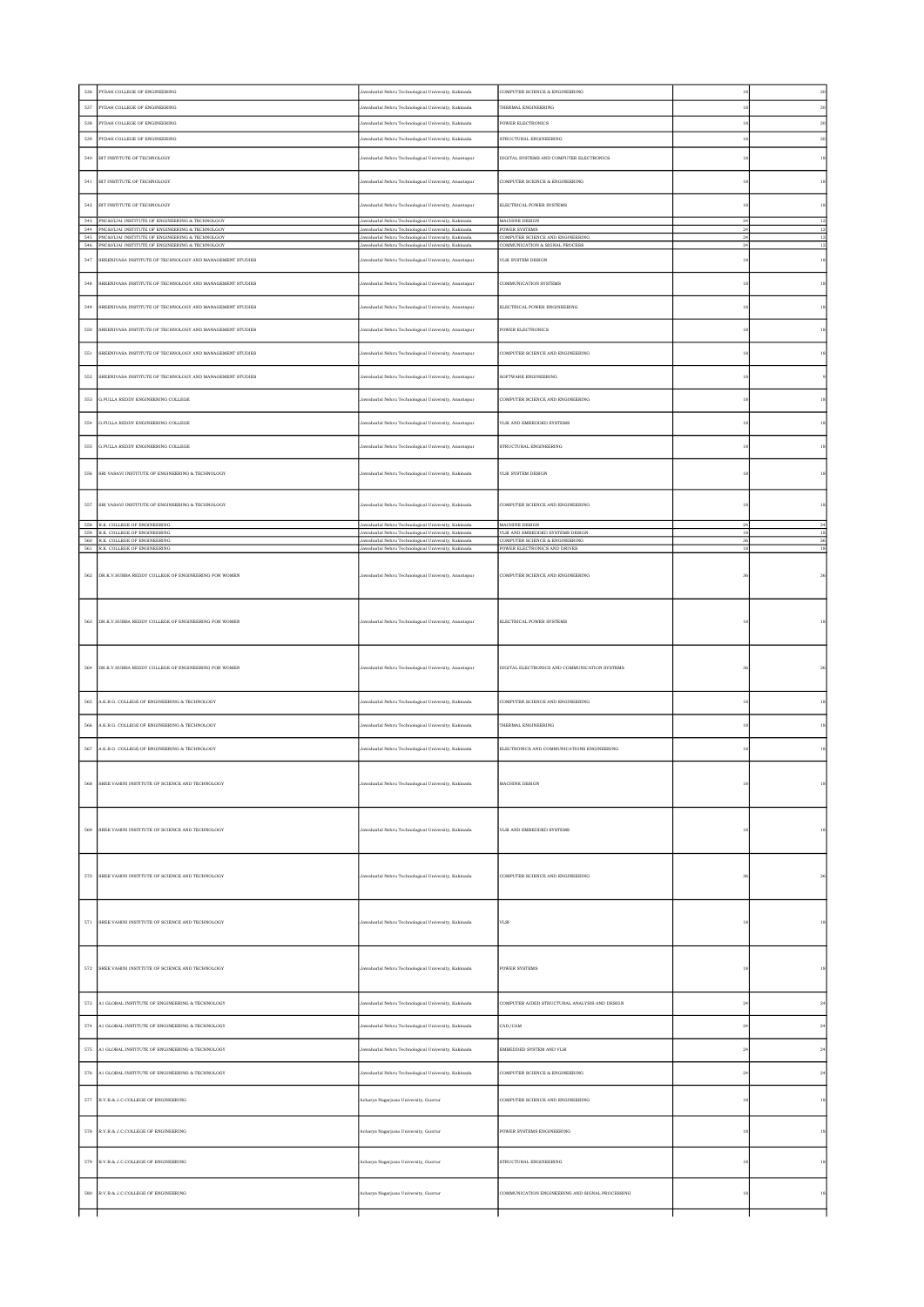|         | 581 R.V.R.& J.C.COLLEGE OF ENGINEERING                   | Acharya Nagarjuna University, Guntur                 | MACHINE DESIGN                                | 18           | $^{\rm 18}$ |
|---------|----------------------------------------------------------|------------------------------------------------------|-----------------------------------------------|--------------|-------------|
|         | 582 R.V.R.& J.C.COLLEGE OF ENGINEERING                   | Acharya Nagarjuna University, Guntur                 | COMPUTER SCIENCE & TECHNOLOGY                 | 18           | $18\,$      |
|         | 583 ANIL NEERUKONDA INSTITUTE OF TECHNOLOGY & SCIENCES   | Andhra University, Visakhapatnam                     | CONTROL SYSTEMS                               | 18           |             |
|         | 584 ANIL NEERUKONDA INSTITUTE OF TECHNOLOGY & SCIENCES   | Andhra University, Visakhapatnam                     | COMPUTER SCIENCE AND TECHNOLOGY               | 18           |             |
| 585     | ANL NEERUKONDA INSTITUTE OF TECHNOLOGY & SCIENCES        | Andhra University, Visakhapatnam                     | COMMUNICATION SYSTEMS                         | 18           |             |
| 586     | ANL NEERUKONDA INSTITUTE OF TECHNOLOGY & SCIENCES        | Andhra University, Visakhapatnam                     | <b>BIOTECHNOLOGY</b>                          | 18           |             |
| 587     | ANIL NEERUKONDA INSTITUTE OF TECHNOLOGY & SCIENCES       | Andhra University, Visakhapatnam                     | MACHINE DESIGN                                | $18\,$       |             |
|         | 588 ANIL NEERUKONDA INSTITUTE OF TECHNOLOGY & SCIENCES   | Andhra University, Visakhapatnam                     | SOIL MECHANICS                                | 18           | 18          |
|         | 589 KRISHNAVENI ENGINEERING COLLEGE FOR WOMEN            | Jawaharlal Nehru Technological University, Kakinada  | COMPUTER SCIENCE AND ENGINEERING              | $\sqrt{24}$  | $^{24}$     |
|         | 590 KRISHNAVENI ENGINEERING COLLEGE FOR WOMEN            | Jawaharlal Nehru Technological University, Kakinada  | VLSI AND EMBEDDED SYSTEMS                     | $^{\rm 24}$  | $\bf{24}$   |
|         | 591 ANANTHA LAKSHMI INSTITUTE OF TECHNOLOGY & SCIENCES   | Jawaharlal Nehru Technological University, Anantapur | ELECTRICAL POWER SYSTEMS                      | $\bf{^{24}}$ | $\,24$      |
| $592\,$ | ANANTHA LAKSHMI INSTITUTE OF TECHNOLOGY & SCIENCES       | Jawaharlal Nehru Technological University, Anantapur | STRUCTURAL ENGINEERING                        | $\bf{^{24}}$ | $\,24$      |
|         | 593 ANANTHA LAKSHMI INSTITUTE OF TECHNOLOGY & SCIENCES   | Jawaharlal Nehru Technological University, Anantapur | COMPUTER SCIENCE & ENGINEERING                | $\sqrt{24}$  | 24          |
|         | 594 ANANTHA LAKSHMI INSTITUTE OF TECHNOLOGY & SCIENCES   | Jawaharlal Nehru Technological University, Anantapur | VLSI                                          | $\sqrt{24}$  | $\bf{24}$   |
|         | 595 THANDRA PAPARAYA INSTITUTE OF SCIENCE AND TECHNOLOGY | Jawaharlal Nehru Technological University, Kakinada  | CAD CAM                                       | $^{\rm 18}$  | 18          |
|         | 596 THANDRA PAPARAYA INSTITUTE OF SCIENCE AND TECHNOLOGY | Jawaharlal Nehru Technological University, Kakinada  | COMPUTER SCIENCE & ENGINEERING                | $^{\rm 18}$  | $^{\rm 18}$ |
|         | 597 THANDRA PAPARAYA INSTITUTE OF SCIENCE AND TECHNOLOGY | Jawaharlal Nehru Technological University, Kakinada  | DIGITAL ELECTRONICS AND COMMUNICATION SYSTEMS | $18\,$       | 18          |
|         | 598 THANDRA PAPARAYA INSTITUTE OF SCIENCE AND TECHNOLOGY | Jawaharlal Nehru Technological University, Kakinada  | POWER AND INDUSTRIAL DRIVES                   | 18           | $18\,$      |
|         | 599 VEMU INSTITUTE OF TECHNOLOGY                         | Jawaharlal Nehru Technological University, Anantapur | POWER ELECTRONICS AND ELECTRICAL DRIVES       | $\bf{^{24}}$ | $\bf{24}$   |
| 600     | VEMU INSTITUTE OF TECHNOLOGY                             | Jawaharlal Nehru Technological University, Anantapur | MACHINE DESIGN                                | $\sqrt{24}$  | $^{24}$     |
|         | 601 VEMU INSTITUTE OF TECHNOLOGY                         | Jawaharlal Nehru Technological University, Anantapur | EMBEDDED SYSTEMS                              | $^{\rm 18}$  | $^{\rm 18}$ |
|         | 602 VEMU INSTITUTE OF TECHNOLOGY                         | Jawaharlal Nehru Technological University, Anantapur | COMPUTER SCIENCE & ENGINEERING                | $18\,$       | 18          |
| 603     | VEMU INSTITUTE OF TECHNOLOGY                             | Jawaharlal Nehru Technological University, Anantapur | VLSI DESIGN                                   | $_{\rm 24}$  | $\bf{24}$   |
|         | 604 VEMU INSTITUTE OF TECHNOLOGY                         | Jawaharlal Nehru Technological University, Anantapur | COMPUTER SCIENCE                              | $\sqrt{24}$  | 24          |
| 605     | GATES INSTITUTE OF TECHNOLOGY                            | Jawaharlal Nehru Technological University, Anantapur | ELECTRICAL POWER SYSTEMS                      | 18           | 18          |
| 606     | GATES INSTITUTE OF TECHNOLOGY                            | Jawaharlal Nehru Technological University, Anantapur | COMPUTER SCIENCE AND ENGINEERING              | 36           | $^{\rm 18}$ |
| $607\,$ | GATES INSTITUTE OF TECHNOLOGY                            | lawaharlal Nehru Technological University, Anantapur | VLSI AND EMBEDDED SYSTEMS DESIGN              | $^{\rm 18}$  | $^{\rm 18}$ |
| $608\,$ | GATES INSTITUTE OF TECHNOLOGY                            | Jawaharlal Nehru Technological University, Anantapur | MACHINE DESIGN                                | $^{\rm 18}$  | 18          |
| $609\,$ | V.R.S & Y.R.N COLLEGE OF ENGINEERING AND TECHNOLOGY      | Jawaharlal Nehru Technological University, Kakinada  | POWER SYSTEMS                                 | $_{\rm 24}$  | $\sqrt{24}$ |
|         | 610 V.R.S & Y.R.N COLLEGE OF ENGINEERING AND TECHNOLOGY  | Jawaharlal Nehru Technological University, Kakinada  | VLSI AND EMBEDDED SYSTEMS                     | $18\,$       | $18\,$      |
|         | 611 V.R.S & Y.R.N COLLEGE OF ENGINEERING AND TECHNOLOGY  | Jawaharlal Nehru Technological University, Kakinada  | COMPUTER SCIENCE AND ENGINEERING              | 24           | $^{\rm 24}$ |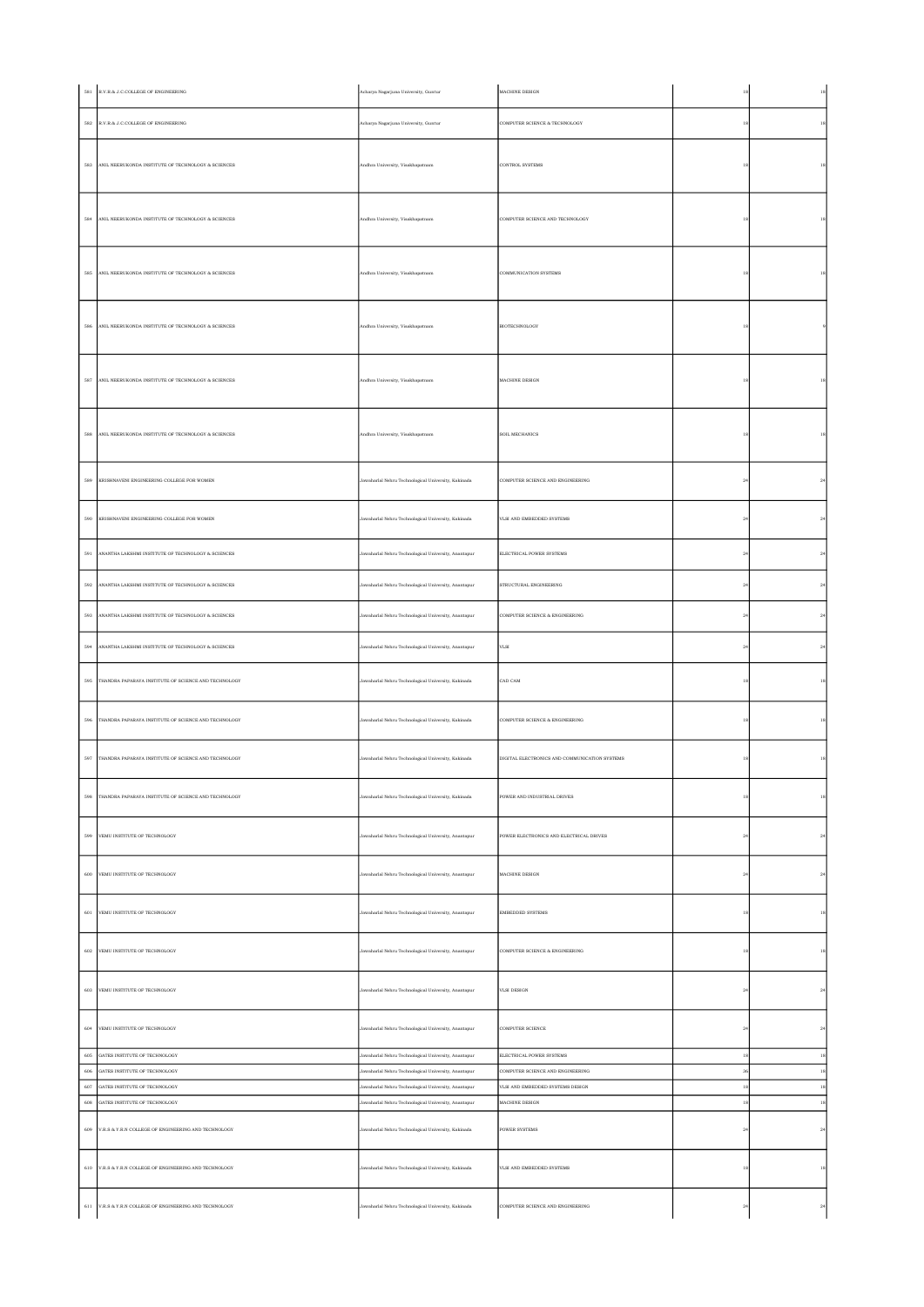|              | 612 V.R.S & Y.R.N COLLEGE OF ENGINEERING AND TECHNOLOGY                                                                                             | Jawaharlal Nehru Technological University, Kakinada                                                                                                                  | <b>POWER ELECTRONICS</b>                                      | 18             | 18                 |
|--------------|-----------------------------------------------------------------------------------------------------------------------------------------------------|----------------------------------------------------------------------------------------------------------------------------------------------------------------------|---------------------------------------------------------------|----------------|--------------------|
|              | 613 ST. JOHNS COLLEGE OF ENGINEERING & TECHNOLOGY                                                                                                   | Jawaharlal Nehru Technological University, Anantapur                                                                                                                 | CAD/CAM                                                       | $\sqrt{24}$    | $^{24}$            |
|              | 614 ST. JOHNS COLLEGE OF ENGINEERING & TECHNOLOGY                                                                                                   | Jawaharlal Nehru Technological University, Anantapur                                                                                                                 | DIGITAL SYSTEMS AND COMPUTER ELECTRONICS                      | $^{\rm 18}$    | 18                 |
|              | 615 ST. JOHNS COLLEGE OF ENGINEERING & TECHNOLOGY                                                                                                   | Jawaharlal Nehru Technological University, Anantapur                                                                                                                 | COMPUTER SCIENCE AND ENGINEERING                              | $\sqrt{24}$    | 24                 |
|              | 616 ST. JOHNS COLLEGE OF ENGINEERING & TECHNOLOGY                                                                                                   | Jawaharlal Nehru Technological University, Anantapur                                                                                                                 | VLSI SYSTEM DESIGN                                            | $\frac{18}{2}$ | $^{\rm 18}$        |
|              | 617 ST. JOHNS COLLEGE OF ENGINEERING & TECHNOLOGY                                                                                                   | Jawaharlal Nehru Technological University, Anantapur                                                                                                                 | POWER ELECTRONICS AND ELECTRICAL DRIVES                       | 18             | 18                 |
|              | 618 ST. JOHNS COLLEGE OF ENGINEERING & TECHNOLOGY                                                                                                   | Jawaharlal Nehru Technological University, Anantapur                                                                                                                 | REFRIGERATION & AIR CONDITIONING                              | $^{\rm 18}$    | 18                 |
|              | 619 ST. JOHNS COLLEGE OF ENGINEERING & TECHNOLOGY                                                                                                   | Jawaharlal Nehru Technological University, Anantapur                                                                                                                 | <b>POWER ELECTRONICS</b>                                      | 18             | 18                 |
| $_{\rm 620}$ | ST. JOHNS COLLEGE OF ENGINEERING & TECHNOLOGY                                                                                                       | Jawaharlal Nehru Technological University, Anantapur                                                                                                                 | SOFTWARE ENGINEERING                                          | $^{24}$        |                    |
|              | 621 ST. JOHNS COLLEGE OF ENGINEERING & TECHNOLOGY                                                                                                   | Jawaharlal Nehru Technological University, Anantapur                                                                                                                 | GEOTECHNICAL ENGINEERING                                      | $^{\rm 24}$    | $^{24}$            |
|              | 622 LENDI INSTITUTE OF ENGINEERING AND TECHNOLOGY                                                                                                   | Jawaharlal Nehru Technological University, Kakinada                                                                                                                  | EMBEDDED SYSTEM AND VLSI DESIGN                               | $^{\rm 18}$    | $^{\rm 18}$        |
|              | 623 LENDI INSTITUTE OF ENGINEERING AND TECHNOLOGY                                                                                                   | Jawaharlal Nehru Technological University, Kakinada                                                                                                                  | COMPUTER SCEINCE & ENGINEERING                                | $^{\rm 18}$    | $^{\rm 18}$        |
|              | 624 LENDI INSTITUTE OF ENGINEERING AND TECHNOLOGY                                                                                                   | Jawaharlal Nehru Technological University, Kakinada                                                                                                                  | POWER SYSTEM AND CONTROL AUTOMATION                           |                | 18                 |
|              | 625 LENDI INSTITUTE OF ENGINEERING AND TECHNOLOGY                                                                                                   | Jawaharlal Nehru Technological University, Kakinada                                                                                                                  | MACHINE DESIGN                                                |                | 18                 |
| $626\,$      | VAAGDEVI INSTITUTE OF TECHNOLOGY & SCIENCE                                                                                                          | Jawaharlal Nehru Technological University, Anantapur                                                                                                                 | COMPUTER SCIENCE AND ENGINEERING                              | 18             |                    |
| $627\,$      | VAAGDEVI INSTITUTE OF TECHNOLOGY & SCIENCE                                                                                                          | Jawaharlal Nehru Technological University, Anantapur                                                                                                                 | VLSI                                                          | 18             |                    |
| 629          | 628 SPATIAL INFORMATION TECHNOLOGY, IST, JNTUK<br>BENAIAH INSTITUTE OF TECHNOLOGY & SCIENCES                                                        | Jawaharlal Nehru Technological University, Kakinada<br>Jawaharlal Nehru Technological University, Kakinada                                                           | REMOTE SENSING<br>COMPUTER SCIENCE & ENGINEERING              | 25             | 25                 |
| 630          | BENAIAH INSTITUTE OF TECHNOLOGY & SCIENCES                                                                                                          | Jawaharlal Nehru Technological University, Kakinada                                                                                                                  | VLSI DESIGN                                                   | 18             | 18                 |
|              | 631 CHADALAWADA RAMANAMMA ENGINEERING COLLEGE                                                                                                       | Jawaharlal Nehru Technological University, Anantapur                                                                                                                 | COMPUTER SCIENCE & ENGINEERING                                | 36             | 36                 |
|              | $632$ CHADALAWADA RAMANAMMA ENGINEERING COLLEGE<br>633 CHADALAWADA RAMANAMMA ENGINEERING COLLEGE<br>$634$ CHADALAWADA RAMANAMMA ENGINEERING COLLEGE | Jawaharlal Nehru Technological University, Anantapur<br>Jawaharlal Nehru Technological University, Anantapur<br>Jawaharlal Nehru Technological University, Anantapur | CAD CAM<br>VLSI SYSTEM DESIGN<br>POWER ELECTRONICS AND DRIVES | 36<br>18<br>36 | $36\,$<br>18<br>36 |
| $635\,$      | SRINIVASA RAMANUJAN INSTITUTE OF TECHNOLOGY                                                                                                         | Jawaharlal Nehru Technological University, Anantapur                                                                                                                 | VLSI DESIGN                                                   | 24             |                    |
|              | 636 SRINIVASA RAMANUJAN INSTITUTE OF TECHNOLOGY                                                                                                     | Jawaharlal Nehru Technological University, Anantapur                                                                                                                 | COMPUTER SCIENCE                                              | $\bf 24$       | $\bf{^{24}}$       |
| 637          | SRINIVASA RAMANUJAN INSTITUTE OF TECHNOLOGY                                                                                                         | Jawaharlal Nehru Technological University, Anantapur                                                                                                                 | ELECTRICAL POWER SYSTEMS                                      | $^{\rm 24}$    | $^{24}$            |
| 638          | GUNTUR ENGINEERING COLLEGE                                                                                                                          | Jawaharlal Nehru Technological University, Kakinada                                                                                                                  | POWER ELECTRONICS AND ELECTRICAL DRIVES                       | 24             | $^{24}$            |
| 639          | <b>GUNTUR ENGINEERING COLLEGE</b>                                                                                                                   | Jawaharlal Nehru Technological University, Kakinada                                                                                                                  | THERMAL ENGINEERING                                           | $\bf 24$       | 24                 |
| 640          | GUNTUR ENGINEERING COLLEGE                                                                                                                          | Jawaharlal Nehru Technological University, Kakinada                                                                                                                  | COMPUTER SCEINCE & ENGINEERING                                | $^{\rm 24}$    | $\bf{^{24}}$       |
| $641\,$      | GUNTUR ENGINEERING COLLEGE                                                                                                                          | Jawaharlal Nehru Technological University, Kakinada                                                                                                                  | VLSI DESIGN                                                   | $^{\rm 18}$    | $^{\rm 18}$        |
|              | 642 GUNTUR ENGINEERING COLLEGE                                                                                                                      | Jawaharlal Nehru Technological University, Kakinada                                                                                                                  | MACHINE DESIGN                                                | $18\,$         | $^{\rm 18}$        |
| 643          | GUNTUR ENGINEERING COLLEGE                                                                                                                          | Jawaharlal Nehru Technological University, Kakinada                                                                                                                  | POWER SYSTEMS                                                 | $\frac{18}{2}$ | $^{\rm 18}$        |
| 644          | MALINENI PERUMALLU EDUCATIONAL SOCIETY'S GROUP OF INSTITUTIONS(INTEGRATED CAMPUS)                                                                   | Jawaharlal Nehru Technological University, Kakinada                                                                                                                  | VLSI                                                          | $\sqrt{24}$    | 24                 |
|              | 645 KAKINADA INSTITUE OF TECHNOLOGICAL SCIENCES                                                                                                     | Jawaharlal Nehru Technological University, Kakinada                                                                                                                  | STRUCTURAL ENGINEERING                                        | 30             | 30                 |
| 646          |                                                                                                                                                     | Jawaharlal Nehru Technological University, Kakinada                                                                                                                  | THERMAL ENGINEERING                                           | 30             | 30                 |
|              | KAKINADA INSTITUE OF TECHNOLOGICAL SCIENCES                                                                                                         |                                                                                                                                                                      |                                                               |                |                    |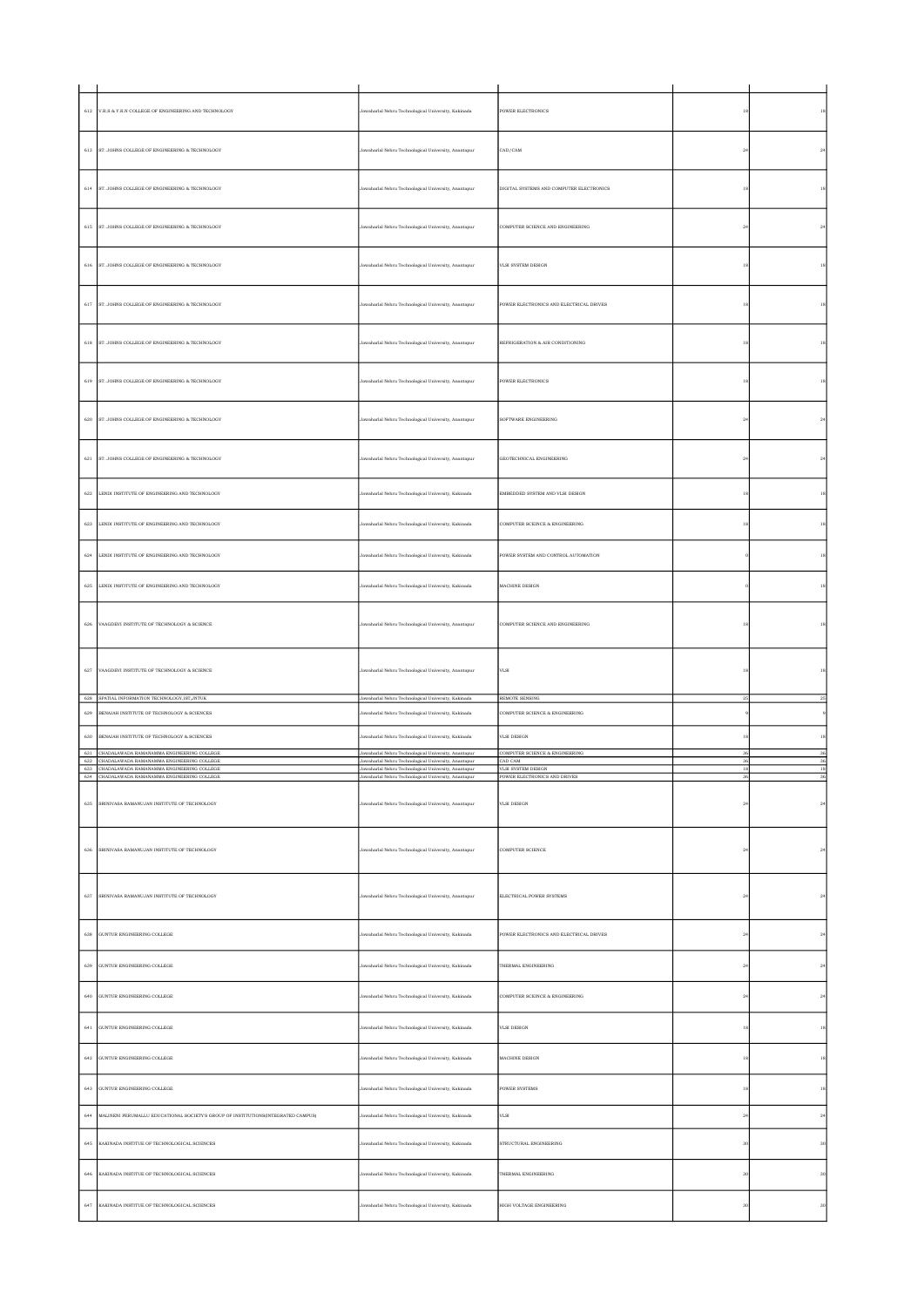| $_{\rm 648}$ | KAKINADA INSTITUE OF TECHNOLOGICAL SCIENCES                                                      | Jawaharlal Nehru Technological University, Kakinada                                                                                                                  | VLSI AND EMBEDDED SYSTEMS                                                         |              | 30                    |
|--------------|--------------------------------------------------------------------------------------------------|----------------------------------------------------------------------------------------------------------------------------------------------------------------------|-----------------------------------------------------------------------------------|--------------|-----------------------|
| $649\,$      | KAKINADA INSTITUE OF TECHNOLOGICAL SCIENCES                                                      | Jawaharlal Nehru Technological University, Kakinada                                                                                                                  | POWER SYSTEMS                                                                     | 30           | 30                    |
| 650          | KAKINADA INSTITUE OF TECHNOLOGICAL SCIENCES                                                      | Jawaharlal Nehru Technological University, Kakinada                                                                                                                  | MINING ENGINEERING                                                                |              | 30                    |
| $651\,$      | KAKINADA INSTITUE OF TECHNOLOGICAL SCIENCES                                                      | Jawaharlal Nehru Technological University, Kakinada                                                                                                                  | AGRICULTURE ENGINEERING                                                           |              | 30                    |
| $_{\rm 652}$ | KAKINADA INSTITUE OF TECHNOLOGICAL SCIENCES                                                      | Jawaharlal Nehru Technological University, Kakinada                                                                                                                  | SOIL MECHANICS AND FOUNDATION ENGINEERING                                         |              | 30                    |
|              | 653 KAKINADA INSTITUE OF TECHNOLOGICAL SCIENCES                                                  | Jawaharlal Nehru Technological University, Kakinada                                                                                                                  | PETROLEUM ENGINEERING                                                             |              | 30                    |
| $654\,$      | RAGHU INSTITUTE OF TECHNOLOGY                                                                    | Jawaharlal Nehru Technological University, Kakinada                                                                                                                  | MACHINE DESIGN                                                                    | $^{\rm 18}$  | 18                    |
| 655          | RAGHU INSTITUTE OF TECHNOLOGY                                                                    | Jawaharlal Nehru Technological University, Kakinada                                                                                                                  | COMPUTER SCIENCE & ENGINEERING                                                    | 18           | 18                    |
| 656          | RAGHU INSTITUTE OF TECHNOLOGY                                                                    | Jawaharlal Nehru Technological University, Kakinada                                                                                                                  | EMBEDDED SYSTEM AND VLSI                                                          | 18           | 18                    |
|              | 657 RAGHU INSTITUTE OF TECHNOLOGY                                                                | Jawaharlal Nehru Technological University, Kakinada                                                                                                                  | POWER ELECTRONICS                                                                 | $^{\rm 18}$  | 18                    |
|              | 658 GLOBAL COLLEGE OF ENGINEERING & TECHNOLOGY<br>659 GLOBAL COLLEGE OF ENGINEERING & TECHNOLOGY | Jawaharlal Nehru Technological University, Anantapur                                                                                                                 | ELECTRICAL POWER ENGINEERING<br>CONSTRUCTION PLANNING AND MANAGEMENT              | 18<br>18     | $^{\rm 18}$<br>18     |
|              | 660 GLOBAL COLLEGE OF ENGINEERING & TECHNOLOGY<br>661 GLOBAL COLLEGE OF ENGINEERING & TECHNOLOGY | Jawaharlal Nehru Technological University, Anantapur<br>Jawaharlal Nehru Technological University, Anantapur<br>Jawaharlal Nehru Technological University, Anantapur | COMPUTER SCIENCE AND ENGINEERING<br>DIGITAL ELECTRONICS AND COMMUNICATION SYSTEMS | 18<br>18     | $^{\rm 18}$<br>$18\,$ |
|              | 662 GLOBAL COLLEGE OF ENGINEERING & TECHNOLOGY<br>663 GLOBAL COLLEGE OF ENGINEERING & TECHNOLOGY | Jawaharlal Nehru Technological University, Anantapur<br>Jawaharlal Nehru Technological University, Anantapur                                                         | <b>POWER SYSTEMS</b><br>VLSI DESIGN                                               | 18<br>18     | 18<br>$^{\rm 18}$     |
|              | 664 GLOBAL COLLEGE OF ENGINEERING & TECHNOLOGY                                                   | Jawaharlal Nehru Technological University, Anantapur                                                                                                                 | THERMAL SCIENCES & ENERGY SYSTEMS                                                 | 18           | 18                    |
| 665          | AUDISANKARA COLLEGE OF ENGINEERING & TECHNOLOGY                                                  | Jawaharlal Nehru Technological University, Anantapur                                                                                                                 | ELECTRICAL POWER SYSTEMS                                                          | $^{\rm 18}$  | $^{\rm 18}$           |
| 666          | AUDISANKARA COLLEGE OF ENGINEERING & TECHNOLOGY                                                  | Jawaharlal Nehru Technological University, Anantapur                                                                                                                 | POWER ELECTRONICS                                                                 | 18           | 18                    |
| 667          | AUDISANKARA COLLEGE OF ENGINEERING & TECHNOLOGY                                                  | Jawaharlal Nehru Technological University, Anantapur                                                                                                                 | VLSI                                                                              | 18           |                       |
| 668          | AUDISANKARA COLLEGE OF ENGINEERING & TECHNOLOGY                                                  | Jawaharlal Nehru Technological University, Anantapur                                                                                                                 | <b>EMBEDDED SYSTEMS</b>                                                           | 18           | 18                    |
| 669          | AUDISANKARA COLLEGE OF ENGINEERING & TECHNOLOGY                                                  | Jawaharlal Nehru Technological University, Anantapur                                                                                                                 | COMPUTER SCIENCE AND ENGINEERING                                                  | 36           |                       |
| $_{\rm 670}$ | AUDISANKARA COLLEGE OF ENGINEERING & TECHNOLOGY                                                  | Jawaharlal Nehru Technological University, Anantapur                                                                                                                 | SOFTWARE ENGINEERING                                                              | 18           |                       |
| $671\,$      | AUDISANKARA COLLEGE OF ENGINEERING & TECHNOLOGY                                                  | Jawaharlal Nehru Technological University, Anantapur                                                                                                                 | STRUCTURAL ENGINEERING                                                            | 18           |                       |
|              | 672 SHREE RAMA EDUCATIONAL SOCIETY GROUP OF INSTITUTIONS                                         | Jawaharlal Nehru Technological University, Anantapur                                                                                                                 | STRUCTURAL ENGINEERING                                                            | 24           |                       |
|              | 673 SHREE RAMA EDUCATIONAL SOCIETY GROUP OF INSTITUTIONS                                         | Jawaharlal Nehru Technological University, Anantapur                                                                                                                 | <b>EMBEDDED SYSTEMS</b>                                                           | $\bf 24$     | 12                    |
| 674          | SHREE RAMA EDUCATIONAL SOCIETY GROUP OF INSTITUTIONS                                             | Jawaharlal Nehru Technological University, Anantapur                                                                                                                 | VLSI SYSTEM DESIGN                                                                | $^{\rm 18}$  |                       |
|              | 675 SHREE RAMA EDUCATIONAL SOCIETY GROUP OF INSTITUTIONS                                         | Jawaharlal Nehru Technological University, Anantapur                                                                                                                 | COMPUTER SCIENCE & ENGINEERING                                                    | 18           |                       |
|              | 676 SHREE RAMA EDUCATIONAL SOCIETY GROUP OF INSTITUTIONS                                         | Jawaharlal Nehru Technological University, Anantapur                                                                                                                 | DIGITAL ELECTRONICS AND COMMUNICATION SYSTEMS                                     | $^{\rm 12}$  | $^{\rm 12}$           |
|              | 677 SHREE RAMA EDUCATIONAL SOCIETY GROUP OF INSTITUTIONS                                         | Jawaharlal Nehru Technological University, Anantapur                                                                                                                 | COMPUTER SCIENCE                                                                  | $\bf 24$     | 12                    |
|              | 678 NEWTON'S INSTITUTE OF ENGINEERING<br>679 NEWTON'S INSTITUTE OF ENGINEERING                   | Jawaharlal Nehru Technological University, Kakinada<br>Jawaharlal Nehru Technological University, Kakinada                                                           | POWER SYSTEMS<br>ELECTRICAL MACHINES AND DRIVES                                   | 18<br>18     | 18<br>18              |
|              | 680 NEWTON'S INSTITUTE OF ENGINEERING<br>681 NEWTON'S INSTITUTE OF ENGINEERING                   | Jawaharlal Nehru Technological University, Kakinada<br>Jawaharlal Nehru Technological University, Kakinada                                                           | COMMUNICATION SYSTEMS<br>COMPUTER SCIENCE AND ENGINEERING                         | 18<br>36     | $18\,$<br>36          |
|              | 682 NEWTON'S INSTITUTE OF ENGINEERING<br>683 NEWTON'S INSTITUTE OF ENGINEERING                   | Jawaharlal Nehru Technological University, Kakinada<br>Jawaharlal Nehru Technological University, Kakinada                                                           | EMBEDDED SYSTEM AND VLSI DESIGN<br>SOFTWARE ENGINEERING                           | 18<br>18     | $18\,$<br>$^{\rm 18}$ |
|              | 684 DR SAMUEL GEORGE INSTITUTE OF ENGINEERING & TECHNOLOGY                                       | Jawaharlal Nehru Technological University, Kakinada                                                                                                                  | THERMAL ENGINEERING                                                               | $\sqrt{24}$  | $\sqrt{24}$           |
|              | 685 DR SAMUEL GEORGE INSTITUTE OF ENGINEERING & TECHNOLOGY                                       | Jawaharlal Nehru Technological University, Kakinada                                                                                                                  | POWER ELECTRONICS                                                                 | $\bf{^{24}}$ | $\bf{24}$             |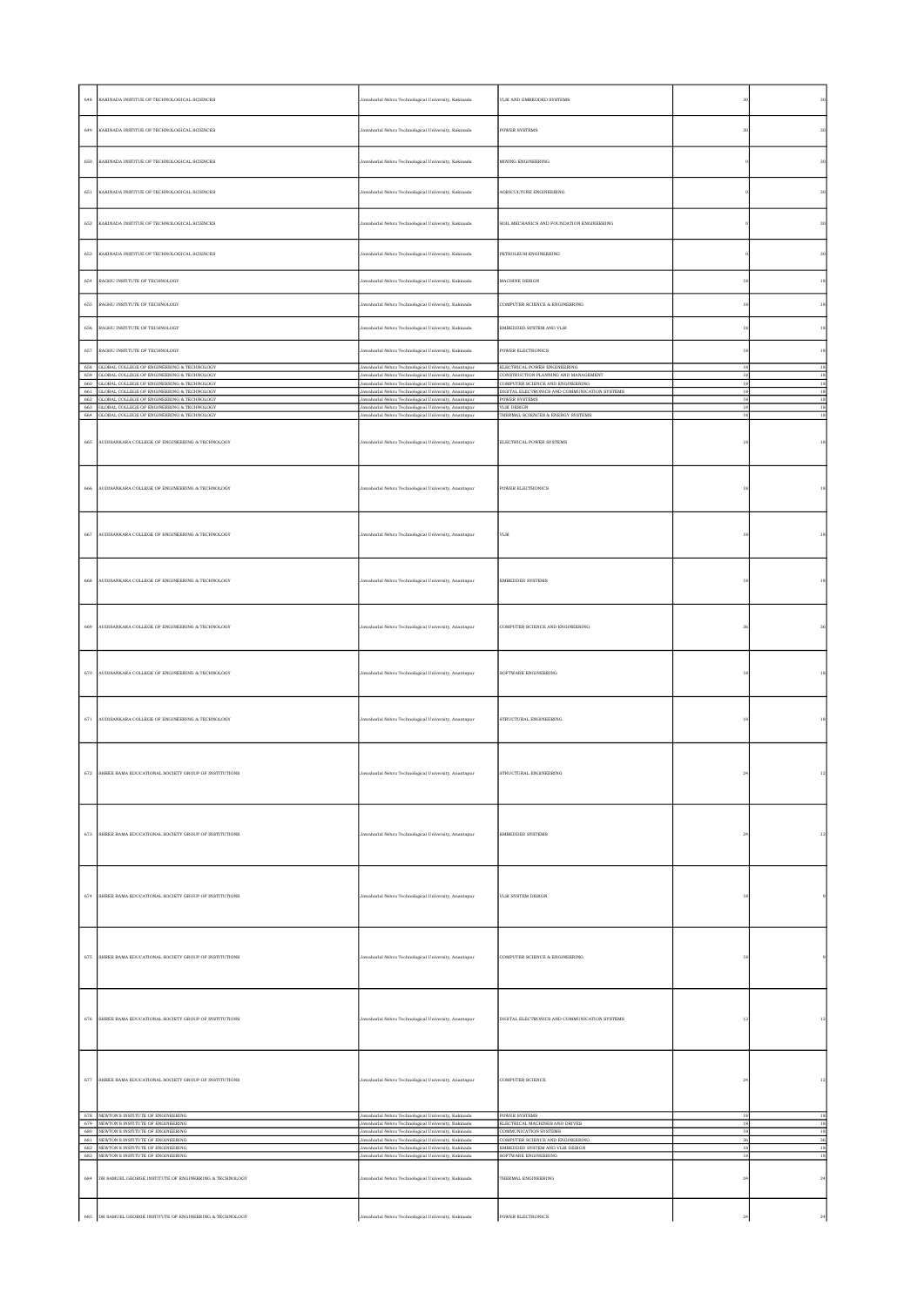| 686          | DR SAMUEL GEORGE INSTITUTE OF ENGINEERING & TECHNOLOGY | Jawaharlal Nehru Technological University, Kakinada  | DIGITAL ELECTRONICS AND COMMUNICATION ENGINEERING |    |    |
|--------------|--------------------------------------------------------|------------------------------------------------------|---------------------------------------------------|----|----|
| 687          | DR SAMUEL GEORGE INSTITUTE OF ENGINEERING & TECHNOLOGY | Jawaharlal Nehru Technological University, Kakinada  | COMPUTER SCIENCE AND ENGINEERING                  |    |    |
| 688          | N.B.K.R.INSTITUTE OF SCIENCE & TECHNOLOGY              | Jawaharlal Nehru Technological University, Anantapur | COMPUTER SCIENCE AND ENGINEERING                  |    |    |
| 689          | N.B.K.R.INSTITUTE OF SCIENCE & TECHNOLOGY              | Jawaharlal Nehru Technological University, Anantapur | <b>POWER SYSTEMS</b>                              |    |    |
| 690          | N.B.K.R.INSTITUTE OF SCIENCE & TECHNOLOGY              | lawaharlal Nehru Technological University, Anantapur | DIGITAL ELECTRONICS AND COMMUNICATION SYSTEMS     |    |    |
| 691          | N.B.K.R.INSTITUTE OF SCIENCE & TECHNOLOGY              | Jawaharlal Nehru Technological University, Anantapur | ADVANCED MANUFACTURING SYSTEMS                    |    |    |
| 692          | SRI VENKATESWARA COLLEGE OF ENGINEERING & TECHNOLOGY   | Jawaharlal Nehru Technological University, Kakinada  | THERMAL ENGINEERING                               |    |    |
| 693          | SRI VENKATESWARA COLLEGE OF ENGINEERING & TECHNOLOGY   | Jawaharlal Nehru Technological University, Kakinada  | <b>CONTROL SYSTEMS</b>                            |    |    |
| 694          | SRI VENKATESWARA COLLEGE OF ENGINEERING & TECHNOLOGY   | Jawaharlal Nehru Technological University, Kakinada  | POWER ELECTRONICS                                 |    |    |
| 695          | SRI VENKATESWARA COLLEGE OF ENGINEERING & TECHNOLOGY   | Jawaharlal Nehru Technological University, Kakinada  | VLSI                                              |    |    |
| 696          | SRI VENKATESWARA COLLEGE OF ENGINEERING & TECHNOLOGY   | Jawaharlal Nehru Technological University, Kakinada  | COMPUTER SCIENCE & ENGINEERING                    |    |    |
| 697          | SRI ANNAMACHARYA INSTITUTE OF TECHNOLOGY AND SCIENCE   | lawaharlal Nehru Technological University, Anantapur | ELECTRICAL POWER SYSTEMS                          | 18 |    |
| 698          | SRI ANNAMACHARYA INSTITUTE OF TECHNOLOGY AND SCIENCE   | lawaharlal Nehru Technological University, Anantapur | VLSI SYSTEM DESIGN                                |    |    |
|              |                                                        |                                                      |                                                   |    |    |
| 699          | SRI ANNAMACHARYA INSTITUTE OF TECHNOLOGY AND SCIENCE   | lawaharlal Nehru Technological University, Anantapur | EMBEDDED SYSTEMS                                  |    |    |
| 700          | SRI ANNAMACHARYA INSTITUTE OF TECHNOLOGY AND SCIENCE   | awaharlal Nehru Technological University, Anantapur  | COMPUTER SCEINCE & ENGINEERING                    |    |    |
| 701          | SIDDHARTH INSTITUTE OF ENGINEERING & TECHNOLOGY        | Jawaharlal Nehru Technological University, Anantapur | DIGITAL ELECTRONICS AND COMMUNICATION SYSTEMS     |    |    |
| $_{\rm 702}$ | SIDDHARTH INSTITUTE OF ENGINEERING $\&$ TECHNOLOGY     | lawaharlal Nehru Technological University, Anantapur | COMPUTER SCIENCE AND ENGINEERING                  |    |    |
| 703          | SIDDHARTH INSTITUTE OF ENGINEERING & TECHNOLOGY        | Jawaharlal Nehru Technological University, Anantapur | VLSI                                              |    |    |
| $_{\rm 704}$ | SIDDHARTH INSTITUTE OF ENGINEERING & TECHNOLOGY        | Jawaharlal Nehru Technological University, Anantapur | EMBEDDED SYSTEMS                                  |    |    |
| 705          | SIDDHARTH INSTITUTE OF ENGINEERING & TECHNOLOGY        | Jawaharlal Nehru Technological University, Anantapur | COMPUTER AIDED DESIGN AND MANUFACTURE             |    |    |
| 706          | SIDDHARTH INSTITUTE OF ENGINEERING & TECHNOLOGY        | Jawaharlal Nehru Technological University, Anantapur | POWER ELECTRONICS                                 |    |    |
| 707          | SIDDHARTH INSTITUTE OF ENGINEERING & TECHNOLOGY        | Jawaharlal Nehru Technological University, Anantapur | <b>CONTROL SYSTEMS</b>                            |    |    |
| 708          | SIDDHARTH INSTITUTE OF ENGINEERING & TECHNOLOGY        | Jawaharlal Nehru Technological University, Anantapur | THERMAL ENGINEERING                               | 18 | 18 |
| 709          | SIDDHARTH INSTITUTE OF ENGINEERING & TECHNOLOGY        | lawaharlal Nehru Technological University, Anantapur | STRUCTURAL ENGINEERING                            |    |    |
| $710\,$      | ANNAMACHARYA INSTITUTE OF TECHNOLOGY AND SCIENCES      | Jawaharlal Nehru Technological University, Anantapur | PRODUCTION ENGINEERING AND ENGINEERING DESIGN     |    |    |
| $711\,$      | ANNAMACHARYA INSTITUTE OF TECHNOLOGY AND SCIENCES      | lawaharlal Nehru Technological University, Anantapur | COMPUTER SCIENCE AND ENGINEERING                  |    |    |
|              |                                                        |                                                      |                                                   |    |    |
| $_{\rm 712}$ | ANNAMACHARYA INSTITUTE OF TECHNOLOGY AND SCIENCES      | lawaharlal Nehru Technological University, Anantapur | DIGITAL ELECTRONICS AND COMMUNICATION SYSTEMS     |    |    |
| $713\,$      | ANNAMACHARYA INSTITUTE OF TECHNOLOGY AND SCIENCES      | lawaharlal Nehru Technological University, Anantapur | POWER SYSTEMS                                     |    |    |
|              |                                                        |                                                      |                                                   |    |    |
| $714\,$      | ANNAMACHARYA INSTITUTE OF TECHNOLOGY AND SCIENCES      | Jawaharlal Nehru Technological University, Anantapur | STRUCTURAL ENGINEERING                            |    |    |
|              |                                                        |                                                      |                                                   |    |    |
| $715\,$      | SANKETIKA VIDYA PARISHAD ENGINEERING COLLEGE           | Andhra University, Visakhapatnam                     | TRANSPORTATION ENGINEERING                        |    |    |
| $716\,$      | SANKETIKA VIDYA PARISHAD ENGINEERING COLLEGE           | ndhra University, Visakhapatnam                      | INDUSTRIAL ENGINEERING                            |    |    |
| $717\,$      | SANKETIKA VIDYA PARISHAD ENGINEERING COLLEGE           | ndhra University, Visakhapatnam                      | $_{\rm VLSI}$                                     |    |    |
| 718          | SANKETIKA VIDYA PARISHAD ENGINEERING COLLEGE           | Andhra University, Visakhapatnam                     | COMMUNICATION SYSTEMS                             |    |    |
| 719          | SANKETIKA VIDYA PARISHAD ENGINEERING COLLEGE           | Andhra University, Visakhapatnam                     | COMPUTER SCIENCE AND TECHNOLOGY                   |    |    |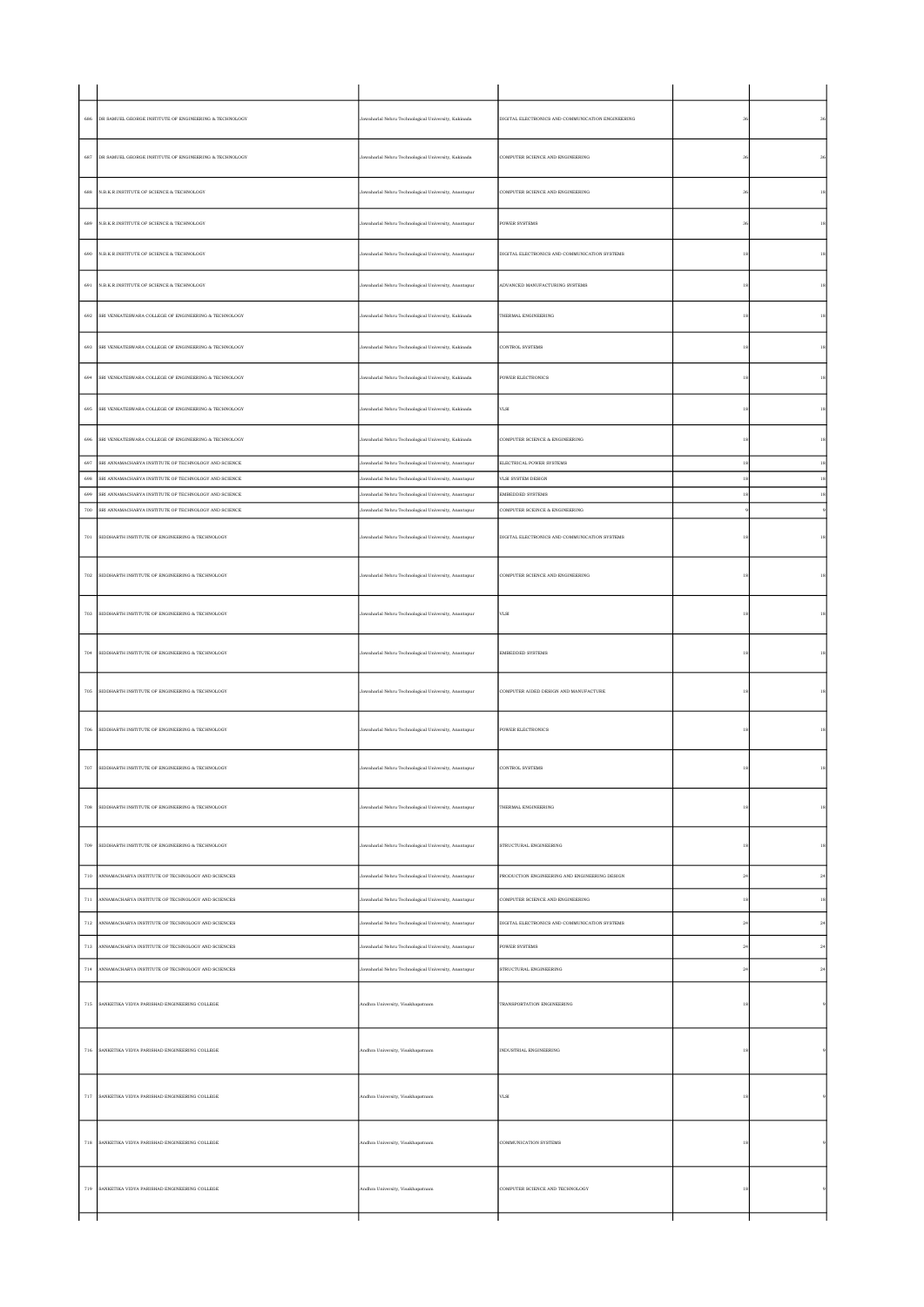| 720          | SANKETIKA VIDYA PARISHAD ENGINEERING COLLEGE                                                                                                                  | Andhra University, Visakhapatnam                                                                                                                                  | STRUCTURAL ENGINEERING                                                                                      |                   |                                  |
|--------------|---------------------------------------------------------------------------------------------------------------------------------------------------------------|-------------------------------------------------------------------------------------------------------------------------------------------------------------------|-------------------------------------------------------------------------------------------------------------|-------------------|----------------------------------|
| 721          | SANKETIKA VIDYA PARISHAD ENGINEERING COLLEGE                                                                                                                  | Andhra University, Visakhapatnam                                                                                                                                  | MACHINE DESIGN                                                                                              | 18                |                                  |
| 722<br>723   | SANKETIKA VIDYA PARISHAD ENGINEERING COLLEGE<br>MALINENI LAKSHMAIAH WOMEN'S ENGINEERING COLLEGE                                                               | Andhra University, Visakhapatnam                                                                                                                                  | POWER SYSTEMS AND AUTOMATION<br>COMPUTER SCIENCE AND ENGINEERING                                            | 18                |                                  |
|              | 724 MALINENI LAKSHMAIAH WOMEN'S ENGINEERING COLLEGE                                                                                                           | Jawaharlal Nehru Technological University, Kakinada<br>Jawaharlal Nehru Technological University, Kakinada                                                        | VLSI                                                                                                        | $^{24}$<br>24     | 24<br>24                         |
| $725\,$      | NARAYANA ENGINEERING COLLEGE                                                                                                                                  | lawaharlal Nehru Technological University, Anantapur                                                                                                              | ELECTRICAL POWER SYSTEMS                                                                                    | $\sqrt{24}$       | 18                               |
| $_{\rm 726}$ | NARAYANA ENGINEERING COLLEGE                                                                                                                                  | Jawaharlal Nehru Technological University, Anantapur                                                                                                              | COMPUTER SCIENCE & ENGINEERING                                                                              | 24                | 18                               |
| $727\,$      | NARAYANA ENGINEERING COLLEGE                                                                                                                                  | Jawaharlal Nehru Technological University, Anantapur                                                                                                              | VLSI                                                                                                        | $^{\rm 18}$       | 18                               |
| $_{\rm 728}$ | A.M.REDDY MEMORIAL COLLEGE OF ENGINEERING& TECHNOLOGY                                                                                                         | Jawaharlal Nehru Technological University, Kakinada                                                                                                               | TRANSPORTATION ENGINEERING                                                                                  | $^{\rm 18}$       | 18                               |
| $729\,$      | A.M.REDDY MEMORIAL COLLEGE OF ENGINEERING& TECHNOLOGY                                                                                                         | Jawaharlal Nehru Technological University, Kakinada                                                                                                               | COMPUTER SCIENCE & ENGINEERING                                                                              | 18                | 18                               |
| 730          | A.M.REDDY MEMORIAL COLLEGE OF ENGINEERING& TECHNOLOGY                                                                                                         | Jawaharlal Nehru Technological University, Kakinada                                                                                                               | <b>POWER SYSTEMS</b>                                                                                        | 18                | 18                               |
| 731          | A.M.REDDY MEMORIAL COLLEGE OF ENGINEERING& TECHNOLOGY                                                                                                         | Jawaharlal Nehru Technological University, Kakinada                                                                                                               | VLSI                                                                                                        | 18                | 18                               |
| 732          | A.M.REDDY MEMORIAL COLLEGE OF ENGINEERING& TECHNOLOGY<br>733 TADIPATRI ENGINEERING COLLEGE                                                                    | Jawaharlal Nehru Technological University, Kakinada<br>Jawaharlal Nehru Technological University, Anantapur                                                       | STRUCTURAL DESIGN<br>CAD/CAM                                                                                | $^{\rm 18}$<br>18 | 18<br>18                         |
|              | 734 TADIPATRI ENGINEERING COLLEGE<br>735 TADIPATRI ENGINEERING COLLEGE                                                                                        | Jawaharlal Nehru Technological University, Anantapur<br>Jawaharlal Nehru Technological University, Anantapur                                                      | POWER ELECTRONICS<br>SOFTWARE ENGINEERING                                                                   | 18<br>18          | 18<br>18                         |
| 736          | TADIPATRI ENGINEERING COLLEGE                                                                                                                                 | lawaharlal Nehru Technological University, Anantapur                                                                                                              | DIGITAL ELECTRONICS AND COMMUNICATION SYSTEMS                                                               | 18                | $^{\rm 18}$                      |
| 737          | ADARSH COLLEGE OF ENGINEERING                                                                                                                                 | Jawaharlal Nehru Technological University, Kakinada                                                                                                               | THERMAL ENGINEERING                                                                                         | 18                | 18                               |
| $_{\rm 738}$ | ADARSH COLLEGE OF ENGINEERING                                                                                                                                 | Jawaharlal Nehru Technological University, Kakinada                                                                                                               | POWER ELECTRONICS AND DRIVES                                                                                | $^{\rm 18}$       | $^{\rm 18}$                      |
| 739          | ELURU COLLEGE OF ENGINEERING & TECHNOLOGY                                                                                                                     | Jawaharlal Nehru Technological University, Kakinada                                                                                                               | VLSI DESIGN                                                                                                 | $\sqrt{24}$       | 24                               |
| 740          | ELURU COLLEGE OF ENGINEERING & TECHNOLOGY                                                                                                                     | Jawaharlal Nehru Technological University, Kakinada                                                                                                               | COMPUTER SCIENCE AND ENGINEERING                                                                            | 24                | $^{24}$                          |
| 741          | ELURU COLLEGE OF ENGINEERING & TECHNOLOGY                                                                                                                     | Jawaharlal Nehru Technological University, Kakinada                                                                                                               | DIGITAL ELECTRONICS AND COMMUNICATION SYSTEMS                                                               | 24                | $^{24}$                          |
| 742          | ELURU COLLEGE OF ENGINEERING & TECHNOLOGY                                                                                                                     | Jawaharlal Nehru Technological University, Kakinada                                                                                                               | POWER ELECTRONICS                                                                                           | 24                | $^{24}$                          |
| $744\,$      | 743 SWARNANDHRA COLLEGE OF ENGINEERING & TECHNOLOGY<br>SWARNANDHRA COLLEGE OF ENGINEERING & TECHNOLOGY<br>745 SWARNANDHRA COLLEGE OF ENGINEERING & TECHNOLOGY | Jawaharlal Nehru Technological University, Kakinada<br>Jawaharlal Nehru Technological University, Kakinada<br>Jawaharlal Nehru Technological University, Kakinada | COMPUTER SCIENCE & ENGINEERING<br>VLSI SYSTEM DESIGN<br>COMPUTER AIDED DESIGN & COMPUTER ADIDED MANUFACTURE | 18<br>18<br>18    | 18<br><sup>18</sup><br>18        |
| 747          | 746 SWARNANDHRA COLLEGE OF ENGINEERING & TECHNOLOGY<br>SWARNANDHRA COLLEGE OF ENGINEERING & TECHNOLOGY<br>748 SWARNANDHRA COLLEGE OF ENGINEERING & TECHNOLOGY | Jawaharlal Nehru Technological University, Kakinada<br>Jawaharlal Nehru Technological University, Kakinada<br>Jawaharlal Nehru Technological University, Kakinada | POWER ELECTRONICS AND SYSTEMS<br>NANO TECHNOLOGY<br>STRUCTURAL ENGINEERING                                  | 18<br>18          | $^{\rm 18}$<br>$^{\rm 18}$<br>18 |
|              | 749 CHIRALA ENGINEERING COLLEGE                                                                                                                               | Jawaharlal Nehru Technological University, Kakinada                                                                                                               | STRUCTURAL ENGINEERING                                                                                      | 18                | 18                               |
| 750          | CHIRALA ENGINEERING COLLEGE                                                                                                                                   | Jawaharlal Nehru Technological University, Kakinada                                                                                                               | POWER ELECTRONICS                                                                                           | 18                | 18                               |
| 751          | CHIRALA ENGINEERING COLLEGE                                                                                                                                   | Jawaharlal Nehru Technological University, Kakinada                                                                                                               | VLSI AND EMBEDDED SYSTEMS                                                                                   | 36                |                                  |
| $752\,$      | CHIRALA ENGINEERING COLLEGE                                                                                                                                   | Jawaharlal Nehru Technological University, Kakinada                                                                                                               | COMPUTER SCEINCE & ENGINEERING                                                                              | 36                | 36                               |
| 753          | CHIRALA ENGINEERING COLLEGE                                                                                                                                   | Jawaharlal Nehru Technological University, Kakinada                                                                                                               | MECHANICAL CAD/CAM                                                                                          | 18                | 18                               |
| $754\,$      | BHIMAVARAM INSTITUTE OF ENGINEERING & TECHNOLOGY                                                                                                              | Jawaharlal Nehru Technological University, Kakinada                                                                                                               | COMPUTER SCEINCE & ENGINEERING                                                                              | 18                | $^{\rm 18}$                      |
| 755          |                                                                                                                                                               |                                                                                                                                                                   |                                                                                                             |                   |                                  |
| 756          | BHIMAVARAM INSTITUTE OF ENGINEERING & TECHNOLOGY                                                                                                              | Jawaharlal Nehru Technological University, Kakinada                                                                                                               | VLSI                                                                                                        | $^{\rm 18}$       | $^{\rm 18}$                      |
|              | BHIMAVARAM INSTITUTE OF ENGINEERING & TECHNOLOGY                                                                                                              | Jawaharlal Nehru Technological University, Kakinada                                                                                                               | ELECTRONICS & COMMUNICATION ENGG                                                                            | $^{\rm 18}$       | 18                               |
| 757          | SRI VANI EDUCATIONAL SOCIETY GROUP OF INSTITUTIONS                                                                                                            | Jawaharlal Nehru Technological University, Kakinada                                                                                                               | COMPUTER SCEINCE & ENGINEERING                                                                              | 18                | 16                               |
| $758\,$      | SRI VANI EDUCATIONAL SOCIETY GROUP OF INSTITUTIONS                                                                                                            | Jawaharlal Nehru Technological University, Kakinada                                                                                                               | ELECTRICAL POWER SYSTEMS                                                                                    | $^{\rm 18}$       | $16\,$                           |
| 759          | SRI VANI EDUCATIONAL SOCIETY GROUP OF INSTITUTIONS                                                                                                            | Jawaharlal Nehru Technological University, Kakinada                                                                                                               | MACHINE DESIGN                                                                                              | $^{\rm 18}$       | $16\,$                           |
| 760          | SRI VANI EDUCATIONAL SOCIETY GROUP OF INSTITUTIONS                                                                                                            | Jawaharlal Nehru Technological University, Kakinada                                                                                                               | VLSI AND EMBEDDED SYSTEMS                                                                                   | 18                | 16                               |
| $761\,$      | GODAVARI INSTITUTE OF ENGINEERING & TECHNOLOGY                                                                                                                | Jawaharlal Nehru Technological University, Kakinada                                                                                                               | THERMAL ENGINEERING                                                                                         | $^{\rm 18}$       | $^{\rm 18}$                      |
| $762\,$      | GODAVARI INSTITUTE OF ENGINEERING & TECHNOLOGY                                                                                                                | Jawaharlal Nehru Technological University, Kakinada                                                                                                               | COMPUTER SCIENCE AND ENGINEERING                                                                            | 36                | 36                               |
| 763          | GODAVARI INSTITUTE OF ENGINEERING & TECHNOLOGY                                                                                                                | Jawaharlal Nehru Technological University, Kakinada                                                                                                               | SOFTWARE ENGINEERING                                                                                        | 18                | 18                               |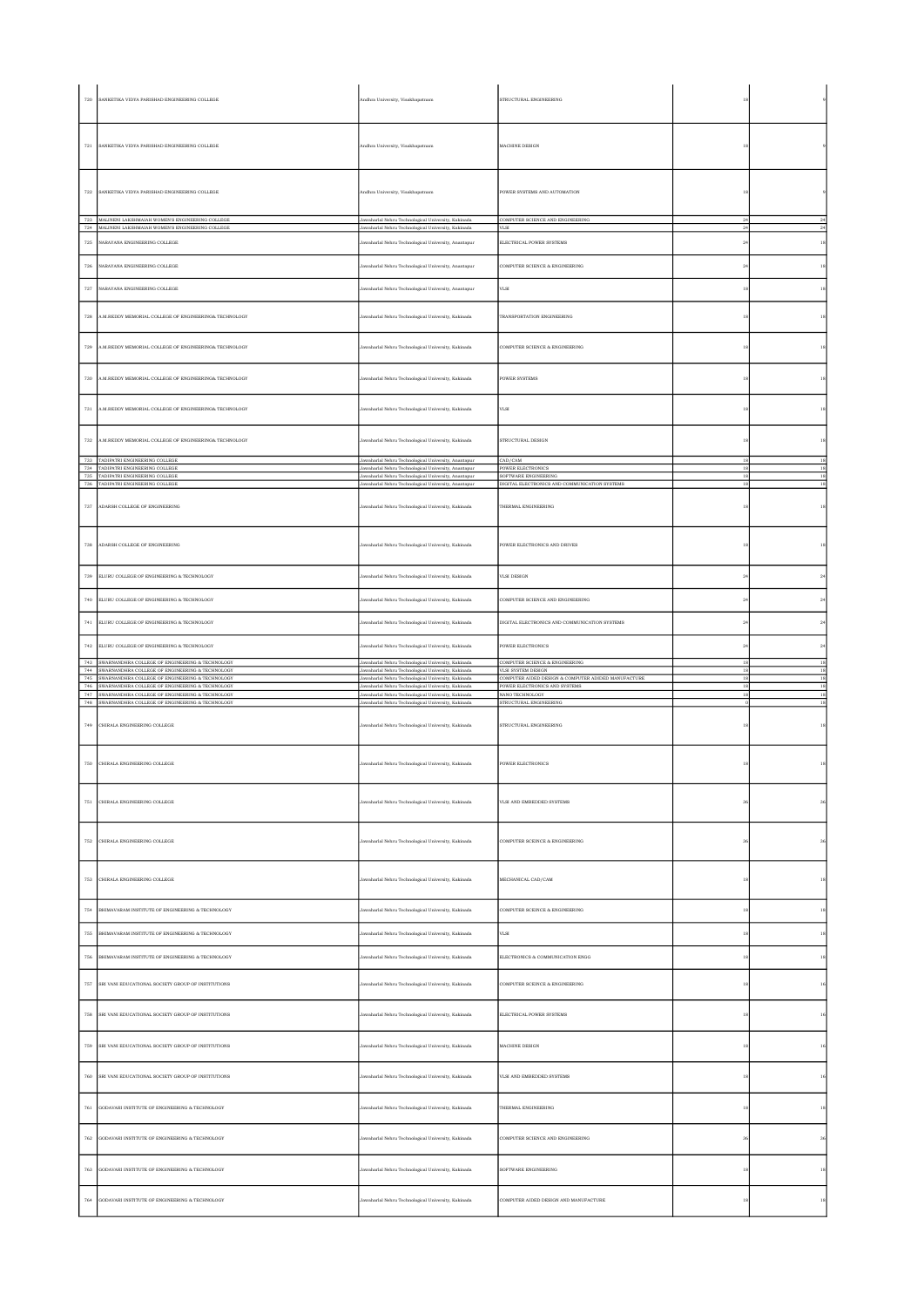| 765          | GODAVARI INSTITUTE OF ENGINEERING & TECHNOLOGY                                             | Jawaharlal Nehru Technological University, Kakinada                                                        | POWER SYSTEMS                                                   |             | 36          |
|--------------|--------------------------------------------------------------------------------------------|------------------------------------------------------------------------------------------------------------|-----------------------------------------------------------------|-------------|-------------|
| 766          | GODAVARI INSTITUTE OF ENGINEERING & TECHNOLOGY                                             | Jawaharlal Nehru Technological University, Kakinada                                                        | DIGITAL ELECTRONICS AND COMMUNICATION SYSTEMS                   | 18          | $^{\rm 18}$ |
| 767          | GODAVARI INSTITUTE OF ENGINEERING & TECHNOLOGY                                             | Jawaharlal Nehru Technological University, Kakinada                                                        | STRUCTURAL ENGINEERING                                          | 36          | 36          |
|              | 768 GODAVARI INSTITUTE OF ENGINEERING & TECHNOLOGY                                         | Jawaharlal Nehru Technological University, Kakinada                                                        | VLSI AND EMBEDDED SYSTEMS                                       | $^{\rm 18}$ | $^{\rm 18}$ |
| 769          | SATYA INSTITUTE OF TECHNOLOGY AND MANAGEMNET                                               | Jawaharlal Nehru Technological University, Kakinada                                                        | EMBEDDED SYSTEMS                                                | $^{\rm 18}$ | $^{\rm 18}$ |
|              | 770 DNR COLLEGE OF ENGINEERING & TECHNOLOGY<br>771 DNR COLLEGE OF ENGINEERING & TECHNOLOGY | Jawaharlal Nehru Technological University, Kakinada<br>Jawaharlal Nehru Technological University, Kakinada | DIGITAL ELECTRONICS AND COMMUNICATION SYSTEMS<br>MACHINE DESIGN | 18<br>18    | 18<br>18    |
|              | 772 DNR COLLEGE OF ENGINEERING & TECHNOLOGY<br>773 DNR COLLEGE OF ENGINEERING & TECHNOLOGY | Jawaharlal Nehru Technological University, Kakinada<br>Jawaharlal Nehru Technological University, Kakinada | COMPUTER SCIENCE & ENGINEERING<br>STRUCTURAL ENGINEERING        | 18<br>18    | 18<br>18    |
|              | 774 ANNAMACHARYA INSTITUTE OF TECHNOLOGY AND SCIENCES                                      | Jawaharlal Nehru Technological University, Anantapur                                                       | THERMAL ENGINEERING                                             | $^{\rm 24}$ | $\bf{24}$   |
|              | 775 ANNAMACHARYA INSTITUTE OF TECHNOLOGY AND SCIENCES                                      | Jawaharlal Nehru Technological University, Anantapur                                                       | COMPUTER SCIENCE AND ENGINEERING                                | 18          | 18          |
|              | 776 ANNAMACHARYA INSTITUTE OF TECHNOLOGY AND SCIENCES                                      | Jawaharlal Nehru Technological University, Anantapur                                                       | VLSI SYSTEM DESIGN                                              | $^{24}$     | 24          |
| $777\,$      | ANNAMACHARYA INSTITUTE OF TECHNOLOGY AND SCIENCES                                          | Jawaharlal Nehru Technological University, Anantapur                                                       | STRUCTURAL ENGINEERING                                          | $^{\rm 24}$ | $^{24}$     |
| 778          | ANNAMACHARYA INSTITUTE OF TECHNOLOGY AND SCIENCES                                          | Jawaharlal Nehru Technological University, Anantapur                                                       | ELECTRICAL POWER SYSTEMS                                        | $^{24}$     | $^{24}$     |
|              | 779 VELAGA NAGESWARA RAO COLLEGE OF ENGINEERING PONNUR                                     | Jawaharlal Nehru Technological University, Kakinada                                                        | MACHINE DESIGN                                                  | 24          | $^{24}$     |
|              | 780 VELAGA NAGESWARA RAO COLLEGE OF ENGINEERING PONNUR                                     | Jawaharlal Nehru Technological University, Kakinada                                                        | STRUCTURAL ENGINEERING                                          | 24          |             |
| 781          | VELAGA NAGESWARA RAO COLLEGE OF ENGINEERING PONNUR                                         | Jawaharlal Nehru Technological University, Kakinada                                                        | POWER ELECTRONICS AND DRIVES                                    | 24          | $^{24}$     |
| $_{\rm 782}$ | VELAGA NAGESWARA RAO COLLEGE OF ENGINEERING PONNUR                                         | Jawaharlal Nehru Technological University, Kakinada                                                        | COMPUTER SCIENCE & ENGINEERING                                  | 18          |             |
| $_{\rm 783}$ | VELAGA NAGESWARA RAO COLLEGE OF ENGINEERING PONNUR                                         | Jawaharlal Nehru Technological University, Kakinada                                                        | VLSI AND EMBEDDED SYSTEMS                                       | $^{\rm 18}$ | 18          |
| 784          | GAYATRI VIDYA PARISHAD COLLEGE OF ENGINEERING FOR WOMEN                                    | Jawaharlal Nehru Technological University, Kakinada                                                        | VLSI DESIGN AND EMBEDDED SYSTEMS                                | 18          | 18          |
|              | 785 GRANDHI VARALAKSHMI VENKATA RAO INSTITUTE OF TECHNOLOGY                                | Jawaharlal Nehru Technological University, Kakinada                                                        | COMPUTER SCIENCE & ENGINEERING                                  | 18          | 16          |
| 786          | NANNAPANENI VENKAT RAO COLLEGE OF ENGINEERING & TECHNOLOGY                                 | Jawaharlal Nehru Technological University, Kakinada                                                        | STRUCTURAL ENGINEERING                                          | $\sqrt{24}$ | $^{24}$     |
|              | 787 NANNAPANENI VENKAT RAO COLLEGE OF ENGINEERING & TECHNOLOGY                             | Jawaharlal Nehru Technological University, Kakinada                                                        | DIGITAL ELECTRONICS AND COMMUNICATION SYSTEMS                   | $\bf 24$    | $\sqrt{24}$ |
|              |                                                                                            |                                                                                                            |                                                                 |             |             |
| 788          | NRI INSTITUTE OF TECHNOLOGY                                                                | Jawaharlal Nehru Technological University, Kakinada                                                        | STRUCTURAL ENGINEERING                                          | 18          | 18          |
| 789          | NRI INSTITUTE OF TECHNOLOGY                                                                | Jawaharlal Nehru Technological University, Kakinada                                                        | COMPUTER SCIENCE AND ENGINEERING                                | 36          | 36          |
| 790          | NRI INSTITUTE OF TECHNOLOGY                                                                | lawaharlal Nehru Technological University, Kakinada                                                        | DIGITAL ELECTRONICS AND COMMUNICATION SYSTEMS                   | 18          | $^{\rm 18}$ |
| 791          | DR.PAULRAJ ENGINEERING COLLEGE                                                             | lawaharlal Nehru Technological University, Kakinada                                                        | YOWER AND INDUSTRIAL DRIVES                                     | $^{\rm 18}$ | $^{\rm 18}$ |
| 792          | DR.PAULRAJ ENGINEERING COLLEGE                                                             | Jawaharlal Nehru Technological University, Kakinada                                                        | EMBEDDED SYSTEMS                                                | 18          | $18\,$      |
| 793          | DR.PAULRAJ ENGINEERING COLLEGE                                                             | lawaharlal Nehru Technological University, Kakinada                                                        | MACHINE DESIGN                                                  | $^{\rm 18}$ | $^{\rm 18}$ |
| 794          | DR.PAULRAJ ENGINEERING COLLEGE                                                             | Jawaharlal Nehru Technological University, Kakinada                                                        | COMPUTER SCIENCE                                                | $^{\rm 18}$ | $^{\rm 18}$ |
| 795          | DR.PAULRAJ ENGINEERING COLLEGE                                                             | Jawaharlal Nehru Technological University, Kakinada                                                        | ELECTRICAL POWER SYSTEMS                                        | 18          | 18          |
| 796          | DR.PAULRAJ ENGINEERING COLLEGE                                                             | Jawaharlal Nehru Technological University, Kakinada                                                        | COMPUTER SCIENCE AND ENGINEERING                                | 18          | 18          |
| 797          | SRI VENKATESA PERUMAL COLLEGE OF ENGINEERING & TECHNOLOGY                                  | Jawaharlal Nehru Technological University, Anantapur                                                       | COMPUTER SCIENCE AND ENGINEERING                                | $\sqrt{24}$ | 19          |
| 798          | SRI VENKATESA PERUMAL COLLEGE OF ENGINEERING & TECHNOLOGY                                  | Jawaharlal Nehru Technological University, Anantapur                                                       | ELECTRICAL POWER SYSTEMS                                        | 18          | 14          |
| 799          | SRI VENKATESA PERUMAL COLLEGE OF ENGINEERING & TECHNOLOGY                                  | lawaharlal Nehru Technological University, Anantapur                                                       | VLSI DESIGN                                                     | 18          | 14          |
| 800          | SRI VENKATESA PERUMAL COLLEGE OF ENGINEERING & TECHNOLOGY                                  | lawaharlal Nehru Technological University, Anantapur                                                       | POWER ELECTRONICS AND DRIVES                                    | 24          | 19          |
| 801          | SRI VENKATESA PERUMAL COLLEGE OF ENGINEERING & TECHNOLOGY                                  | lawaharlal Nehru Technological University, Anantapur                                                       | EMBEDDED SYSTEMS                                                | 18          | 14          |
|              |                                                                                            |                                                                                                            |                                                                 |             |             |
| 802          | SRI VENKATESA PERUMAL COLLEGE OF ENGINEERING & TECHNOLOGY                                  | Jawaharlal Nehru Technological University, Anantapur                                                       | COMPUTER SCIENCE                                                | 18          | 14          |
| 803          | SRI VENKATESA PERUMAL COLLEGE OF ENGINEERING & TECHNOLOGY                                  | lawaharlal Nehru Technological University, Anantapur                                                       | DIGITAL ELECTRONICS AND COMMUNICATION SYSTEMS                   | 18          | 14          |
| 804          | SRI VENKATESA PERUMAL COLLEGE OF ENGINEERING & TECHNOLOGY                                  | Jawaharlal Nehru Technological University, Anantapur                                                       | COMPUTER SCIENCE & ENGINEERING                                  | 18          | 14          |
| 805          | SRI VENKATESA PERUMAL COLLEGE OF ENGINEERING & TECHNOLOGY                                  | Jawaharlal Nehru Technological University, Anantapur                                                       | ELECTRICAL POWER SYSTEMS                                        | 18          | 14          |
| 806          | SRI SIVANI COLLEGE OF ENGINEERING                                                          | lawaharlal Nehru Technological University, Kakinada                                                        | SOFTWARE ENGINEERING                                            | 18          |             |
| $807\,$      | SRI SIVANI COLLEGE OF ENGINEERING                                                          | Jawaharlal Nehru Technological University, Kakinada                                                        | DIGITAL ELECTRONICS AND COMMUNICATION SYSTEMS                   | $^{\rm 18}$ | 18          |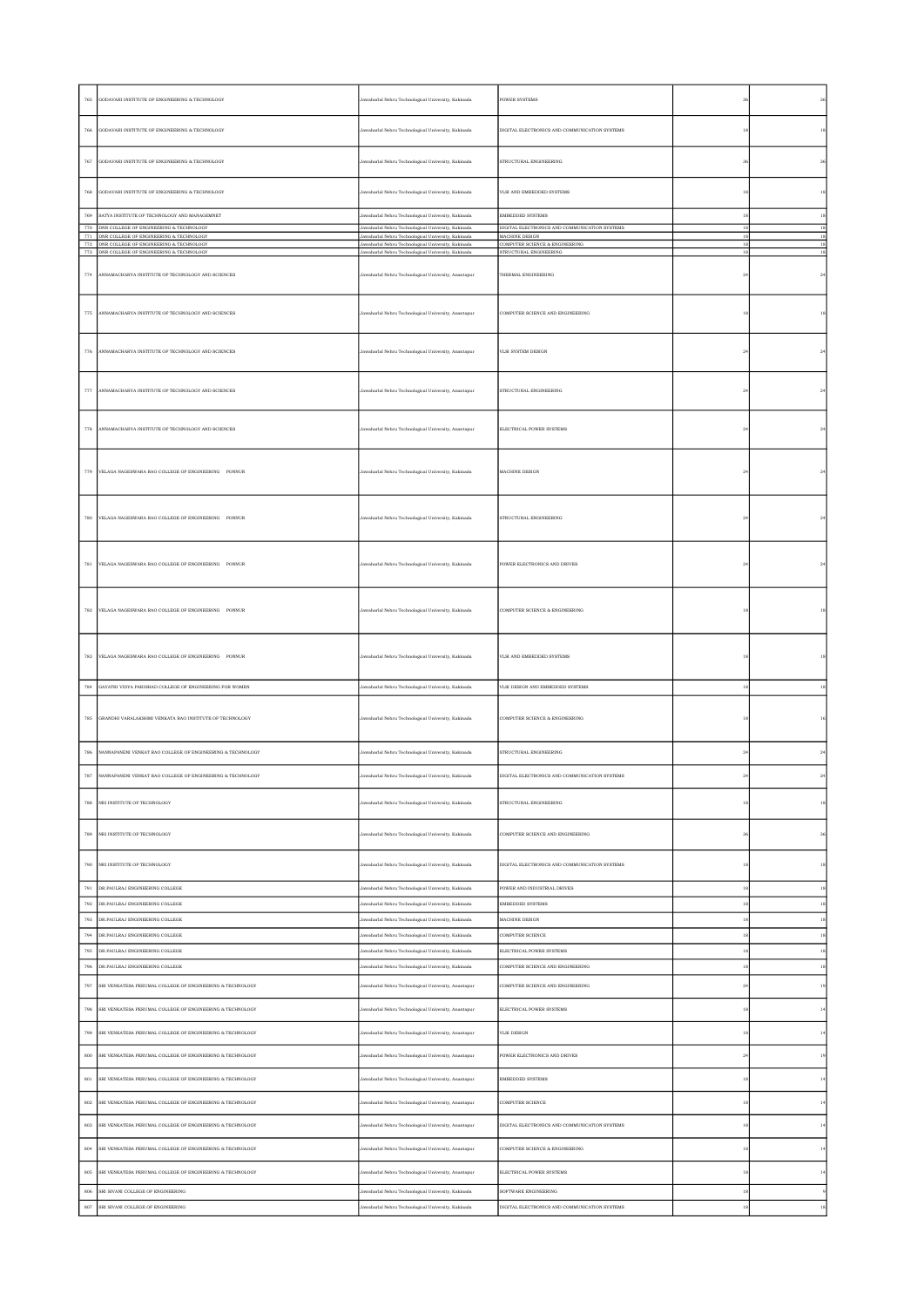| 808        | SRI SIVANI COLLEGE OF ENGINEERING                                                                          | lawaharlal Nehru Technological University, Kakinada                                                          | VLSI                                                                                            | 18                 | $^{\rm 18}$         |
|------------|------------------------------------------------------------------------------------------------------------|--------------------------------------------------------------------------------------------------------------|-------------------------------------------------------------------------------------------------|--------------------|---------------------|
| 809        | SRI SIVANI COLLEGE OF ENGINEERING                                                                          | Jawaharlal Nehru Technological University, Kakinada                                                          | COMPUTER SCIENCE & ENGINEERING                                                                  | $^{\rm 18}$        | 18                  |
| 810        | SRI SIVANI COLLEGE OF ENGINEERING                                                                          | Jawaharlal Nehru Technological University, Kakinada                                                          | <b>POWER ELECTRONICS</b>                                                                        | 18                 | 18                  |
|            |                                                                                                            |                                                                                                              |                                                                                                 |                    |                     |
| 811        | VIGNAN'S NIRULA INSTITUTE OF TECHNOLOGY & SCIENCE FOR WOMEN                                                | Jawaharlal Nehru Technological University, Kakinada                                                          | COMPUTER SCIENCE AND ENGINEERING                                                                | 18                 | 18                  |
|            |                                                                                                            |                                                                                                              |                                                                                                 |                    |                     |
| $812\,$    | VIGNAN'S NIRULA INSTITUTE OF TECHNOLOGY & SCIENCE FOR WOMEN                                                | Jawaharlal Nehru Technological University, Kakinada                                                          | DIGITAL ELECTRONICS AND COMMUNICATION SYSTEMS                                                   | 18                 | 18                  |
|            |                                                                                                            |                                                                                                              |                                                                                                 |                    |                     |
| $813\,$    | PRIYADARSHNI INSTITUTE OF TECHNOLOGY & MANEGEMENT                                                          | Jawaharlal Nehru Technological University, Kakinada                                                          | <b>POWER SYSTEMS</b>                                                                            | 36                 | 36                  |
|            |                                                                                                            |                                                                                                              |                                                                                                 |                    |                     |
|            |                                                                                                            |                                                                                                              |                                                                                                 |                    |                     |
| 814        | PRIYADARSHNI INSTITUTE OF TECHNOLOGY & MANEGEMENT                                                          | Jawaharlal Nehru Technological University, Kakinada                                                          | VLSI                                                                                            | 18                 | 18                  |
|            |                                                                                                            |                                                                                                              |                                                                                                 |                    |                     |
| 815        | PRIYADARSHNI INSTITUTE OF TECHNOLOGY & MANEGEMENT                                                          | Jawaharlal Nehru Technological University, Kakinada                                                          | COMPUTER SCEINCE & ENGINEERING                                                                  | 18                 | 18                  |
|            |                                                                                                            |                                                                                                              |                                                                                                 |                    |                     |
| $816\,$    | PRIYADARSHNI INSTITUTE OF TECHNOLOGY & MANEGEMENT                                                          | Jawaharlal Nehru Technological University, Kakinada                                                          | STRUCTURAL ENGINEERING                                                                          | 36                 | 36                  |
|            |                                                                                                            |                                                                                                              |                                                                                                 |                    |                     |
| $818\,$    | 817 HELAPURI INSTITUTE OF TECHNOLOGY & SCIENCE<br>HELAPURI INSTITUTE OF TECHNOLOGY & SCIENCE               | Jawaharlal Nehru Technological University, Kakinada<br>Jawaharlal Nehru Technological University, Kakinada   | STRUCTURAL ENGINEERING<br>MACHINE DESIGN                                                        | 18<br>18           | 18<br>18            |
|            | 819 HELAPURI INSTITUTE OF TECHNOLOGY & SCIENCE<br>820 HELAPURI INSTITUTE OF TECHNOLOGY & SCIENCE           | Jawaharlal Nehru Technological University, Kakinada<br>Jawaharlal Nehru Technological University, Kakinada   | HIGH VOLTAGE AND POWER SYSTEMS ENGINEERING<br>DIGITAL ELECTRONICS AND COMMUNICATION ENGINEERING | 18<br>18           | 18<br>$^{\rm 18}$   |
|            |                                                                                                            |                                                                                                              |                                                                                                 |                    |                     |
| 821        | SRI SAI INSTITUTE OF TECHNOLOGY AND SCIENCE                                                                | Jawaharlal Nehru Technological University, Anantapur                                                         | VLSI SYSTEM DESIGN                                                                              | 18                 | 18                  |
|            |                                                                                                            |                                                                                                              |                                                                                                 |                    |                     |
| 822        | SRI SAI INSTITUTE OF TECHNOLOGY AND SCIENCE                                                                | Jawaharlal Nehru Technological University, Anantapur                                                         | COMPUTER SCIENCE AND ENGINEERING                                                                | 18                 | 18                  |
|            |                                                                                                            |                                                                                                              |                                                                                                 |                    |                     |
| 823        | SRI SAI INSTITUTE OF TECHNOLOGY AND SCIENCE                                                                | Jawaharlal Nehru Technological University, Anantapur                                                         | <b>POWER ELECTRONICS</b>                                                                        | 18                 | $18\,$              |
|            |                                                                                                            |                                                                                                              |                                                                                                 |                    |                     |
| 824        | SANTHIRAM ENGINEERING COLLEGE                                                                              | Jawaharlal Nehru Technological University, Anantapur                                                         | VLSI SYSTEM DESIGN                                                                              | 18                 | 18                  |
| 826        | 825 SHREE INSTITUTE OF TECHNICAL EDUCATION<br>SHREE INSTITUTE OF TECHNICAL EDUCATION                       | Jawaharlal Nehru Technological University, Anantapur<br>Jawaharlal Nehru Technological University, Anantapur | STRUCTURAL ENGINEERING<br>POWER SYSTEMS                                                         | $^{24}$<br>24      | <sup>12</sup><br>12 |
| $827\,$    | SHREE INSTITUTE OF TECHNICAL EDUCATION<br>828 SHREE INSTITUTE OF TECHNICAL EDUCATION                       | Jawaharlal Nehru Technological University, Anantapur<br>Jawaharlal Nehru Technological University, Anantapur | DIGITAL ELECTRONICS AND COMMUNICATION SYSTEMS<br>COMPUTER SCIENCE AND ENGINEERING               | $^{24}$<br>$^{24}$ | 12<br>12            |
|            | 829 SHREE INSTITUTE OF TECHNICAL EDUCATION                                                                 | Jawaharlal Nehru Technological University, Anantapur                                                         | VLSI                                                                                            | 24                 | $12\,$              |
| 830<br>831 | SHREE INSTITUTE OF TECHNICAL EDUCATION<br>PRIYADARSHINI INSTITUTE OF TECHNOLOGY & SCIENCE                  | lawaharlal Nehru Technological University, Anantapur<br>Jawaharlal Nehru Technological University, Kakinada  | POWER ELECTRONICS<br>COMPUTER SCIENCE & ENGINEERING                                             | 24<br>18           | 12<br><sup>18</sup> |
|            | 832 PRIYADARSHINI INSTITUTE OF TECHNOLOGY & SCIENCE<br>833 PRIYADARSHINI INSTITUTE OF TECHNOLOGY & SCIENCE | Jawaharlal Nehru Technological University, Kakinada<br>Jawaharlal Nehru Technological University, Kakinada   | EMBEDDED SYSTEMS<br>ELECTRIC POWER SYSTEM                                                       | 18<br>18           | $18\,$<br>18        |
| 834        | PRIYADARSHINI INSTITUTE OF TECHNOLOGY & SCIENCE                                                            | Jawaharlal Nehru Technological University, Kakinada                                                          | <b>IVIL ENGINEERING</b>                                                                         | 18                 | 18                  |
|            | 835 BABA INSTITUTE OF TECHNOLOGY AND SCIENCES<br>836 BABA INSTITUTE OF TECHNOLOGY AND SCIENCES             | Jawaharlal Nehru Technological University, Kakinada<br>Jawaharlal Nehru Technological University, Kakinada   | VLSI<br>COMPUTER SCIENCE AND TECHNOLOGY                                                         | 18<br>18           | 18<br>$18\,$        |
| 837        | BABA INSTITUTE OF TECHNOLOGY AND SCIENCES<br>838 BABA INSTITUTE OF TECHNOLOGY AND SCIENCES                 | Jawaharlal Nehru Technological University, Kakinada<br>Jawaharlal Nehru Technological University, Kakinada   | VLSI<br>COMPUTER SCIENCE AND TECHNOLOGY                                                         | 18<br>18           | 18<br>18            |
|            | 839 BABA INSTITUTE OF TECHNOLOGY AND SCIENCES<br>840 BABA INSTITUTE OF TECHNOLOGY AND SCIENCES             | Jawaharlal Nehru Technological University, Kakinada<br>Jawaharlal Nehru Technological University, Kakinada   | CAD/CAM<br>POWER ELECTRONICS AND ELECTRICAL DRIVES                                              | 18<br>18           | $18\,$<br>18        |
|            | 841 BABA INSTITUTE OF TECHNOLOGY AND SCIENCES                                                              | Jawaharlal Nehru Technological University, Kakinada                                                          | POWER ELECTRONICS AND ELECTRICAL DRIVES                                                         | 18                 | 18                  |
|            | 842 BABA INSTITUTE OF TECHNOLOGY AND SCIENCES                                                              | Jawaharlal Nehru Technological University, Kakinada                                                          | STRUCTURAL ENGINEERING                                                                          | 18                 | 18                  |
|            |                                                                                                            |                                                                                                              |                                                                                                 |                    |                     |
| 843        | DHANEKULA INSTITUTE OF ENGINEERING & TECHNOLOGY                                                            | Jawaharlal Nehru Technological University, Kakinada                                                          | VLSI DESIGN                                                                                     | $^{24}$            | $^{\rm 18}$         |
|            |                                                                                                            |                                                                                                              |                                                                                                 |                    |                     |
|            |                                                                                                            |                                                                                                              |                                                                                                 |                    |                     |
| 844        | DHANEKULA INSTITUTE OF ENGINEERING & TECHNOLOGY                                                            | Jawaharlal Nehru Technological University, Kakinada                                                          | COMPUTER SCIENCE & ENGINEERING                                                                  | 24                 | 18                  |
|            |                                                                                                            |                                                                                                              |                                                                                                 |                    |                     |
|            |                                                                                                            |                                                                                                              |                                                                                                 |                    |                     |
| 845        | DHANEKULA INSTITUTE OF ENGINEERING & TECHNOLOGY                                                            | Jawaharlal Nehru Technological University, Kakinada                                                          | AUTOMOBILE ENGINEERING                                                                          |                    | 18                  |
|            |                                                                                                            |                                                                                                              |                                                                                                 |                    |                     |
|            |                                                                                                            |                                                                                                              |                                                                                                 |                    |                     |
|            |                                                                                                            |                                                                                                              |                                                                                                 |                    |                     |
| 846        | DHANEKULA INSTITUTE OF ENGINEERING & TECHNOLOGY                                                            | Jawaharlal Nehru Technological University, Kakinada                                                          | ENVIRONMENTAL ENGINEERING                                                                       |                    | 18                  |
|            |                                                                                                            |                                                                                                              |                                                                                                 |                    |                     |
|            |                                                                                                            |                                                                                                              |                                                                                                 |                    |                     |
| 847        | SIDDARTHA EDUCATIONAL ACADEMY GROUP OF INSTITUTIONS                                                        | Jawaharlal Nehru Technological University, Anantapur                                                         | COMPUTER SCIENCE & ENGINEERING                                                                  | $\sqrt{24}$        | 24                  |
|            |                                                                                                            |                                                                                                              |                                                                                                 |                    |                     |
|            |                                                                                                            |                                                                                                              |                                                                                                 |                    |                     |
| 848        | SIDDARTHA EDUCATIONAL ACADEMY GROUP OF INSTITUTIONS                                                        | Jawaharlal Nehru Technological University, Anantapur                                                         | DIGITAL ELECTRONICS AND COMMUNICATION SYSTEMS                                                   | $^{\rm 24}$        | $^{24}$             |
|            |                                                                                                            |                                                                                                              |                                                                                                 |                    |                     |
| 849        | SIDDARTHA EDUCATIONAL ACADEMY GROUP OF INSTITUTIONS                                                        | Jawaharlal Nehru Technological University, Anantapur                                                         | STRUCTURAL ENGINEERING                                                                          | $^{24}$            | 24                  |
|            |                                                                                                            |                                                                                                              |                                                                                                 |                    |                     |
|            |                                                                                                            |                                                                                                              |                                                                                                 |                    |                     |
| 850        | SIDDARTHA EDUCATIONAL ACADEMY GROUP OF INSTITUTIONS                                                        | Jawaharlal Nehru Technological University, Anantapur                                                         | <b>EMBEDDED SYSTEMS</b>                                                                         | 24                 | 24                  |
|            |                                                                                                            |                                                                                                              |                                                                                                 |                    |                     |
| $851\,$    | SRI CHAITANYA - DJR INSTITUTE OF TECHNOLOGY                                                                | Jawaharlal Nehru Technological University, Kakinada                                                          | COMPUTER SCIENCE & ENGINEERING                                                                  | $\sqrt{24}$        | $\bf{24}$           |
| 852        | SRI CHAITANYA - DJR INSTITUTE OF TECHNOLOGY                                                                | Jawaharlal Nehru Technological University, Kakinada                                                          | VLSI AND EMBEDDED SYSTEMS                                                                       | $^{24}$            | 24                  |
| 853        | MANDAVA INSTITUTE OF ENGINEERING AND TECHNOLOGY                                                            | Jawaharlal Nehru Technological University, Kakinada                                                          | MACHINE DESIGN                                                                                  | 24                 | 24                  |
| $854\,$    | MANDAVA INSTITUTE OF ENGINEERING AND TECHNOLOGY                                                            | lawaharlal Nehru Technological University, Kakinada                                                          | <b>EMBEDDED SYSTEM AND VLSI DESIGN</b>                                                          | $\sqrt{24}$        | $\bf 24$            |
|            |                                                                                                            |                                                                                                              |                                                                                                 |                    |                     |
| 855        | MANDAVA INSTITUTE OF ENGINEERING AND TECHNOLOGY                                                            | Jawaharlal Nehru Technological University, Kakinada                                                          | COMPUTER SCIENCE & ENGINEERING                                                                  | $\sqrt{24}$        | 24                  |
| 856        | MANDAVA INSTITUTE OF ENGINEERING AND TECHNOLOGY                                                            | Jawaharlal Nehru Technological University, Kakinada                                                          | STRUCTURAL ENGINEERING                                                                          | 24                 | 24                  |
| 857        | V.S.M. COLLEGE OF ENGINEERING                                                                              | Jawaharlal Nehru Technological University, Kakinada                                                          | COMPUTER SCIENCE AND ENGINEERING                                                                | 18                 | 18                  |
|            |                                                                                                            |                                                                                                              |                                                                                                 |                    |                     |
| $858\,$    | V.S.M. COLLEGE OF ENGINEERING                                                                              | Jawaharlal Nehru Technological University, Kakinada                                                          | VLSI AND EMBEDDED SYSTEMS DESIGN                                                                | 18                 | $18\,$              |
| 859        | VIZAG INSTITUTE OF TECHNOLOGY                                                                              | Jawaharlal Nehru Technological University, Kakinada                                                          | COMPUTER SCIENCE AND ENGINEERING                                                                | 24                 | $\bf{24}$           |
|            |                                                                                                            |                                                                                                              |                                                                                                 |                    |                     |
| 860        | VIZAG INSTITUTE OF TECHNOLOGY                                                                              | lawaharlal Nehru Technological University, Kakinada                                                          | VLSI AND EMBEDDED SYSTEMS                                                                       | $^{24}$            | $\bf{24}$           |
|            |                                                                                                            |                                                                                                              |                                                                                                 |                    |                     |
| 861        | MIRACLE EDUCATIONAL SOCIETY GROUP OF INSTITUTIONS                                                          | Jawaharlal Nehru Technological University, Kakinada                                                          | COMPUTER SCIENCE & ENGINEERING                                                                  | 18                 | 18                  |
|            |                                                                                                            |                                                                                                              |                                                                                                 |                    |                     |
| 862        | MIRACLE EDUCATIONAL SOCIETY GROUP OF INSTITUTIONS                                                          | Jawaharlal Nehru Technological University, Kakinada                                                          | EMBEDDED SYSTEMS                                                                                | $^{\rm 18}$        | $^{\rm 18}$         |
|            |                                                                                                            |                                                                                                              |                                                                                                 |                    |                     |
| 863        | SRI VENKATESWARA INSTITUTE OF TECHNOLOGY.                                                                  | Jawaharlal Nehru Technological University, Anantapur                                                         | PRODUCTION ENGINEERING                                                                          | $\sqrt{24}$        | $\bf 24$            |
| 864        | SRI VENKATESWARA INSTITUTE OF TECHNOLOGY.                                                                  | Jawaharlal Nehru Technological University, Anantapur                                                         | VLSI AND EMBEDDED SYSTEMS                                                                       | $^{24}$            | 24                  |
|            |                                                                                                            |                                                                                                              |                                                                                                 |                    |                     |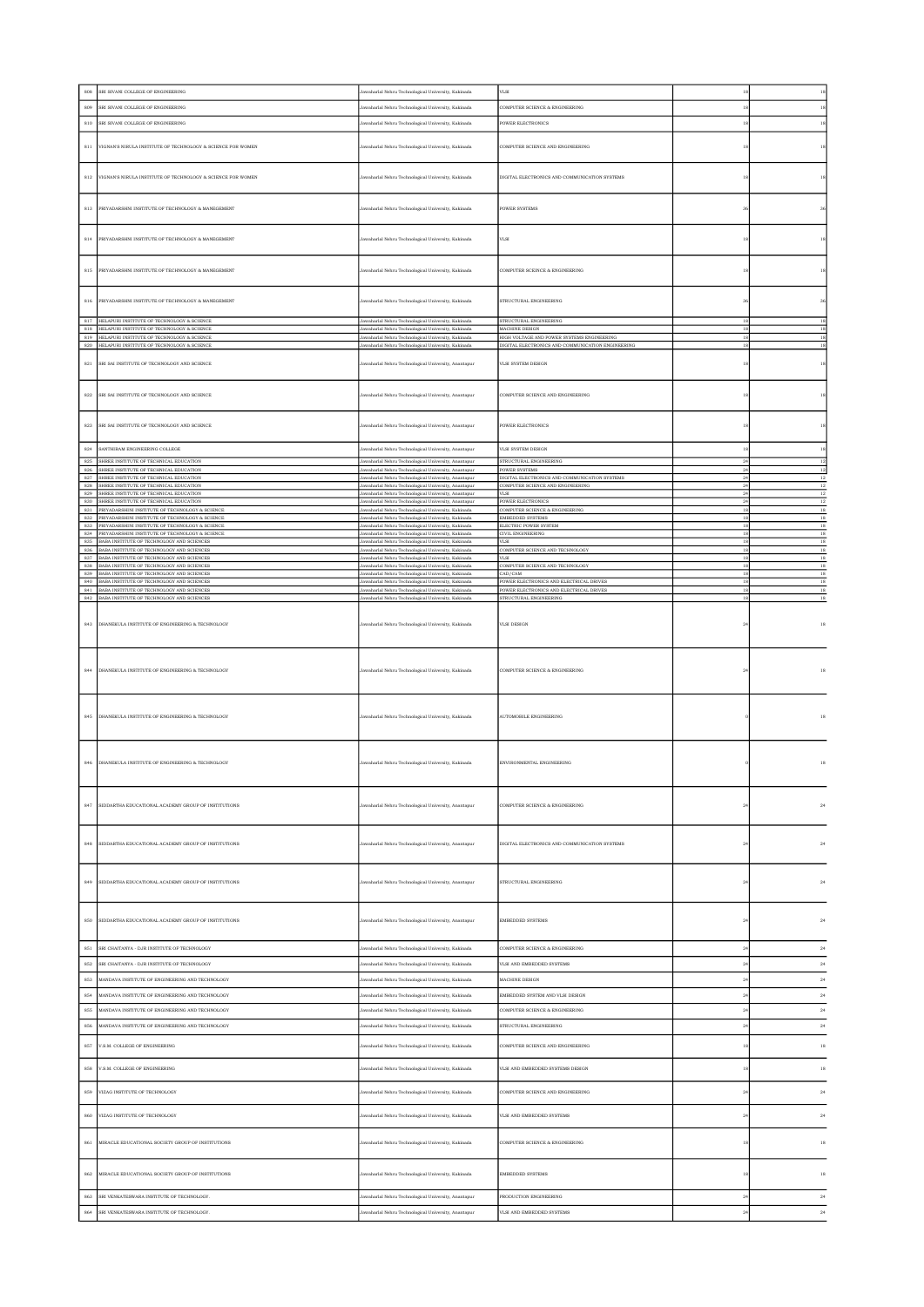| 865          | NRI INSTITUTE OF TECHNOLOGY                                                                        | Jawaharlal Nehru Technological University, Kakinada                                                        | THERMAL ENGINEERING                                    | 24             |  |
|--------------|----------------------------------------------------------------------------------------------------|------------------------------------------------------------------------------------------------------------|--------------------------------------------------------|----------------|--|
| 866          | NRI INSTITUTE OF TECHNOLOGY                                                                        | Jawaharlal Nehru Technological University, Kakinada                                                        | STRUCTURAL ENGINEERING                                 | $^{24}$        |  |
| 867          | NRI INSTITUTE OF TECHNOLOGY                                                                        | Jawaharlal Nehru Technological University, Kakinada                                                        | DIGITAL ELECTRONICS AND COMMUNICATION SYSTEMS          | 18             |  |
| 868          | NRI INSTITUTE OF TECHNOLOGY                                                                        | Jawaharlal Nehru Technological University, Kakinada                                                        | COMPUTER SCIENCE AND ENGINEERING                       | 36             |  |
| 869          | NRI INSTITUTE OF TECHNOLOGY                                                                        | Jawaharlal Nehru Technological University, Kakinada                                                        | POWER ELECTRONICS AND DRIVES                           | 18             |  |
| 870          | GOLDEN VALLEY INTEGRATED CAMPUS                                                                    | Jawaharlal Nehru Technological University, Anantapur                                                       | COMPUTER SCIENCE & ENGINEERING                         | $^{24}$        |  |
| $_{\rm 871}$ | GOLDEN VALLEY INTEGRATED CAMPUS                                                                    | Jawaharlal Nehru Technological University, Anantapur                                                       | VLSI SYSTEM DESIGN                                     | $^{24}$        |  |
| 872          | GOLDEN VALLEY INTEGRATED CAMPUS                                                                    | Jawaharlal Nehru Technological University, Anantapur                                                       | VLSI AND EMBEDDED SYSTEMS                              | $^{24}$        |  |
|              | 873 GOLDEN VALLEY INTEGRATED CAMPUS                                                                | Jawaharlal Nehru Technological University, Anantapur                                                       | POWER ELECTRONICS                                      | $^{24}$        |  |
| $_{\rm 874}$ | GOLDEN VALLEY INTEGRATED CAMPUS                                                                    | Jawaharlal Nehru Technological University, Anantapur                                                       | PRODUCTION ENGINEERING AND ENGINEERING DESIGN          | $^{24}$        |  |
| 875          | GOLDEN VALLEY INTEGRATED CAMPUS                                                                    | Jawaharlal Nehru Technological University, Anantapur                                                       | STRUCTURAL ENGINEERING AND CONSTRUCTION MANAGEMENT     | $^{24}$        |  |
| $876\,$      | G.V.R & S COLLEGE OF ENGINEERING & TECHNOLOGY                                                      | Jawaharlal Nehru Technological University, Kakinada                                                        | CAD/CAM                                                | 18             |  |
| $877\,$      | G.V.R & S COLLEGE OF ENGINEERING & TECHNOLOGY                                                      | Jawaharlal Nehru Technological University, Kakinada                                                        | VLSI AND EMBEDDED SYSTEMS                              | 18             |  |
| $878\,$      | G.V.R & S COLLEGE OF ENGINEERING & TECHNOLOGY                                                      | Jawaharlal Nehru Technological University, Kakinada                                                        | DIGITAL ELECTRONICS AND COMMUNICATION SYSTEMS          | 18             |  |
| 879          | G.V.R & S COLLEGE OF ENGINEERING & TECHNOLOGY                                                      | Jawaharlal Nehru Technological University, Kakinada                                                        | COMPUTER SCEINCE & ENGINEERING                         | 24             |  |
| 880          | G.V.R & S COLLEGE OF ENGINEERING & TECHNOLOGY                                                      | Jawaharlal Nehru Technological University, Kakinada                                                        | POWER SYSTEMS                                          | 18             |  |
| 881          | SKR COLLEGE OF ENGINEERING AND TECHNOLOGY                                                          | Jawaharlal Nehru Technological University, Anantapur                                                       | <b>POWER ELECTRONICS</b>                               | 24             |  |
| $_{\rm 882}$ | SKR COLLEGE OF ENGINEERING AND TECHNOLOGY                                                          | Jawaharlal Nehru Technological University, Anantapur                                                       | STRUCTURAL ENGINEERING                                 | $^{24}$        |  |
| 883          | SKR COLLEGE OF ENGINEERING AND TECHNOLOGY                                                          | Jawaharlal Nehru Technological University, Anantapur                                                       | COMPUTER SCIENCE AND ENGINEERING                       | $^{24}$        |  |
| 884          | SKR COLLEGE OF ENGINEERING AND TECHNOLOGY                                                          | Jawaharlal Nehru Technological University, Anantapur                                                       | SOFTWARE ENGINEERING                                   | 24             |  |
| 885          | SKR COLLEGE OF ENGINEERING AND TECHNOLOGY                                                          | Jawaharlal Nehru Technological University, Anantapur                                                       | VLSI AND EMBEDDED SYSTEMS DESIGN                       | $^{24}$        |  |
| 886<br>887   | LINGAYAS INSTITUTE OF MANAGEMENT AND TECHNOLOGY<br>LINGAYAS INSTITUTE OF MANAGEMENT AND TECHNOLOGY | Jawaharlal Nehru Technological University, Kakinada<br>Jawaharlal Nehru Technological University, Kakinada | STRUCTURAL ENGINEERING<br>POWER ELECTRONICS AND DRIVES | 18<br>18       |  |
| $_{\rm 888}$ | LINGAYAS INSTITUTE OF MANAGEMENT AND TECHNOLOGY                                                    | Jawaharlal Nehru Technological University, Kakinada                                                        | COMPUTER SCIENCE & ENGINEERING                         |                |  |
| 889          | LINGAYAS INSTITUTE OF MANAGEMENT AND TECHNOLOGY                                                    | Jawaharlal Nehru Technological University, Kakinada                                                        | EMBEDDED SYSTEMS                                       | $^{\rm 18}$    |  |
| 890          | LOYOLA INSTITUTE OF TECHNOLOGY AND MANAGEMENT                                                      | Jawaharlal Nehru Technological University, Kakinada                                                        | STRUCTURAL ENGINEERING                                 | 18             |  |
| 891          | LOYOLA INSTITUTE OF TECHNOLOGY AND MANAGEMENT                                                      | Jawaharlal Nehru Technological University, Kakinada                                                        | COMMUNICATION ENGINEERING AND SIGNAL PROCESSING        | $\frac{18}{2}$ |  |
| $892\,$      | LOYOLA INSTITUTE OF TECHNOLOGY AND MANAGEMENT                                                      | Jawaharlal Nehru Technological University, Kakinada                                                        | COMPUTER SCIENCE AND ENGINEERING                       | $\bf 24$       |  |
| 893          | LOYOLA INSTITUTE OF TECHNOLOGY AND MANAGEMENT                                                      | Jawaharlal Nehru Technological University, Kakinada                                                        | <b>EMBEDDED SYSTEMS</b>                                | 18             |  |
| 894          | LOYOLA INSTITUTE OF TECHNOLOGY AND MANAGEMENT                                                      | Jawaharlal Nehru Technological University, Kakinada                                                        | CAD/CAM                                                | 18             |  |
|              | 895 LOYOLA INSTITUTE OF TECHNOLOGY AND MANAGEMENT                                                  | Jawaharlal Nehru Technological University, Kakinada                                                        | POWER ELECTRONICS AND DRIVES                           | $^{\rm 18}$    |  |
| 896          | NARAYANA ENGINEERING COLLEGE                                                                       | Jawaharlal Nehru Technological University, Anantapur                                                       | DIGITAL ELECTRONICS AND COMMUNICATION SYSTEMS          | 18             |  |
| $897\,$      | NARAYANA ENGINEERING COLLEGE                                                                       | Jawaharlal Nehru Technological University, Anantapur                                                       | POWER ELECTRONICS                                      | 18             |  |
| 898          | NARAYANA ENGINEERING COLLEGE                                                                       | Jawaharlal Nehru Technological University, Anantapur                                                       | COMPUTER SCIENCE                                       | 18             |  |
|              | 899 MVR COLLEGE OF ENGINEERING AND TECHNOLOGY                                                      | Jawaharlal Nehru Technological University, Kakinada                                                        | TRANSPORTATION ENGINEERING                             | $\bf{^{22}}$   |  |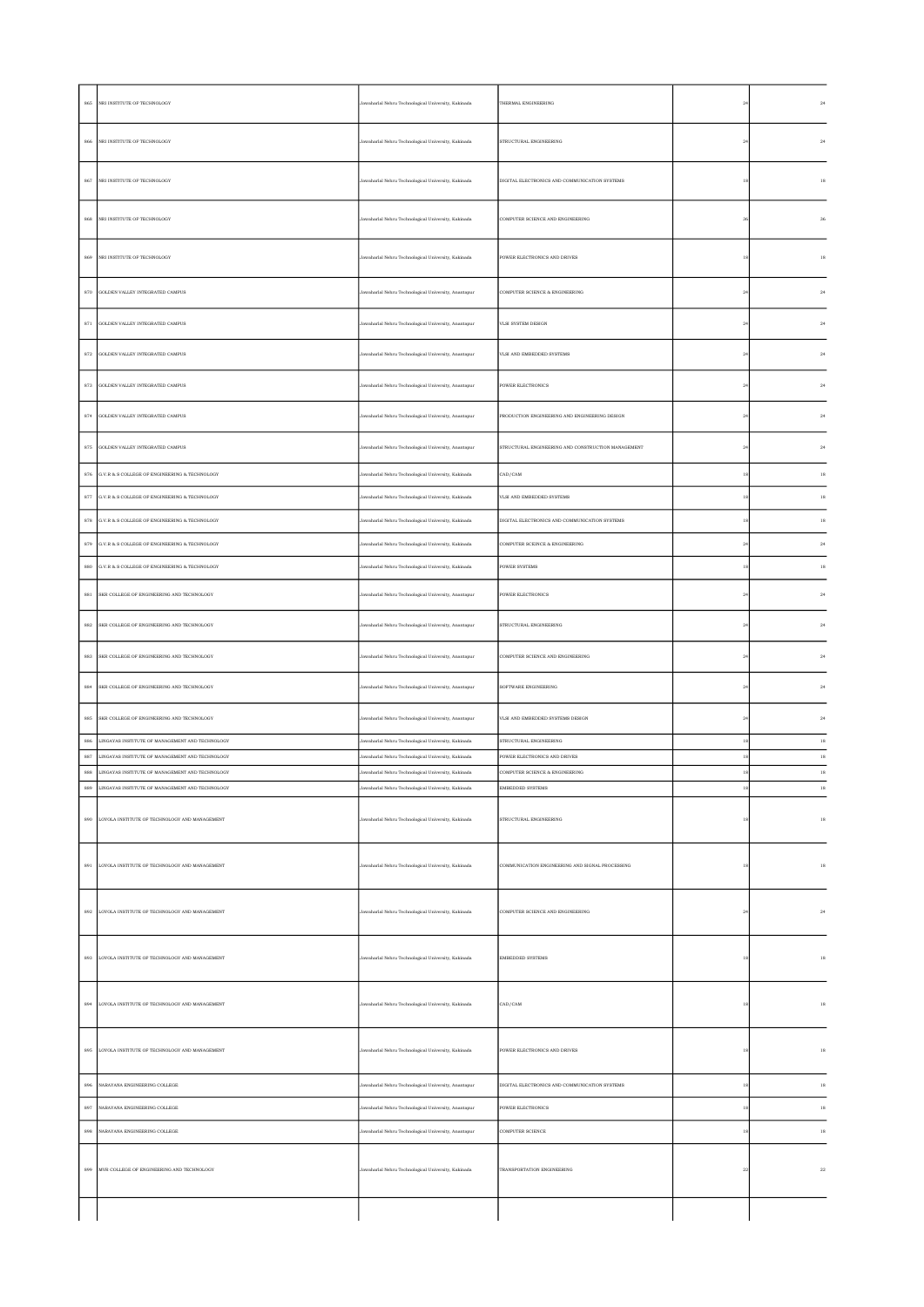| $900\,$            | MVR COLLEGE OF ENGINEERING AND TECHNOLOGY                                                          | Jawaharlal Nehru Technological University, Kakinada                                                          | THERMAL ENGINEERING                                              | $\bf{^{22}}$      | $\bf{22}$               |
|--------------------|----------------------------------------------------------------------------------------------------|--------------------------------------------------------------------------------------------------------------|------------------------------------------------------------------|-------------------|-------------------------|
| 901                | MVR COLLEGE OF ENGINEERING AND TECHNOLOGY                                                          | Jawaharlal Nehru Technological University, Kakinada                                                          | COMMUNICATION ENGINEERING AND SIGNAL PROCESSING                  | $^{\rm 22}$       | $\bf{22}$               |
| 902                | MVR COLLEGE OF ENGINEERING AND TECHNOLOGY                                                          | Jawaharlal Nehru Technological University, Kakinada                                                          | COMPUTER SCIENCE AND ENGINEERING                                 | 22                | $\bf{^{22}}$            |
| 903                | MVR COLLEGE OF ENGINEERING AND TECHNOLOGY                                                          | Jawaharlal Nehru Technological University, Kakinada                                                          | STRUCTURAL ENGINEERING                                           | $^{\rm 22}$       | $\bf{22}$               |
| 904                | MVR COLLEGE OF ENGINEERING AND TECHNOLOGY                                                          | Jawaharlal Nehru Technological University, Kakinada                                                          | POWER ELECTRONICS AND DRIVES                                     | $\bf{22}$         | ${\bf 22}$              |
| 905                | SREE RAMA ENGINEERING COLLEGE                                                                      | Jawaharlal Nehru Technological University, Anantapur                                                         | EMBEDDED SYSTEMS                                                 | $\bf{^{24}}$      | $\bf 24$                |
| $906\,$            | SREE RAMA ENGINEERING COLLEGE                                                                      | Jawaharlal Nehru Technological University, Anantapur                                                         | STRUCTURAL ENGINEERING                                           | $\bf{^{24}}$      | $\bf 24$                |
| $907\,$            | SREE RAMA ENGINEERING COLLEGE                                                                      | Jawaharlal Nehru Technological University, Anantapur                                                         | VLSI DESIGN                                                      | 18                | $^{\rm 18}$             |
| $908\,$            | SREE RAMA ENGINEERING COLLEGE                                                                      | Jawaharlal Nehru Technological University, Anantapur                                                         | COMPUTER SCIENCE & ENGINEERING                                   | 18                | $^{\rm 18}$             |
| 909                | SREE RAMA ENGINEERING COLLEGE                                                                      | Jawaharlal Nehru Technological University, Anantapur                                                         | COMPUTER SCIENCE                                                 | 24                | $\bf 24$                |
| 910                | SREE RAMA ENGINEERING COLLEGE                                                                      | Jawaharlal Nehru Technological University, Anantapur                                                         | DIGITAL ELECTRONICS AND COMMUNICATION SYSTEMS                    | 24                | 24                      |
| 911                | VIGNAN'S LARA INSTITUTE OF TECHNOLOGY & SCIENCE                                                    | Jawaharlal Nehru Technological University, Kakinada                                                          | POWER ELECTRONICS AND ELECTRICAL DRIVES                          | 18                | $^{\rm 18}$             |
|                    | 912 VIGNAN'S LARA INSTITUTE OF TECHNOLOGY & SCIENCE                                                | Jawaharlal Nehru Technological University, Kakinada                                                          | THERMAL SCIENCES & ENERGY SYSTEMS                                | $\boldsymbol{18}$ | $^{\rm 18}$             |
|                    | 913 VIGNAN'S LARA INSTITUTE OF TECHNOLOGY & SCIENCE                                                | Jawaharlal Nehru Technological University, Kakinada                                                          | COMPUTER SCIENCE AND ENGINEERING                                 | 36                | $36\,$                  |
| $\bf 914$          | VIGNAN'S LARA INSTITUTE OF TECHNOLOGY & SCIENCE                                                    | Jawaharlal Nehru Technological University, Kakinada                                                          | EMBEDDED SYSTEMS                                                 |                   | $^{\rm 18}$             |
| $\bf 915$          | ACHARYA COLLEGE OF ENGINEERING                                                                     | Jawaharlal Nehru Technological University, Anantapur                                                         | VLSI AND EMBEDDED SYSTEMS                                        | 18                | $^{\rm 18}$             |
| 916                | ACHARYA COLLEGE OF ENGINEERING                                                                     | Jawaharlal Nehru Technological University, Anantapur                                                         | ELECTRICAL POWER SYSTEMS                                         | 18                | $^{\rm 18}$             |
| $917\,$            | BHEEMA INSTITUTE OF TECHNOLOGY AND SCIENCE                                                         | Jawaharlal Nehru Technological University, Anantapur                                                         | ADVANCED MANUFACTURING SYSTEMS                                   | $\bf 24$          | $\bf 24$                |
| 918                | BHEEMA INSTITUTE OF TECHNOLOGY AND SCIENCE                                                         | Jawaharlal Nehru Technological University, Anantapur                                                         | HIGHWAY ENGINEERING                                              | 24                | 24                      |
| 919                | BHEEMA INSTITUTE OF TECHNOLOGY AND SCIENCE                                                         | Jawaharlal Nehru Technological University, Anantapur                                                         | EMBEDDED SYSTEMS                                                 | 24                | $\bf 24$                |
| $\,920$            | BHEEMA INSTITUTE OF TECHNOLOGY AND SCIENCE                                                         | Jawaharlal Nehru Technological University, Anantapur                                                         | COMPUTER SCEINCE & ENGINEERING                                   | $\sqrt{24}$       | $\bf 24$                |
| 921                | BHEEMA INSTITUTE OF TECHNOLOGY AND SCIENCE                                                         | Jawaharlal Nehru Technological University, Anantapur                                                         | ELECTRICAL POWER SYSTEMS                                         | 24                | $\bf 24$                |
| $\boldsymbol{922}$ | BHEEMA INSTITUTE OF TECHNOLOGY AND SCIENCE                                                         | Jawaharlal Nehru Technological University, Anantapur                                                         | COMPUTER AIDED STRUCTURAL ENGINEERING                            | $\bf{^{24}}$      | $\bf 24$                |
| 923                | SIR VISHVESHWARIAH INSTITUE OF SCIENCE & TECHNOLOGY                                                | Jawaharlal Nehru Technological University, Anantapur                                                         | STRUCTURAL ENGINEERING                                           | 18                | $^{\rm 18}$             |
| 924                | SIR VISHVESHWARIAH INSTITUE OF SCIENCE & TECHNOLOGY                                                | Jawaharlal Nehru Technological University, Anantapur                                                         | MACHINE DESIGN                                                   | 18                | 18                      |
| 925                | SIR VISHVESHWARIAH INSTITUE OF SCIENCE & TECHNOLOGY                                                | Jawaharlal Nehru Technological University, Anantapur                                                         | EMBEDDED SYSTEMS                                                 | 18                | $^{\rm 18}$             |
| 926                | SIR VISHVESHWARIAH INSTITUE OF SCIENCE & TECHNOLOGY<br>927 MJR COLLEGE OF ENGINEERING & TECHNOLOGY | Jawaharlal Nehru Technological University, Anantapur<br>Jawaharlal Nehru Technological University, Anantapur | SOFTWARE ENGINEERING<br>COMPUTER SCIENCE AND ENGINEERING         | 18<br>$^{24}$     | $^{\rm 18}$<br>$\bf 24$ |
|                    | 928 MJR COLLEGE OF ENGINEERING & TECHNOLOGY<br>929 MJR COLLEGE OF ENGINEERING & TECHNOLOGY         | Jawaharlal Nehru Technological University, Anantapur<br>Jawaharlal Nehru Technological University, Anantapur | CONSTRUCTION PLANNING AND MANAGEMENT<br>ELECTRICAL POWER SYSTEMS | 24<br>18          | 24<br>$18\,$            |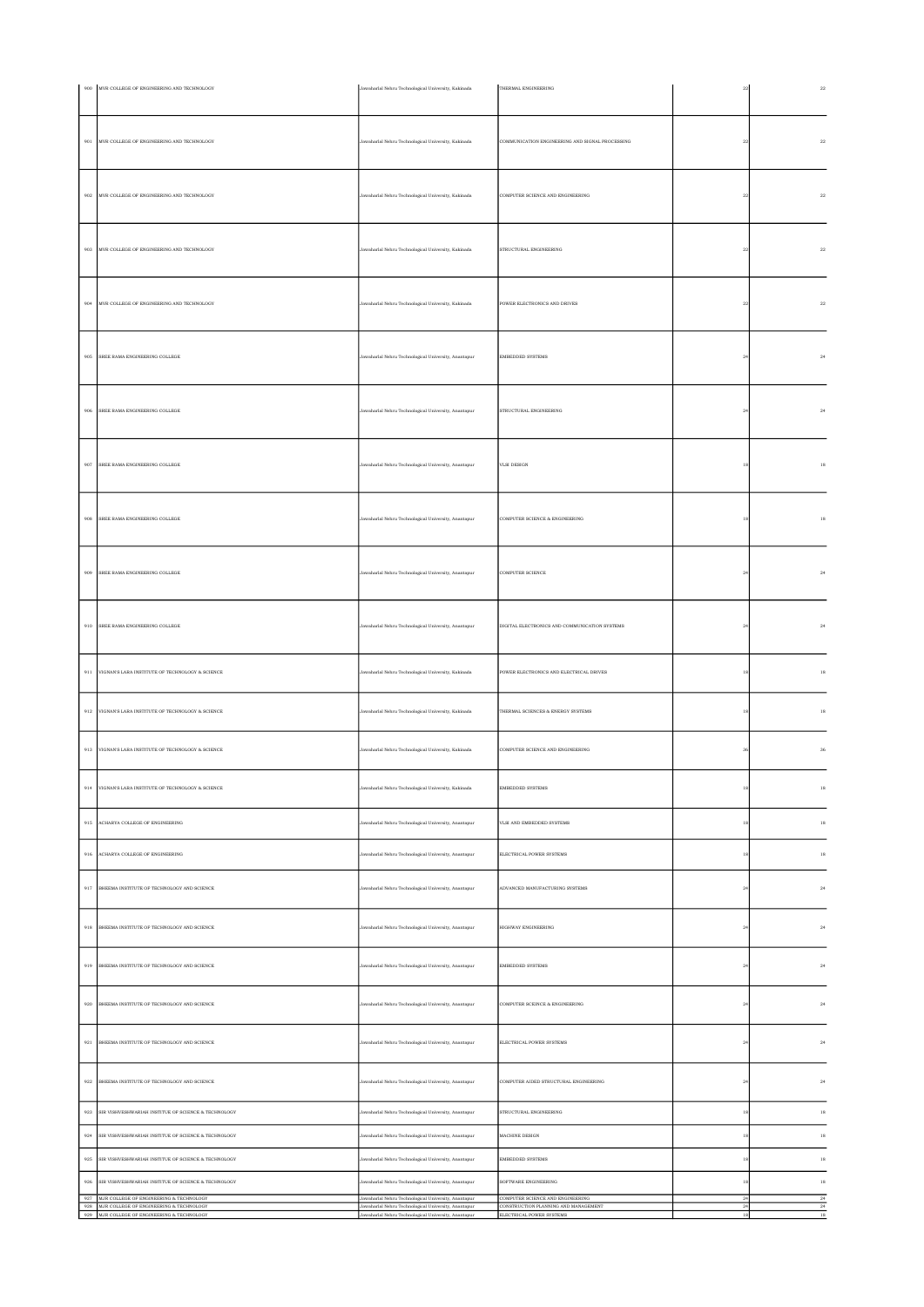|                | 930 MJR COLLEGE OF ENGINEERING & TECHNOLOGY                                                                | Jawaharlal Nehru Technological University, Anantapur                                                       | DIGITAL ELECTRONICS AND COMMUNICATION SYSTEMS                         | 18                | 18                    |
|----------------|------------------------------------------------------------------------------------------------------------|------------------------------------------------------------------------------------------------------------|-----------------------------------------------------------------------|-------------------|-----------------------|
| $\bf{931}$     | JOGAIAH INSTITUTE OF TECHNOLOGY & SCIENCES, COLLEGE OF ENGINEERING                                         | Jawaharlal Nehru Technological University, Kakinada                                                        | COMPUTER SCIENCE & ENGINEERING                                        | $^{\rm 18}$       | $12\,$                |
| 932            | JOGAIAH INSTITUTE OF TECHNOLOGY & SCIENCES, COLLEGE OF ENGINEERING                                         | Jawaharlal Nehru Technological University, Kakinada                                                        | EMBEDDED SYSTEMS                                                      | $18\,$            | $^{\rm 18}$           |
| 933            | JOGAIAH INSTITUTE OF TECHNOLOGY & SCIENCES, COLLEGE OF ENGINEERING                                         | Jawaharlal Nehru Technological University, Kakinada                                                        | STRUCTURAL ENGINEERING                                                | 18                | 18                    |
| 934            | AKULA SREERAMULU COLLEGE OF ENGINEERING                                                                    | Jawaharlal Nehru Technological University, Kakinada                                                        | STRUCTURAL ENGINEERING                                                | 24                | $\bf 24$              |
| 935            | AKULA SREERAMULU COLLEGE OF ENGINEERING                                                                    | Jawaharlal Nehru Technological University, Kakinada                                                        | THERMAL ENGINEERING                                                   | 24                | 24                    |
| $\,936$        | AKULA SREERAMULU COLLEGE OF ENGINEERING                                                                    | Jawaharlal Nehru Technological University, Kakinada                                                        | COMPUTER SCIENCE AND ENGINEERING                                      | 36                | 36                    |
| 937            | AKULA SREERAMULU COLLEGE OF ENGINEERING                                                                    | Jawaharlal Nehru Technological University, Kakinada                                                        | ELECTRONICS AND COMMUNICATIONS ENGINEERING                            | 36                | 36                    |
|                |                                                                                                            |                                                                                                            |                                                                       |                   |                       |
| 938            | AKULA SREERAMULU COLLEGE OF ENGINEERING<br>939 USHA RAMA COLLEGE OF ENGINEERING AND TECHNOLOGY             | Jawaharlal Nehru Technological University, Kakinada<br>Jawaharlal Nehru Technological University, Kakinada | CAD CAM<br>MACHINE DESIGN                                             | 18<br>24          | $18\,$<br>$\sqrt{24}$ |
|                | 940 USHA RAMA COLLEGE OF ENGINEERING AND TECHNOLOGY<br>941 USHA RAMA COLLEGE OF ENGINEERING AND TECHNOLOGY | Jawaharlal Nehru Technological University, Kakinada<br>Jawaharlal Nehru Technological University, Kakinada | VLSI AND EMBEDDED SYSTEMS<br>COMPUTER SCIENCE & ENGINEERING           | $18\,$<br>18      | $18\,$<br>18          |
| 942            | USHA RAMA COLLEGE OF ENGINEERING AND TECHNOLOGY                                                            | Jawaharlal Nehru Technological University, Kakinada                                                        | STRUCTURAL ENGINEERING                                                | 36                | 36                    |
| $\bf 943$      | V.S.LAKSHMI ENGINEERING COLLEGE FOR WOMEN                                                                  | Jawaharlal Nehru Technological University, Kakinada                                                        | EMBEDDED SYSTEMS                                                      | $_{\rm 24}$       | $30\,$                |
| 944            | V.S.LAKSHMI ENGINEERING COLLEGE FOR WOMEN                                                                  | Jawaharlal Nehru Technological University, Kakinada                                                        | <b>COMPUTER SCIENCE</b>                                               | 24                | 30                    |
| 945            | V.S.LAKSHMI ENGINEERING COLLEGE FOR WOMEN                                                                  | Jawaharlal Nehru Technological University, Kakinada                                                        | VLSLAND MICROELECTRONICS                                              | 18                | 30                    |
| $\bf 946$      | V.S.LAKSHMI ENGINEERING COLLEGE FOR WOMEN                                                                  | Jawaharlal Nehru Technological University, Kakinada                                                        | COMPUTER SCIENCE & ENGINEERING                                        | $18\,$            | $_{\rm 30}$           |
| 947            | GOKULA KRISHNA COLLEGE OF ENGINEERING                                                                      | Jawaharlal Nehru Technological University, Anantapur                                                       | MACHINE DESIGN                                                        | $^{\rm 18}$       | $^{\rm 18}$           |
| 948            | GOKULA KRISHNA COLLEGE OF ENGINEERING                                                                      | Jawaharlal Nehru Technological University, Anantapur                                                       | <b>POWER ELECTRONICS</b>                                              | 18                | 18                    |
| 949            | GOKULA KRISHNA COLLEGE OF ENGINEERING                                                                      | Jawaharlal Nehru Technological University, Anantapur                                                       | COMPUTER SCIENCE AND ENGINEERING                                      | $18\,$            | $^{\rm 18}$           |
| 950            | GOKULA KRISHNA COLLEGE OF ENGINEERING                                                                      | Jawaharlal Nehru Technological University, Anantapur                                                       | DIGITAL ELECTRONICS AND COMMUNICATION SYSTEMS                         | 18                | 18                    |
| $951\,$        | SCHOOL OF BIOTECHNOLOGY                                                                                    | lawaharlal Nehru Technological University, Kakinada                                                        | <b>BIOTECHNOLOGY</b>                                                  | $^{\rm 18}$       | $18\,$                |
|                |                                                                                                            |                                                                                                            |                                                                       |                   |                       |
| 953            | 952 SAROJINI INSTITUTE OF TECHNOLOGY<br>SAROJINI INSTITUTE OF TECHNOLOGY                                   | Jawaharlal Nehru Technological University, Kakinada<br>Jawaharlal Nehru Technological University, Kakinada | MACHINE DESIGN<br>POWER ELECTRONICS                                   | 18<br>18          | 18<br>$18\,$          |
| 954<br>$955\,$ | SAROJINI INSTITUTE OF TECHNOLOGY<br>SAROJINI INSTITUTE OF TECHNOLOGY                                       | Jawaharlal Nehru Technological University, Kakinada<br>Jawaharlal Nehru Technological University, Kakinada | VLSI DESIGN<br>COMPUTER SCIENCE & ENGINEERING                         | 18<br>18          | $^{\rm 18}$<br>$18\,$ |
| $956\,$        | GANDHIJI INSTITUTE OF SCIENCE AND TECHNOLOGY                                                               | Jawaharlal Nehru Technological University, Kakinada                                                        | THERMAL ENGINEERING                                                   | $^{24}$           | $_{\rm 24}$           |
| 957            | GANDHIJI INSTITUTE OF SCIENCE AND TECHNOLOGY                                                               | Jawaharlal Nehru Technological University, Kakinada                                                        | STRUCTURAL ENGINEERING                                                |                   | $_{\rm 24}$           |
| $958\,$        | GANDHIJI INSTITUTE OF SCIENCE AND TECHNOLOGY                                                               | Jawaharlal Nehru Technological University, Kakinada                                                        | COMPUTER SCIENCE AND ENGINEERING                                      | $_{\rm 24}$       | $\bf 24$              |
| 959            | GANDHIJI INSTITUTE OF SCIENCE AND TECHNOLOGY                                                               | Jawaharlal Nehru Technological University, Kakinada                                                        | VLSI AND EMBEDDED SYSTEMS                                             | 24                | $\bf 24$              |
| 960            | AMRITA SAI INSTITUTE OF SCIENCE AND TECHNOLOGY                                                             | Jawaharlal Nehru Technological University, Kakinada                                                        | STRUCTURAL ENGINEERING                                                | $_{\rm 24}$       | $_{\rm 24}$           |
| 961            | AMRITA SAI INSTITUTE OF SCIENCE AND TECHNOLOGY                                                             | Jawaharlal Nehru Technological University, Kakinada                                                        | DIGITAL ELECTRONICS AND COMMUNICATION SYSTEMS                         | 24                | 24                    |
| 962            | AMRITA SAI INSTITUTE OF SCIENCE AND TECHNOLOGY                                                             | Jawaharlal Nehru Technological University, Kakinada                                                        | VLSI AND EMBEDDED SYSTEMS DESIGN                                      | $^{\rm 18}$       | $^{\rm 18}$           |
| 963            | AMRITA SAI INSTITUTE OF SCIENCE AND TECHNOLOGY                                                             | Jawaharlal Nehru Technological University, Kakinada                                                        | COMPUTER SCIENCE AND ENGINEERING                                      | $^{\rm 18}$       | $^{\rm 18}$           |
| 964            | AMRITA SAI INSTITUTE OF SCIENCE AND TECHNOLOGY                                                             | Jawaharlal Nehru Technological University, Kakinada                                                        | <b>POWER ELECTRONICS</b>                                              | 18                | $18\,$                |
| 966            | 965 SCHOOL OF FOOD TECHNOLOGY<br>ESWAR COLLEGE OF ENGINEERING                                              | Jawaharlal Nehru Technological University, Kakinada<br>Jawaharlal Nehru Technological University, Kakinada | FOOD PROCESSING TECHNOLOGY<br>POWER ELECTRONICS AND ELECTRICAL DRIVES | 25<br>$^{\rm 18}$ | $\sqrt{25}$<br>$18\,$ |
|                |                                                                                                            |                                                                                                            |                                                                       |                   |                       |
| $967\,$        | ESWAR COLLEGE OF ENGINEERING                                                                               | Jawaharlal Nehru Technological University, Kakinada                                                        | DIGITAL ELECTRONICS AND COMMUNICATION SYSTEMS                         | $^{\rm 18}$       | $^{\rm 18}$           |
| $968\,$        | ESWAR COLLEGE OF ENGINEERING                                                                               | Jawaharlal Nehru Technological University, Kakinada                                                        | COMPUTER SCIENCE AND ENGINEERING                                      | 36                | $36\,$                |
| 969            | ESWAR COLLEGE OF ENGINEERING                                                                               | Jawaharlal Nehru Technological University, Kakinada                                                        | CAD/CAM                                                               | $^{\rm 18}$       | $^{\rm 18}$           |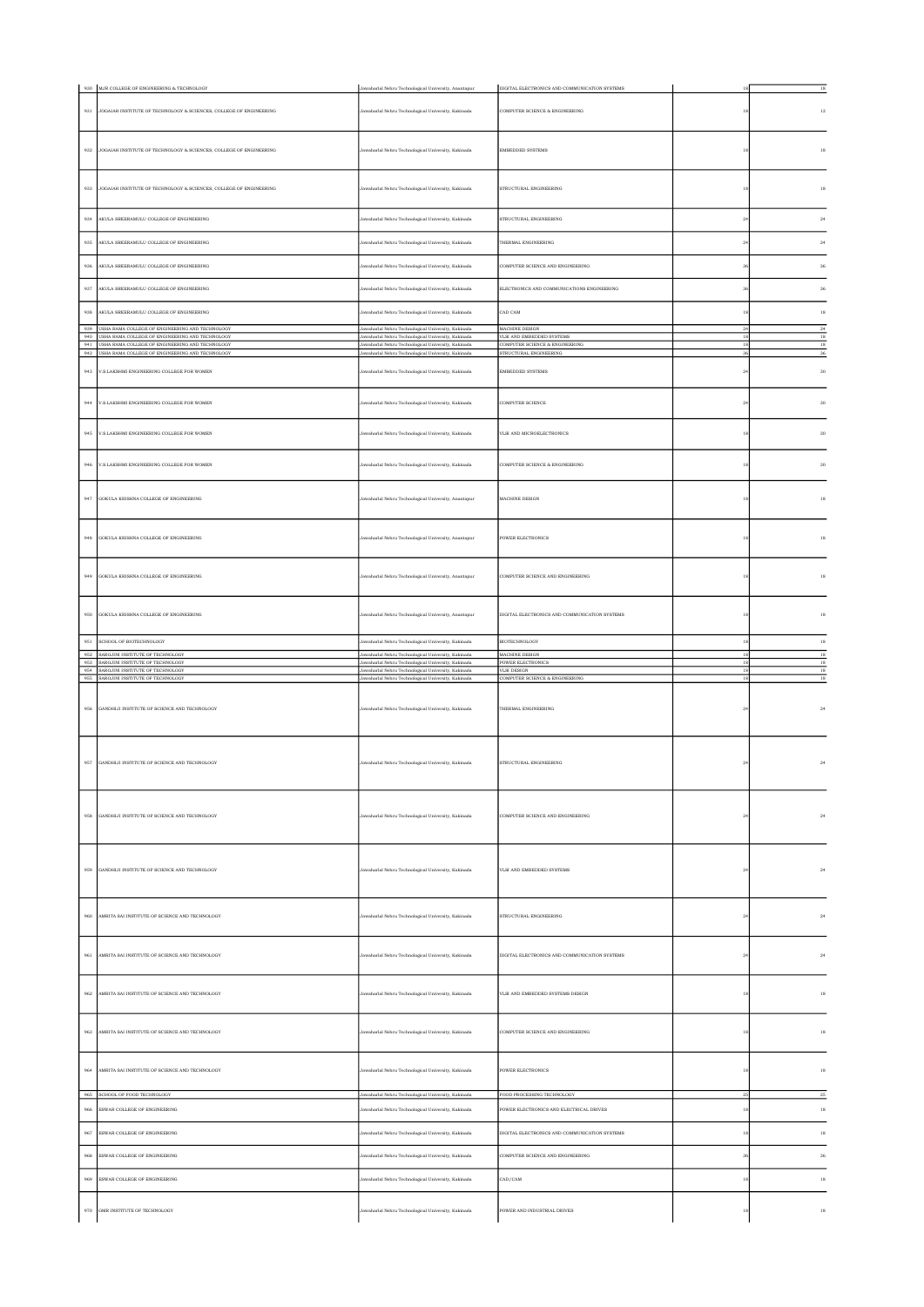| 971     | GMR INSTITUTE OF TECHNOLOGY                                                                                                                         | Jawaharlal Nehru Technological University, Kakinada                                                                                                                | COMPUTER SCIENCE AND ENGINEERING (CYBER SECURITY)                |                         |                      |
|---------|-----------------------------------------------------------------------------------------------------------------------------------------------------|--------------------------------------------------------------------------------------------------------------------------------------------------------------------|------------------------------------------------------------------|-------------------------|----------------------|
| 972     | GMR INSTITUTE OF TECHNOLOGY                                                                                                                         | Jawaharlal Nehru Technological University, Kakinada                                                                                                                | TRANSPORTATION ENGINEERING                                       |                         | 18                   |
| 973     | GMR INSTITUTE OF TECHNOLOGY                                                                                                                         | Jawaharlal Nehru Technological University, Kakinada                                                                                                                | VLSI AND EMBEDDED SYSTEMS DESIGN                                 |                         | 18                   |
| 974     | GMR INSTITUTE OF TECHNOLOGY                                                                                                                         | Jawaharlal Nehru Technological University, Kakinada                                                                                                                | ENVIRONMENTAL ENGINEERING                                        |                         | 18                   |
| 975     | GMR INSTITUTE OF TECHNOLOGY                                                                                                                         | Jawaharlal Nehru Technological University, Kakinada                                                                                                                | THERMAL ENGINEERING                                              |                         | $^{\rm 18}$          |
| 976     | JNTUA COLLEGE OF ENGINEERING                                                                                                                        | Jawaharlal Nehru Technological University, Anantapur                                                                                                               | <b>ENERGY SYSTEMS</b>                                            | 25                      | 25                   |
| 977     | JNTUA COLLEGE OF ENGINEERING                                                                                                                        | Jawaharlal Nehru Technological University, Anantapur                                                                                                               | STRUCTURAL ENGINEERING                                           | 25                      | 25                   |
| 978     | JNTUA COLLEGE OF ENGINEERING                                                                                                                        | Jawaharlal Nehru Technological University, Anantapur                                                                                                               | ELECTRICAL POWER SYSTEMS                                         | $\bf 25$                | 25                   |
| 979     | JNTUA COLLEGE OF ENGINEERING                                                                                                                        | Jawaharlal Nehru Technological University, Anantapur                                                                                                               | CONTROL SYSTEMS                                                  | 25                      | 25                   |
| 980     | JNTUA COLLEGE OF ENGINEERING                                                                                                                        | Jawaharlal Nehru Technological University, Anantapur                                                                                                               | POWER AND INDUSTRIAL DRIVES                                      | 25                      | 25                   |
| 981     | JNTUA COLLEGE OF ENGINEERING                                                                                                                        | Jawaharlal Nehru Technological University, Anantapur                                                                                                               | REFRIGERATION & AIR CONDITIONING                                 | 25                      | 25                   |
| 982     | JNTUA COLLEGE OF ENGINEERING                                                                                                                        | Jawaharlal Nehru Technological University, Anantapur                                                                                                               | PRODUCT DESIGN                                                   | 25                      | 25                   |
| 983     | JNTUA COLLEGE OF ENGINEERING                                                                                                                        | Jawaharlal Nehru Technological University, Anantapur                                                                                                               | INTERNAL COMBUSTION AND AUTOMOBILES                              | 25                      | 25                   |
| 984     | JNTUA COLLEGE OF ENGINEERING                                                                                                                        | Jawaharlal Nehru Technological University, Anantapur                                                                                                               | DIGITAL ELECTRONICS AND COMMUNICATION SYSTEMS                    | $\bf 25$                | 25                   |
| 985     | JNTUA COLLEGE OF ENGINEERING                                                                                                                        | Jawaharlal Nehru Technological University, Anantapur                                                                                                               | DIGITAL SYSTEMS AND COMPUTER ELECTRONICS                         | 25                      | 25                   |
| 986     | JNTUA COLLEGE OF ENGINEERING                                                                                                                        | Jawaharlal Nehru Technological University, Anantapur                                                                                                               | COMPUTER SCIENCE                                                 | 25                      | 25                   |
| 987     | JNTUA COLLEGE OF ENGINEERING                                                                                                                        | Jawaharlal Nehru Technological University, Anantapur                                                                                                               | SOFTWARE ENGINEERING                                             | 25                      | 25                   |
|         |                                                                                                                                                     |                                                                                                                                                                    |                                                                  |                         |                      |
| 988     | JNTUA COLLEGE OF ENGINEERING                                                                                                                        | Jawaharlal Nehru Technological University, Anantapur                                                                                                               | CHEMICAL ENGINEERING                                             | 25                      | 25                   |
| 989     | JNTUA COLLEGE OF ENGINEERING                                                                                                                        | Jawaharlal Nehru Technological University, Anantapur                                                                                                               | COMPUTER AIDED STRUCTURAL ENGINEERING                            | 25                      | 25                   |
| 990     | JNTUA COLLEGE OF ENGINEERING                                                                                                                        | Jawaharlal Nehru Technological University, Anantapur                                                                                                               | ARTIFICIAL INTELLIGENCE                                          | 18                      | 18                   |
| 991     | JNTUA COLLEGE OF ENGINEERING                                                                                                                        | Jawaharlal Nehru Technological University, Anantapur                                                                                                               | RELIABILITY ENGINEERING                                          |                         | 18                   |
| 992     | JNTUA COLLEGE OF ENGINEERING                                                                                                                        | Jawaharlal Nehru Technological University, Anantapur                                                                                                               | CONSTRUCTION PLANNING AND MANAGEMENT                             | 18                      | $\,$ 9               |
| 993     | PRASIDDHA COLLEGE OF ENGINEERING & TECHNOLOGY                                                                                                       | Jawaharlal Nehru Technological University, Kakinada                                                                                                                | EMBEDDED SYSTEMS                                                 | $^{24}$                 | 30                   |
| 994     | PRASIDDHA COLLEGE OF ENGINEERING & TECHNOLOGY                                                                                                       | Jawaharial Nehru Technological University, Kakinada                                                                                                                | THERMAL ENGINEERING                                              | 24                      | 24                   |
| 995     | PRASIDDHA COLLEGE OF ENGINEERING & TECHNOLOGY                                                                                                       | Jawaharlal Nehru Technological University, Kakinada                                                                                                                | COMPUTER SCIENCE & ENGINEERING                                   |                         | 30                   |
| 996     | PRASIDDHA COLLEGE OF ENGINEERING & TECHNOLOGY                                                                                                       | Jawaharlal Nehru Technological University, Kakinada                                                                                                                | CAD/CAM                                                          | 18                      | $^{\rm 18}$          |
| $997\,$ | PRASIDDHA COLLEGE OF ENGINEERING & TECHNOLOGY                                                                                                       | Jawaharlal Nehru Technological University, Kakinada                                                                                                                | DIGITAL ELECTRONICS AND COMMUNICATION SYSTEMS                    | $18\,$                  | $^{\rm 18}$          |
| 998     | PRASIDDHA COLLEGE OF ENGINEERING & TECHNOLOGY                                                                                                       | Jawaharlal Nehru Technological University, Kakinada                                                                                                                | POWER ELECTRONICS AND POWER SYSTEMS                              | 18                      | 30                   |
| 999     | PRASIDDHA COLLEGE OF ENGINEERING & TECHNOLOGY<br>1000 JNTUA COLLEGE OF ENGINEERING PULIVENDULA                                                      | Jawaharlal Nehru Technological University, Kakinada<br>Jawaharlal Nehru Technological University, Anantapur                                                        | COMPUTER SCIENCE<br>ELECTRICAL POWER SYSTEMS                     | $18\,$<br>25            | 18<br>25             |
|         | 1001 JNTUA COLLEGE OF ENGINEERING PULIVENDULA<br>1002 JNTUA COLLEGE OF ENGINEERING PULIVENDULA                                                      | Jawaharlal Nehru Technological University, Anantapur<br>Jawaharlal Nehru Technological University, Anantapur                                                       | CAD CAM<br>DIGITAL ELECTRONICS AND COMMUNICATION SYSTEMS         | 25<br>$\bf 25$          | $25\,$<br>$\rm 25$   |
|         | 1003 JNTUA COLLEGE OF ENGINEERING PULIVENDULA<br>1004 NEWTON'S INSTITUTE OF SCIENCE & TECHNOLOGY<br>1005 NEWTON'S INSTITUTE OF SCIENCE & TECHNOLOGY | Jawaharlal Nehru Technological University, Anantapur<br>Jawaharlal Nehru Technological University, Kakinada<br>Jawaharlal Nehru Technological University, Kakinada | COMPUTER SCEINCE & ENGINEERING<br>THERMAL ENGINEERING<br>CAD/CAM | 25<br>$^{\rm 18}$<br>18 | 25<br>$18$<br>$18\,$ |
|         | 1006 NEWTON'S INSTITUTE OF SCIENCE & TECHNOLOGY                                                                                                     | Jawaharlal Nehru Technological University, Kakinada                                                                                                                | STRUCTURAL ENGINEERING                                           | $18\,$                  | $18\,$               |
|         | 1007 SVR ENGINEERING COLLEGE                                                                                                                        | Jawaharlal Nehru Technological University, Anantapur                                                                                                               | MACHINE DESIGN                                                   | 24                      | 24                   |
|         | 1008 SVR ENGINEERING COLLEGE                                                                                                                        | Jawaharlal Nehru Technological University, Anantapur                                                                                                               | HIGHWAY ENGINEERING                                              | 24                      | $\bf 24$             |
|         | 1009 SVR ENGINEERING COLLEGE                                                                                                                        | Jawaharlal Nehru Technological University, Anantapur                                                                                                               | VLSI SYSTEM DESIGN                                               | $^{\rm 18}$             | $18\,$               |
|         | 1010 SVR ENGINEERING COLLEGE                                                                                                                        | Jawaharlal Nehru Technological University, Anantapur                                                                                                               | COMPUTER SCIENCE & ENGINEERING                                   | $\sqrt{24}$             | 24                   |
|         | 1011 SVR ENGINEERING COLLEGE                                                                                                                        | Jawaharlal Nehru Technological University, Anantapur                                                                                                               | POWER ELECTRONICS                                                | $\bf{24}$               | $\bf 24$             |
|         | 1012 SVR ENGINEERING COLLEGE                                                                                                                        | Jawaharlal Nehru Technological University, Anantapur                                                                                                               | <b>EMBEDDED SYSTEMS</b>                                          | 24                      | 24                   |
|         | 1013 SVR ENGINEERING COLLEGE                                                                                                                        | Jawaharlal Nehru Technological University, Anantapur                                                                                                               | STRUCTURAL ENGINEERING                                           | $^{24}$                 | $\bf 24$             |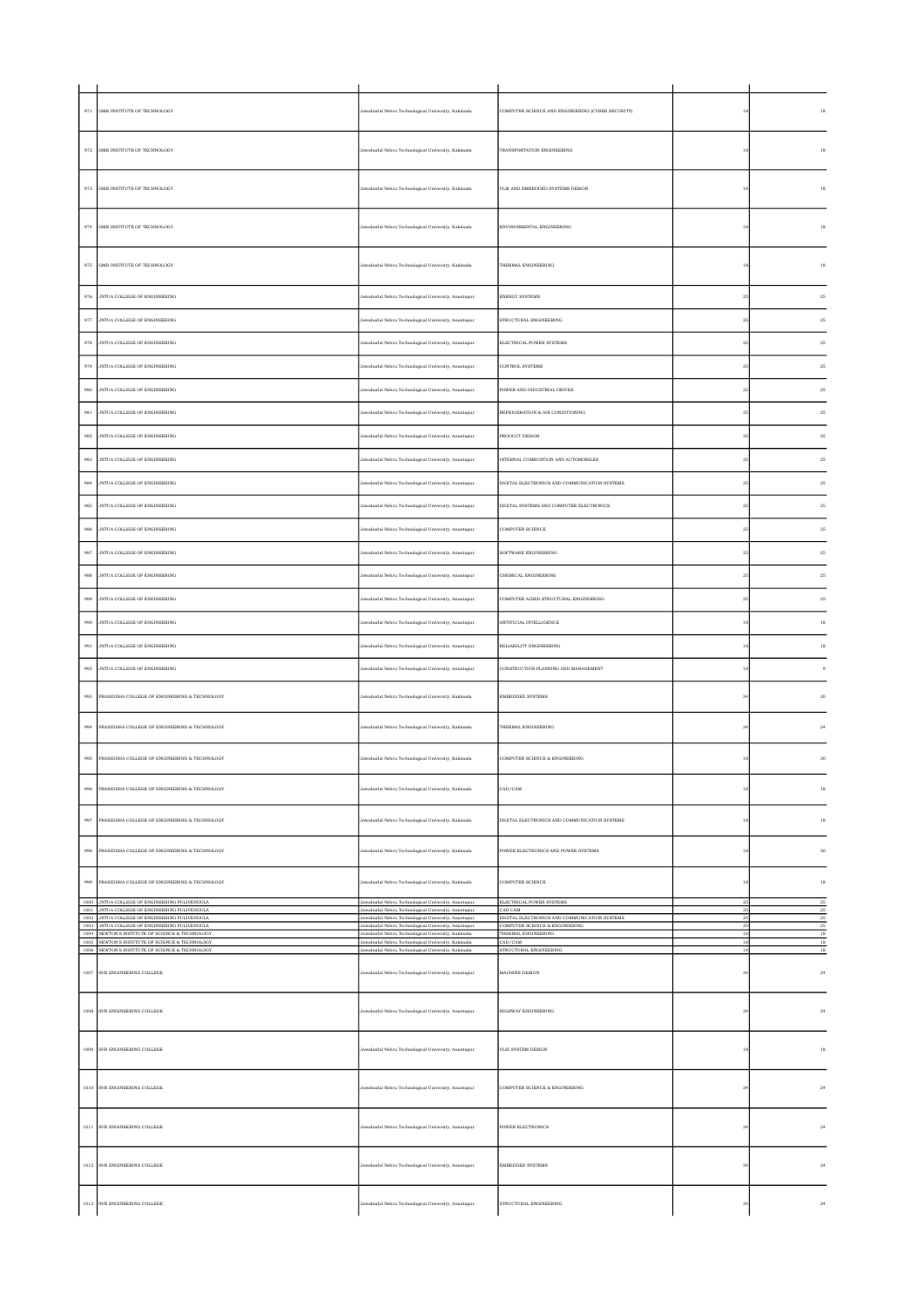| 1014     | KKR & KSR INSTITUTE OF TECHNOLOGY AND SCIENCES                                              | Jawaharlal Nehru Technological University, Kakinada                                                        | COMPUTER SCIENCE AND ENGINEERING                    | 18                      |  |
|----------|---------------------------------------------------------------------------------------------|------------------------------------------------------------------------------------------------------------|-----------------------------------------------------|-------------------------|--|
|          | 1015 KKR & KSR INSTITUTE OF TECHNOLOGY AND SCIENCES                                         | Jawaharlal Nehru Technological University, Kakinada                                                        | $_{\rm VLSI}$                                       | 18                      |  |
| 1016     | KKR & KSR INSTITUTE OF TECHNOLOGY AND SCIENCES                                              | Jawaharlal Nehru Technological University, Kakinada                                                        | POWER ELECTRONICS AND DRIVES                        | 18                      |  |
| 1017     | KKR & KSR INSTITUTE OF TECHNOLOGY AND SCIENCES                                              | Jawaharlal Nehru Technological University, Kakinada                                                        | DIGITAL ELECTRONICS AND COMMUNICATION SYSTEMS.      | 18                      |  |
| 1018     | DR.K.V. SUBBA REDDY INSTITUTE OF TECHNOLOGY                                                 | Jawaharlal Nehru Technological University, Anantapur                                                       | STRUCTURAL ENGINEERING                              | 24                      |  |
| 1019     | DR.K.V.SUBBA REDDY INSTITUTE OF TECHNOLOGY                                                  | Jawaharlal Nehru Technological University, Anantapur                                                       | VLSI AND EMBEDDED SYSTEMS DESIGN                    | $\overline{2}$          |  |
| 1020     | DR.K.V.SUBBA REDDY INSTITUTE OF TECHNOLOGY                                                  | Jawaharlal Nehru Technological University, Anantapur                                                       | COMPUTER SCIENCE AND ENGINEERING                    | $2\epsilon$             |  |
| 1021     | DR.K.V.SUBBA REDDY INSTITUTE OF TECHNOLOGY                                                  | Jawaharlal Nehru Technological University, Anantapur                                                       | DIGITAL ELECTRONICS AND COMMUNICATION SYSTEMS       | 18                      |  |
| 1022     | DR.K.V.SUBBA REDDY INSTITUTE OF TECHNOLOGY                                                  | Jawaharlal Nehru Technological University, Anantapur                                                       | POWER ELECTRONICS AND ELECTRICAL DRIVES             | $1\,$                   |  |
| 1023     | DR.K.V.SUBBA REDDY INSTITUTE OF TECHNOLOGY                                                  | Jawaharlal Nehru Technological University, Anantapur                                                       | ELECTRICAL POWER SYSTEMS                            | $2\,$                   |  |
| 1024     | CHEBROLU ENGINEERING COLLEGE                                                                | Jawaharlal Nehru Technological University, Kakinada                                                        | STRUCTURAL ENGINEERING                              | 2 <sup>i</sup>          |  |
| 1025     | CHEBROLU ENGINEERING COLLEGE                                                                | Jawaharlal Nehru Technological University, Kakinada                                                        | COMPUTER SCIENCE & ENGINEERING                      | 18                      |  |
| 1026     | CHEBROLU ENGINEERING COLLEGE                                                                | Jawaharlal Nehru Technological University, Kakinada                                                        | <b>POWER SYSTEMS</b>                                | 18                      |  |
| 1027     | CHEBROLU ENGINEERING COLLEGE                                                                | Jawaharlal Nehru Technological University, Kakinada                                                        | VLSI AND EMBEDDED SYSTEMS                           | $\overline{\mathbf{3}}$ |  |
| 1028     | CHEBROLU ENGINEERING COLLEGE                                                                | Jawaharlal Nehru Technological University, Kakinada                                                        | MACHINE DESIGN                                      | 18                      |  |
| 1029     | ANU COLLEGE OF ENGINEERING AND TECHNOLOGY                                                   | Acharya Nagarjuna University, Guntur                                                                       | POWER SYSTEMS ENGINEERING                           | $\sqrt{24}$             |  |
| 1030     | ANU COLLEGE OF ENGINEERING AND TECHNOLOGY                                                   | Acharya Nagarjuna University, Guntur                                                                       | MACHINE DESIGN                                      | $\overline{2}$          |  |
| 1031     | ANU COLLEGE OF ENGINEERING AND TECHNOLOGY                                                   | Acharya Nagarjuna University, Guntur                                                                       | DIGITAL IMAGE PROCESSING                            | $\mathbf{1}$            |  |
| 1032     | ANU COLLEGE OF ENGINEERING AND TECHNOLOGY                                                   | Acharya Nagarjuna University, Guntur                                                                       | COMMUNICATION ENGINEERING AND SIGNAL PROCESSING     | $\bar{1}$               |  |
| 1033     | ANU COLLEGE OF ENGINEERING AND TECHNOLOGY                                                   | Acharya Nagarjuna University, Guntur                                                                       | BIOTECHNOLOGY                                       | $\mathbf{1}$            |  |
| 1034     | SRINIVASA INSTITUTE OF ENGINEERING AND TECHNOLOGY                                           | Jawaharlal Nehru Technological University, Kakinada                                                        | MACHINE DESIGN                                      | $^{24}$                 |  |
| 1035     | SRINIVASA INSTITUTE OF ENGINEERING AND TECHNOLOGY                                           | Jawaharlal Nehru Technological University, Kakinada                                                        | STRUCTURAL ENGINEERING                              | $2\epsilon$             |  |
| 1036     | SRINIVASA INSTITUTE OF ENGINEERING AND TECHNOLOGY                                           | Jawaharlal Nehru Technological University, Kakinada                                                        | COMPUTER SCIENCE AND ENGINEERING                    | $^{24}$                 |  |
| 1037     | SRINIVASA INSTITUTE OF ENGINEERING AND TECHNOLOGY                                           | Jawaharlal Nehru Technological University, Kakinada                                                        | VLSI                                                | $\overline{2}$          |  |
| 1038     | SRI VENKATESWARA COLLEGE OF ENGINEERING                                                     | Jawaharlal Nehru Technological University, Anantapur                                                       | POWER SYSTEMS                                       | $\overline{a}$          |  |
| 1039     | SRI VENKATESWARA COLLEGE OF ENGINEERING                                                     | Jawaharlal Nehru Technological University, Anantapur                                                       | ADVANCED MANUFACTURING SYSTEMS                      | $2\epsilon$             |  |
| 1040     | SRI VENKATESWARA COLLEGE OF ENGINEERING                                                     | Jawaharlal Nehru Technological University, Anantapur                                                       | COMPUTER SCIENCE AND ENGINEERING                    |                         |  |
| $1041\,$ | SRI VENKATESWARA COLLEGE OF ENGINEERING                                                     | Jawaharlal Nehru Technological University, Anantapur                                                       | VLSI DESIGN                                         | $2\,$                   |  |
|          | 1042 SWAMY VIVEKANANDA ENGINEERING COLLEGE                                                  | Jawaharlal Nehru Technological University, Kakinada                                                        | POWER SYSTEMS                                       | 18                      |  |
|          | 1043 SWAMY VIVEKANANDA ENGINEERING COLLEGE<br>1044 SWAMY VIVEKANANDA ENGINEERING COLLEGE    | Jawaharlal Nehru Technological University, Kakinada<br>Jawaharlal Nehru Technological University, Kakinada | STRUCTURAL ENGINEERING<br>VLSI AND EMBEDDED SYSTEMS | 18<br>$^{\rm 18}$       |  |
| 1046     | 1045 SWAMY VIVEKANANDA ENGINEERING COLLEGE<br>KALLAM HARANADHAREDDY INSTITUTE OF TECHNOLOGY | Jawaharlal Nehru Technological University, Kakinada<br>Jawaharlal Nehru Technological University, Kakinada | MACHINE DESIGN<br>STRUCTURAL ENGINEERING            | 18<br>24                |  |
| 1047     | KALLAM HARANADHAREDDY INSTITUTE OF TECHNOLOGY                                               | Jawaharlal Nehru Technological University, Kakinada                                                        | THERMAL ENGINEERING                                 | $2\,$                   |  |
| 1048     | KALLAM HARANADHAREDDY INSTITUTE OF TECHNOLOGY                                               | Jawaharlal Nehru Technological University, Kakinada                                                        | COMPUTER SCIENCE & ENGINEERING                      | $\overline{1}$          |  |
| 1049     | KALLAM HARANADHAREDDY INSTITUTE OF TECHNOLOGY                                               | Jawaharlal Nehru Technological University, Kakinada                                                        | VLSI AND EMBEDDED SYSTEMS                           |                         |  |
| 1050     | PRIYADARSHINI COLLEGE OF ENGINEERING & TECHNOLOGY                                           | Jawaharlal Nehru Technological University, Anantapur                                                       | POWER SYSTEMS                                       | $\mathbf{1}$            |  |
| 1051     | PRIYADARSHINI COLLEGE OF ENGINEERING & TECHNOLOGY                                           | Jawaharlal Nehru Technological University, Anantapur                                                       | COMPUTER SCEINCE & ENGINEERING                      | $\overline{1}$          |  |
| 1052     | PRIYADARSHINI COLLEGE OF ENGINEERING & TECHNOLOGY                                           | Jawaharlal Nehru Technological University, Anantapur                                                       | DIGITAL ELECTRONICS AND COMMUNICATION SYSTEMS       | $\overline{1}$          |  |
|          | 1053 P.V.K.K. INSTITUTE OF TECHNOLOGY                                                       | Jawaharlal Nehru Technological University, Anantapur                                                       | CAD/CAM                                             | $\bf 24$                |  |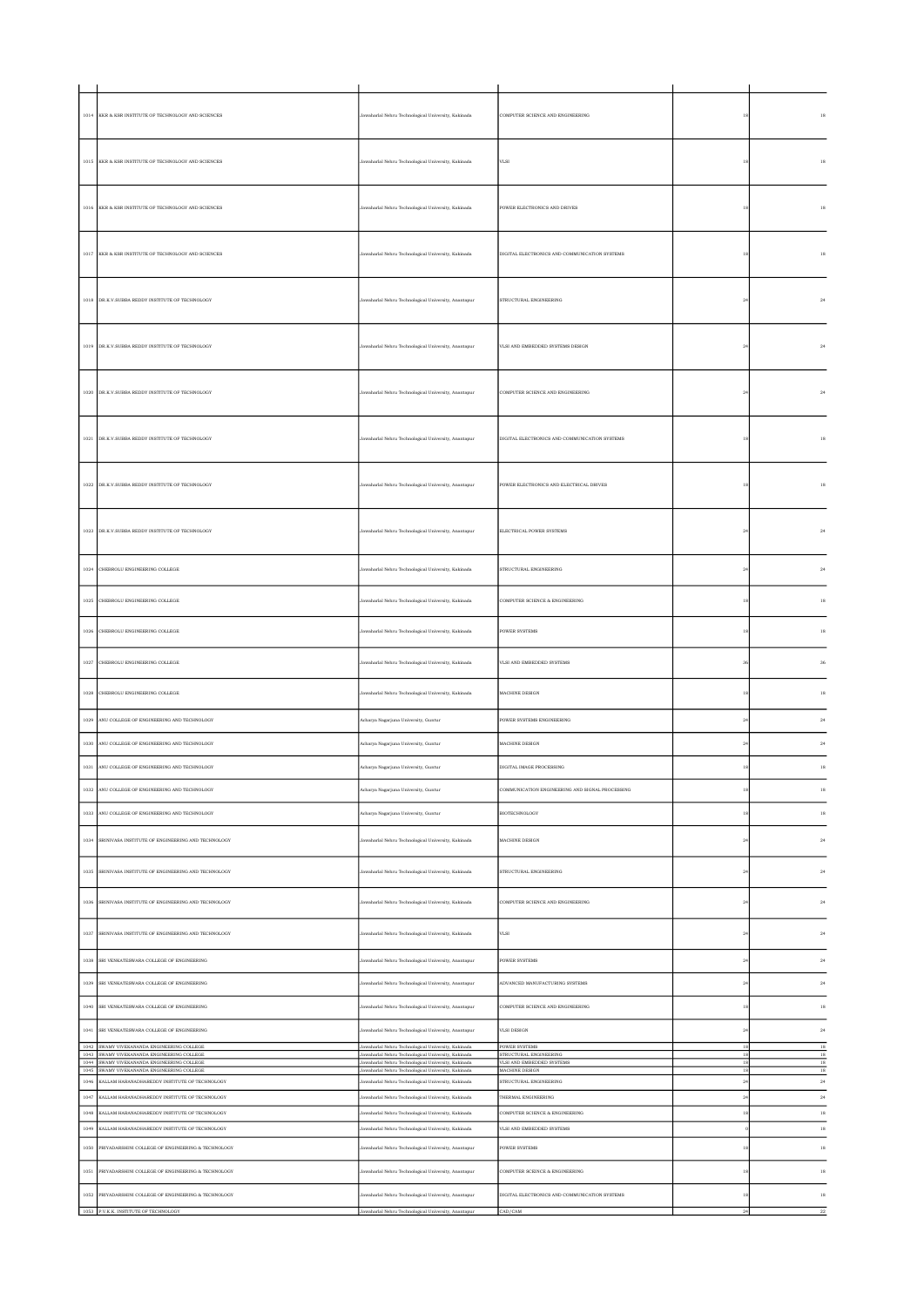|             | 1054 P.V.K.K. INSTITUTE OF TECHNOLOGY                                                                                                                     | Jawaharlal Nehru Technological University, Anantapur                                                                                                          | DIGITAL ELECTRONICS AND COMMUNICATION SYSTEMS                               |                | $\overline{22}$                  |
|-------------|-----------------------------------------------------------------------------------------------------------------------------------------------------------|---------------------------------------------------------------------------------------------------------------------------------------------------------------|-----------------------------------------------------------------------------|----------------|----------------------------------|
|             | 1055 P.V.K.K. INSTITUTE OF TECHNOLOGY<br>1056 P.V.K.K. INSTITUTE OF TECHNOLOGY                                                                            | Jawaharlal Nehru Technological University, Anantapur<br>Jawaharlal Nehm Technological University, Anantanur                                                   | ELECTRICAL POWER SYSTEMS<br>STRUCTURAL ENGINEERING                          | 24             | $\overline{\bf 22}$<br>$\bf{22}$ |
|             | 1057 P.V.K.K. INSTITUTE OF TECHNOLOGY                                                                                                                     | Jawaharlal Nehru Technological University, Anantapur                                                                                                          | COMPUTER SCIENCE & ENGINEERING                                              | $^{24}$        | $\bf{22}$                        |
| 1058        | GEETHANJALI COLLEGE OF ENGINEERING & TECHNOLOGY                                                                                                           | Jawaharlal Nehru Technological University, Anantapur                                                                                                          | CAD/CAM                                                                     | $_{\rm 24}$    | $^{24}$                          |
|             | 1059 GEETHANJALI COLLEGE OF ENGINEERING & TECHNOLOGY                                                                                                      | Jawaharlal Nehru Technological University, Anantapur                                                                                                          | STRUCTURAL ENGINEERING                                                      | 24             | 24                               |
|             | 1060 GEETHANJALI COLLEGE OF ENGINEERING & TECHNOLOGY                                                                                                      | Jawaharlal Nehru Technological University, Anantapur                                                                                                          | $_{\rm VLSI}$                                                               | $1\,$          | $18\,$                           |
|             | 1061 GEETHANJALI COLLEGE OF ENGINEERING & TECHNOLOGY                                                                                                      | Jawaharlal Nehru Technological University, Anantapur                                                                                                          | COMPUTER SCEINCE & ENGINEERING                                              | $^{24}$        | 24                               |
|             | 1062 GEETHANJALI COLLEGE OF ENGINEERING & TECHNOLOGY                                                                                                      | Jawaharlal Nehru Technological University, Anantapur                                                                                                          | POWER AND INDUSTRIAL DRIVES                                                 | 18             | 18                               |
|             | 1063 GEETHANJALI COLLEGE OF ENGINEERING & TECHNOLOGY                                                                                                      | Jawaharlal Nehru Technological University, Anantapur                                                                                                          | <b>EMBEDDED SYSTEMS</b>                                                     | $^{24}$        | 24                               |
| 1064        | GEETHANJALI COLLEGE OF ENGINEERING & TECHNOLOGY                                                                                                           | Jawaharlal Nehru Technological University, Anantapur                                                                                                          | MACHINE DESIGN                                                              | $^{24}$        | $\bf{24}$                        |
|             | 1065 BHARATH COLLEGE OF ENGINEERING AND TECHNOLOGY FOR WOMEN                                                                                              | Jawaharlal Nehru Technological University, Anantapur                                                                                                          | COMPUTER SCEINCE & ENGINEERING                                              | 18             | 16                               |
| 1066        | BHARATH COLLEGE OF ENGINEERING AND TECHNOLOGY FOR WOMEN                                                                                                   | Jawaharlal Nehru Technological University, Anantapur                                                                                                          | DIGITAL ELECTRONICS AND COMMUNICATION SYSTEMS                               | $\overline{1}$ | 16                               |
| 1068        | 1067 VISAKHA INSTITUTE OF ENGINEERING & TECHNOLOGY<br>VISAKHA INSTITUTE OF ENGINEERING & TECHNOLOGY<br>1069 VISAKHA INSTITUTE OF ENGINEERING & TECHNOLOGY | Jawaharlal Nehru Technological University, Kakinada<br>Jawaharlal Nehru Technological University, Kaki<br>Jawaharlal Nehru Technological University, Kakinada | POWER SYSTEMS<br>LSI AND EMBEDDED SYSTEMS<br>COMPUTER SCIENCE & ENGINEERING | 18<br>18       | $18$<br>$^{\rm 18}$<br>18        |
| 1070        | NADIMPALLI SATYANARAYANA RAJU INSTITUTE OF TECHNOLOGY                                                                                                     | Jawaharlal Nehru Technological University, Kakinada                                                                                                           | THERMAL ENGINEERING                                                         | $\,2\,$        | $\bf 24$                         |
| 1071        | NADIMPALLI SATYANARAYANA RAJU INSTITUTE OF TECHNOLOGY                                                                                                     | Jawaharlal Nehru Technological University, Kakinada                                                                                                           | POWER SYSTEMS CONTROL AND AUTOMATION ENGINEERING                            | $^{\rm 24}$    | $\bf 24$                         |
|             | 1072 GONNA INSTITUTE OF INFORMATION TECHNOLOGY AND SCIENCES                                                                                               | Jawaharlal Nehru Technological University, Kakinada                                                                                                           | CAD/CAM                                                                     | $_{\rm 24}$    | $\bf 24$                         |
|             | 1073 GONNA INSTITUTE OF INFORMATION TECHNOLOGY AND SCIENCES                                                                                               | Jawaharlal Nehru Technological University, Kakinada                                                                                                           | POWER ELECTRONICS                                                           | $^{24}$        | $\bf 24$                         |
|             | 1074 GONNA INSTITUTE OF INFORMATION TECHNOLOGY AND SCIENCES                                                                                               | Jawaharlal Nehru Technological University, Kakinada                                                                                                           | COMPUTER SCIENCE AND ENGINEERING                                            | 24             | 24                               |
|             | 1075 GONNA INSTITUTE OF INFORMATION TECHNOLOGY AND SCIENCES                                                                                               | Jawaharlal Nehru Technological University, Kakinada                                                                                                           | VLSI SYSTEM DESIGN                                                          | $_{\rm 24}$    | $^{24}$                          |
|             | 1076 SESHACHALA INSTITUTE OF ENGINEERING & TECHNOLOGY                                                                                                     | Jawaharlal Nehru Technological University, Anantapur                                                                                                          | COMPUTER SCIENCE AND ENGINEERING                                            | $^{24}$        | $12\,$                           |
|             | 1077 SESHACHALA INSTITUTE OF ENGINEERING & TECHNOLOGY                                                                                                     | Jawaharlal Nehru Technological University, Anantapur                                                                                                          | DIGITAL ELECTRONICS AND COMMUNICATION SYSTEMS                               | $^{24}$        | 12                               |
|             | 1078 SWETHA INSTITUTE OF TECHNOLOGY & SCIENCE                                                                                                             | Jawaharlal Nehru Technological University, Anantapur                                                                                                          | <b>POWER ELECTRONICS</b>                                                    | 18             | $18\,$                           |
| 1079        | SWETHA INSTITUTE OF TECHNOLOGY & SCIENCE<br>SWETHA INSTITUTE OF TECHNOLOGY & SCIENCE                                                                      | Jawaharlal Nehru Technological University, Anantapur                                                                                                          | EMBEDDED SYSTEMS                                                            | $1\,$          | 18                               |
| 1080<br>108 | SWETHA INSTITUTE OF TECHNOLOGY & SCIENCE                                                                                                                  | Jawaharlal Nehru Technological University, Anantapur<br>awaharlal Nehru Technological University, Anantapur                                                   | COMPUTER SCIENCE AND ENGINEERING<br>ЛSI                                     | $12$           | 12                               |
|             | 1082 SWETHA INSTITUTE OF TECHNOLOGY & SCIENCE                                                                                                             | Jawaharlal Nehru Technological University, Anantapur                                                                                                          | COMPUTER SCIENCE                                                            | $1\,$          | 18                               |
|             | 1083 SWETHA INSTITUTE OF TECHNOLOGY & SCIENCE                                                                                                             | Jawaharlal Nehru Technological University, Anantapur                                                                                                          | DIGITAL ELECTRONICS AND COMMUNICATION SYSTEMS                               | 18             | $18\,$                           |
|             | 1084 CHAITANYA ENGINEERING COLLEGE                                                                                                                        | Jawaharlal Nehru Technological University, Kakinada                                                                                                           | STRUCTURAL ENGINEERING                                                      | 18             | $18\,$                           |
|             | 1085 CHAITANYA ENGINEERING COLLEGE                                                                                                                        | Jawaharlal Nehru Technological University, Kakinada                                                                                                           | ELECTRICAL POWER SYSTEMS                                                    | 18             | $18\,$                           |
| 1086        | CHAITANYA ENGINEERING COLLEGE                                                                                                                             | Jawaharlal Nehru Technological University, Kakinada                                                                                                           | DIGITAL ELECTRONICS AND COMMUNICATION SYSTEMS                               | $1\,$          | $18\,$                           |
| 1087        | CHAITANYA ENGINEERING COLLEGE                                                                                                                             | Jawaharlal Nehru Technological University, Kakinada                                                                                                           | COMPUTER SCIENCE & ENGINEERING                                              | 18             | $^{\rm 18}$                      |
|             | 1088 CHAITANYA ENGINEERING COLLEGE                                                                                                                        | Jawaharlal Nehru Technological University, Kakinada                                                                                                           | SOFTWARE ENGINEERING                                                        | 18             | $\cdot$                          |
|             | 1089 CHAITANYA ENGINEERING COLLEGE                                                                                                                        | Jawaharlal Nehru Technological University, Kakinada                                                                                                           | MACHINE DESIGN                                                              | 18             | $18\,$                           |
|             | 1090 AUDISANKARA INSTITUTE OF TECHNOLOGY                                                                                                                  | Jawaharlal Nehru Technological University, Anantapur                                                                                                          | COMPUTER SCIENCE AND ENGINEERING                                            | 18             | 18                               |
|             | 1091 AUDISANKARA INSTITUTE OF TECHNOLOGY                                                                                                                  | Jawaharlal Nehru Technological University, Anantapur                                                                                                          | ELECTRICAL POWER SYSTEMS                                                    | $\overline{1}$ | 18                               |
|             | 1092 AUDISANKARA INSTITUTE OF TECHNOLOGY                                                                                                                  | Jawaharlal Nehru Technological University, Anantapur                                                                                                          | $_{\rm VLSI}$                                                               | $\overline{1}$ | $18\,$                           |
|             | RAMACHANDRA COLLEGE OF ENGINEERING                                                                                                                        | Jawaharlal Nehru Technological University, Kakinada                                                                                                           | MACHINE DESIGN                                                              | $_{\rm 24}$    | 24                               |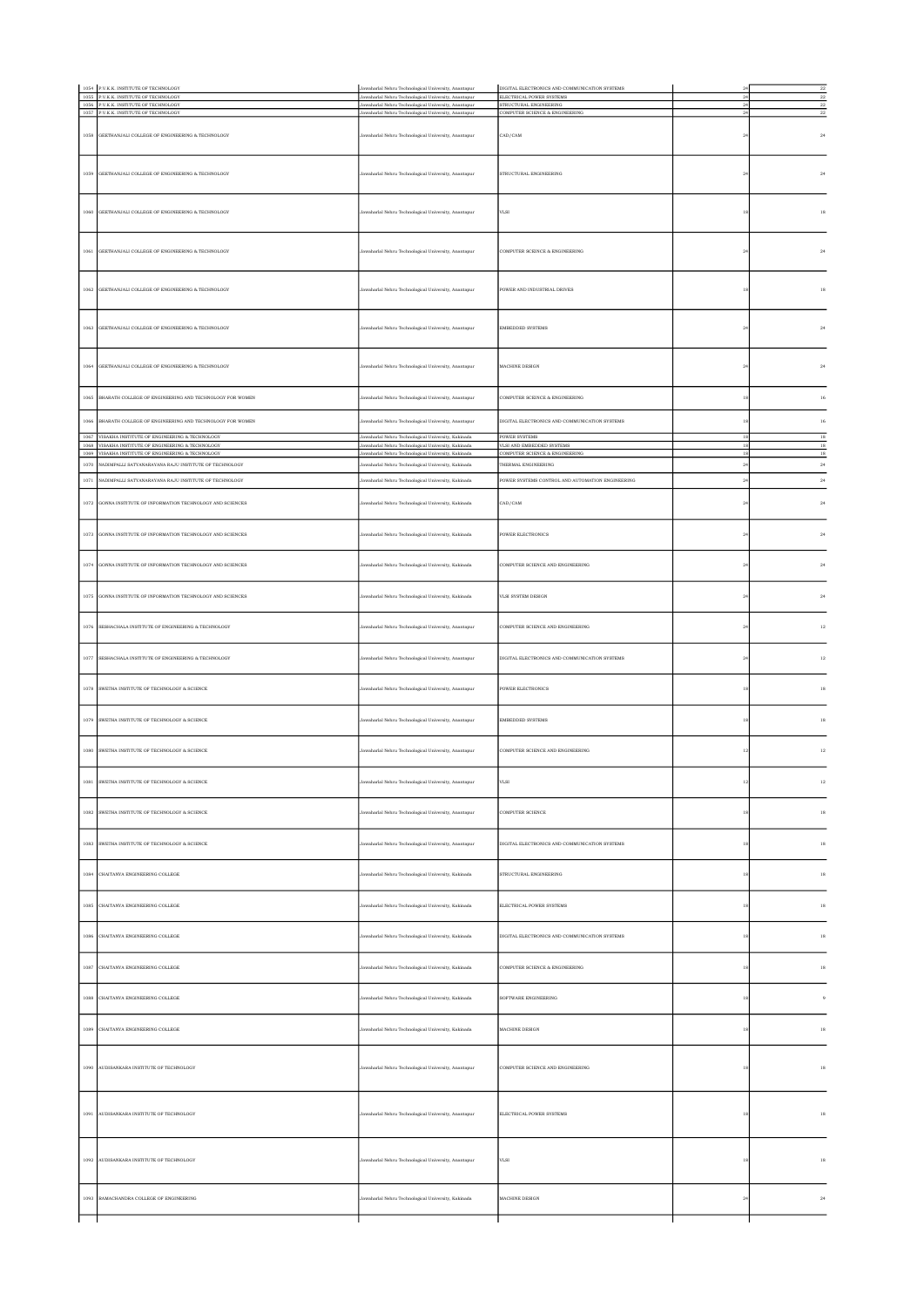|          | 1094 RAMACHANDRA COLLEGE OF ENGINEERING                                                                                                                                                                                                                | Jawaharlal Nehru Technological University, Kakinada                                                        | COMPUTER SCIENCE AND ENGINEERING                                               |                   | 18                    |
|----------|--------------------------------------------------------------------------------------------------------------------------------------------------------------------------------------------------------------------------------------------------------|------------------------------------------------------------------------------------------------------------|--------------------------------------------------------------------------------|-------------------|-----------------------|
|          | 1095 RAMACHANDRA COLLEGE OF ENGINEERING                                                                                                                                                                                                                | Jawaharlal Nehru Technological University, Kakinada                                                        | VLSI                                                                           | 18                | 18                    |
|          | 1096 RAMACHANDRA COLLEGE OF ENGINEERING                                                                                                                                                                                                                | Jawaharlal Nehru Technological University, Kakinada                                                        | POWER ELECTRONICS                                                              | 18                | 18                    |
|          | 1097 CHAITANYA BHARATHI INSTITUTE OF TECHNOLOGY                                                                                                                                                                                                        | Jawaharlal Nehru Technological University, Anantapur                                                       | ELECTRICAL POWER SYSTEMS                                                       | $^{\rm 18}$       | $^{\rm 18}$           |
|          | 1098 CHAITANYA BHARATHI INSTITUTE OF TECHNOLOGY                                                                                                                                                                                                        | Jawaharlal Nehru Technological University, Anantapur                                                       | ELECTRONICS AND COMMUNICATIONS ENGINEERING                                     | 18                | 18                    |
|          | 1099 CHAITANYA BHARATHI INSTITUTE OF TECHNOLOGY                                                                                                                                                                                                        | Jawaharlal Nehru Technological University, Anantapur                                                       | COMPUTER SCIENCE & ENGINEERING                                                 | 18                | $18\,$                |
|          | 1100 SRI SUNFLOWER COLLEGE OF ENGINEERING & TECHNOLOGY                                                                                                                                                                                                 | Jawaharlal Nehru Technological University, Kakinada                                                        | VLSI DESIGN                                                                    | $\sqrt{24}$       | 24                    |
|          | 1101 SRI SUNFLOWER COLLEGE OF ENGINEERING & TECHNOLOGY                                                                                                                                                                                                 | Jawaharlal Nehru Technological University, Kakinada                                                        | CAD CAM                                                                        | 24                | $\bf 24$              |
|          | 1102 SRI SUNFLOWER COLLEGE OF ENGINEERING & TECHNOLOGY                                                                                                                                                                                                 | Jawaharlal Nehru Technological University, Kakinada                                                        | STRUCTURAL ENGINEERING                                                         | 18                | 18                    |
|          | 1103 SRI SUNFLOWER COLLEGE OF ENGINEERING & TECHNOLOGY                                                                                                                                                                                                 | Jawaharlal Nehru Technological University, Kakinada                                                        | COMPUTER SCIENCE AND ENGINEERING                                               | 18                | 18                    |
|          | 1104 SRI SUNFLOWER COLLEGE OF ENGINEERING & TECHNOLOGY                                                                                                                                                                                                 | Jawaharlal Nehru Technological University, Kakinada                                                        | DIGITAL SYSTEMS AND COMPUTER ELECTRONICS                                       |                   | 18                    |
|          | 1105 SR1 SUNFLOWER COLLEGE OF ENGINEERING A TECHNOLOGY                                                                                                                                                                                                 | Jawaharlal Nehru Technological University, Kakinada                                                        | SOFTWARE ENGINEERING                                                           | 18                | 18                    |
|          | 1106 SRI SUNFLOWER COLLEGE OF ENGINEERING & TECHNOLOGY                                                                                                                                                                                                 | Jawaharlal Nehru Technological University, Kakinada                                                        | POWER ELECTRONICS AND ELECTRICAL DRIVES                                        | 18                | 18                    |
|          | 1107 SRI SUNFLOWER COLLEGE OF ENGINEERING & TECHNOLOGY                                                                                                                                                                                                 | Jawaharlal Nehru Technological University, Kakinada                                                        | MACHINE DESIGN                                                                 | 18                | 18                    |
|          | 1108 SRI SUNFLOWER COLLEGE OF ENGINEERING & TECHNOLOGY                                                                                                                                                                                                 | Jawaharlal Nehru Technological University, Kakinada                                                        | GEOTECHNICAL ENGINEERING                                                       | 18                | 18                    |
|          | 1109 S.R.K.INSTITUTE OF TECHNOLOGY<br>1110 S.R.K.INSTITUTE OF TECHNOLOGY                                                                                                                                                                               | Jawaharlal Nehru Technological University, Kakinada<br>Jawaharlal Nehru Technological University, Kakinada | ELECTRONICS & COMMUNICATION ENGG<br>COMPUTER SCIENCE AND ENGINEERING           | 18<br>$\sqrt{24}$ | 18<br>$\sqrt{24}$     |
|          | 1111 BRINDAVAN INSTITUTE OF TECHNOLOGY AND SCIENCE                                                                                                                                                                                                     | Jawaharlal Nehru Technological University, Anantapur                                                       | STRUCTURAL ENGINEERING                                                         | 18                | 18                    |
|          |                                                                                                                                                                                                                                                        |                                                                                                            |                                                                                |                   |                       |
|          | 1112 BRINDAVAN INSTITUTE OF TECHNOLOGY AND SCIENCE                                                                                                                                                                                                     | Jawaharlal Nehru Technological University, Anantapur                                                       | MACHINE DESIGN                                                                 | $^{\rm 18}$       | $^{\rm 18}$           |
|          | 1113 GIET ENGINEERING COLLEGE<br>1114 CHALAPATHI INSTITUTE OF TECHNOLOGY                                                                                                                                                                               | Jawaharlal Nehru Technological University, Kakinada<br>Jawaharlal Nehru Technological University, Kakinada | COMPUTER SCEINCE & ENGINEERING<br>THERMAL ENGINEERING                          | 18<br>$^{24}$     | 18<br>$\sqrt{24}$     |
|          | 1115 CHALAPATHI INSTITUTE OF TECHNOLOGY<br>1116 CHALAPATHI INSTITUTE OF TECHNOLOGY                                                                                                                                                                     | Jawaharlal Nehru Technological University, Kakinada<br>Jawaharlal Nehru Technological University, Kakinada | STRUCTURAL ENGINEERING<br>COMPUTER SCIENCE AND ENGINEERING                     | $^{24}$<br>18     | 24<br>$18\,$          |
|          | 1117 CHALAPATHI INSTITUTE OF TECHNOLOGY                                                                                                                                                                                                                | Jawaharlal Nehru Technological University, Kakinada<br>Jawaharlal Nehru Technological University, Kakinada | ELECTRONICS AND COMMUNICATIONS ENGINEERING<br>VLSI AND EMBEDDED SYSTEMS DESIGN | 18<br>$^{24}$     | $18\,$<br>$\sqrt{24}$ |
|          | $\begin{tabular}{c} 1118 \\ 1119 \\ \end{tabular} \begin{tabular}{l} CHALAPATH INSTITUTE OF TECHNOLOGY \\ \end{tabular} \begin{tabular}{c} 1119 \\ CHMAPATH INSTITUTE OF TECHNOLOGY \end{tabular}$<br>1120 UNIVERSITY COLLEGE OF ENGINGEERING KAKINADA | Jawaharlal Nehru Technological University, Kakinada<br>Jawaharlal Nehru Technological University, Kakinada | POWER SYSTEMS CONTROL AND AUTOMATION ENGINEERING<br>PETROLEUM ENGINEERING      | $^{24}$<br>$18\,$ | $\bf 24$<br>18        |
| $1121\,$ | UNIVERSITY COLLEGE OF ENGINGEERING KAKINADA                                                                                                                                                                                                            | Jawaharlal Nehru Technological University, Kakinada                                                        | SOIL MECHANICS AND FOUNDATION ENGINEERING                                      |                   | 18                    |
|          | 1122 UNIVERSITY COLLEGE OF ENGINGEERING KAKINADA                                                                                                                                                                                                       | lawaharlal Nehru Technological University, Kakinada                                                        | STRUCTURAL ENGINEERING                                                         | 18                | 18                    |
|          | 1123 UNIVERSITY COLLEGE OF ENGINGEERING KAKINADA                                                                                                                                                                                                       | Jawaharlal Nehru Technological University, Kakinada                                                        | ADVANCED ELECTRICAL POWER SYSTEM                                               |                   | 18                    |
|          | 1124 UNIVERSITY COLLEGE OF ENGINGEERING KAKINADA                                                                                                                                                                                                       | lawaharlal Nehru Technological University, Kakinada                                                        | HIGH VOLTAGE ENGINEERING                                                       | 18                | 18                    |
|          | 1125 UNIVERSITY COLLEGE OF ENGINGEERING KAKINADA                                                                                                                                                                                                       | Jawaharlal Nehru Technological University, Kakinada                                                        | MACHINE DESIGN                                                                 |                   | 18                    |
|          | 1126 UNIVERSITY COLLEGE OF ENGINGEERING KAKINADA                                                                                                                                                                                                       | lawaharlal Nehru Technological University, Kakinada                                                        | CAD CAM                                                                        | 18                | 18                    |
|          | 1127 UNIVERSITY COLLEGE OF ENGINGEERING KAKINADA                                                                                                                                                                                                       | Jawaharlal Nehru Technological University, Kakinada                                                        | INSTRUMENTATION & CONTROL ENGINEERING                                          |                   | 18                    |
|          | 1128 UNIVERSITY COLLEGE OF ENGINGEERING KAKINADA                                                                                                                                                                                                       |                                                                                                            | COMPUTER AND COMMUNICATION                                                     | 18                | 18                    |
|          |                                                                                                                                                                                                                                                        | lawaharlal Nehru Technological University, Kakinada                                                        |                                                                                |                   |                       |
| 1129     | UNIVERSITY COLLEGE OF ENGINGEERING KAKINADA                                                                                                                                                                                                            | lawaharlal Nehru Technological University, Kakinada                                                        | COMPUTER SCIENCE & ENGINEERING                                                 |                   | 18                    |
|          | 1130 UNIVERSITY COLLEGE OF ENGINGEERING KAKINADA                                                                                                                                                                                                       | lawaharlal Nehru Technological University, Kakinada                                                        | INFORMATION TECHNOLOGY                                                         |                   | 18                    |
|          | 1131 UNIVERSITY COLLEGE OF ENGINGEERING KAKINADA                                                                                                                                                                                                       | Jawaharlal Nehru Technological University, Kakinada                                                        | <b>CYBER SECURITY</b>                                                          |                   | 18                    |
|          | 1132 UNIVERSITY COLLEGE OF ENGINGEERING KAKINADA                                                                                                                                                                                                       | lawaharlal Nehru Technological University, Kakinada                                                        | POWER ELECTRONICS AND DRIVES                                                   |                   | 18                    |
|          | 1133 DAITA MADHUSUDANA SASTRY SRI VENKATESWARA HINDU COLLEGE OF ENGINEERING                                                                                                                                                                            | Jawaharlal Nehru Technological University, Kakinada                                                        | DIGITAL ELECTRONICS AND COMMUNICATION SYSTEMS                                  | 24                | 20                    |
|          | 1134 DAITA MADHUSUDANA SASTRY SRI VENKATESWARA HINDU COLLEGE OF ENGINEERING                                                                                                                                                                            | lawaharlal Nehru Technological University, Kakinada                                                        | POWER SYSTEMS CONTROL AND AUTOMATION ENGINEERING                               | $\sqrt{24}$       | 20                    |
|          | 1135 DAITA MADHUSUDANA SASTRY SRI VENKATESWARA HINDU COLLEGE OF ENGINEERING                                                                                                                                                                            | Jawaharlal Nehru Technological University, Kakinada                                                        | STRUCTURAL ENGINEERING                                                         | $^{24}$           | 20                    |
|          | 1136 DAITA MADHUSUDANA SASTRY SRI VENKATESWARA HINDU COLLEGE OF ENGINEERING                                                                                                                                                                            | lawaharlal Nehru Technological University, Kakinada                                                        | MACHINE DESIGN                                                                 | $\sqrt{24}$       | 20                    |
|          | 1137 SRI KRISHNADEVARAYA ENGINEERING COLLEGE                                                                                                                                                                                                           | Jawaharlal Nehru Technological University, Anantapur                                                       | STRUCTURAL ENGINEERING                                                         |                   |                       |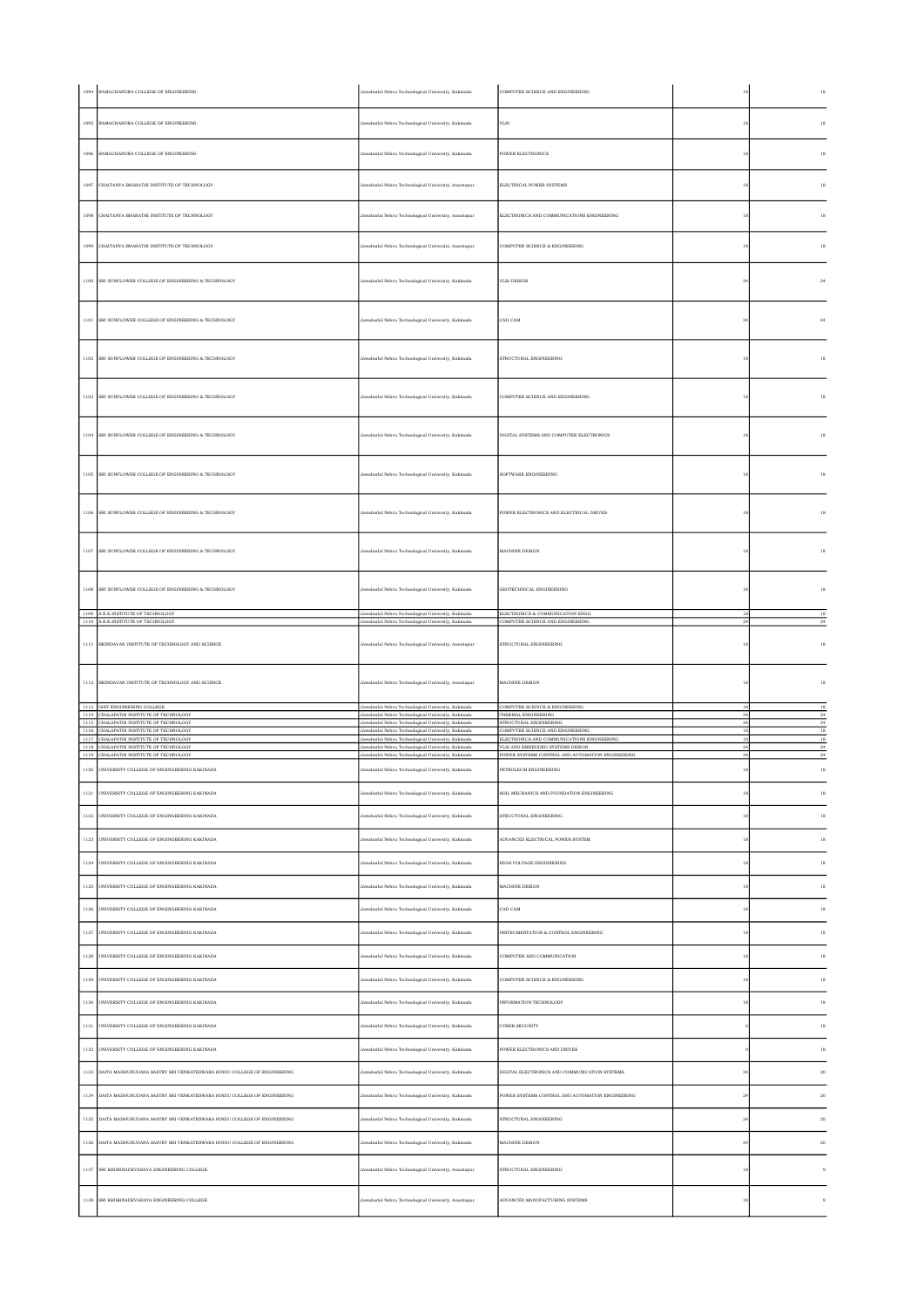| 1139 SRI KRISHNADEVARAYA ENGINEERING COLLEGE              | Jawaharlal Nehru Technological University, Anantapur | ELECTRICAL POWER SYSTEM          | 18 |    |
|-----------------------------------------------------------|------------------------------------------------------|----------------------------------|----|----|
| 1140 SRI KRISHNADEVARAYA ENGINEERING COLLEGE              | Jawaharlal Nehru Technological University, Anantapur | COMPUTER SCIENCE AND ENGINEERING |    |    |
| 1141 SRI KRISHNADEVARAYA ENGINEERING COLLEGE              | Jawaharlal Nehru Technological University, Anantapur | ELECTRICAL POWER ENGINEERING     |    |    |
| 1142 SRI KRISHNADEVARAYA ENGINEERING COLLEGE              | Jawaharlal Nehru Technological University, Anantapur | VLSI SYSTEM DESIGN               |    |    |
| 1143 SRI KRISHNADEVARAYA ENGINEERING COLLEGE              | Jawaharlal Nehru Technological University, Anantapur | VLSI                             |    |    |
| 1144 SRI KRISHNADEVARAYA ENGINEERING COLLEGE              | Jawaharlal Nehru Technological University, Anantapur | <b>COMPUTER SCIENCE</b>          |    |    |
| 1145 INSTITUTE OF SCIENCE AND TECHNOLOGY, JNTUK, KAKINADA | Jawaharlal Nehru Technological University, Kakinada  | <b>AVIONICS</b>                  |    | 18 |
| 1146 INSTITUTE OF SCIENCE AND TECHNOLOGY, JNTUK, KAKINADA | Jawaharlal Nehru Technological University, Kakinada  | NANO TECHNOLOGY                  |    | 18 |